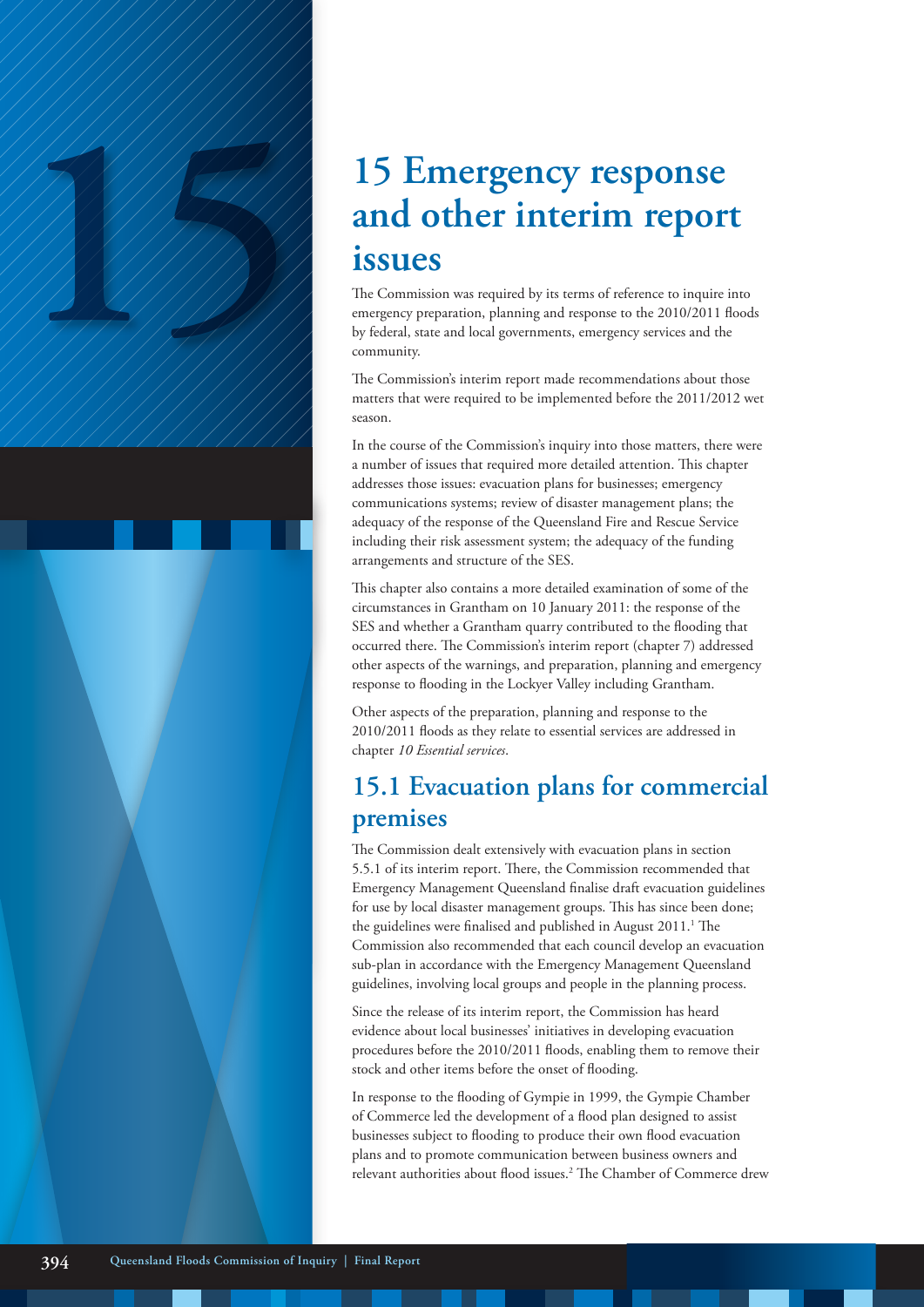upon the experience of businesses that had been inundated by floodwaters to create the flood plan.<sup>3</sup> The flood plan has been developed over time, and was revised after the 2010/2011 floods.<sup>4</sup> In its current form, it contains a contact list of businesses, councils, relevant emergency services and the Bureau of Meteorology. It also contains a register of historic peak flood heights, and provides advice about:<sup>5</sup>

- where to obtain flood warning information
- what to do in times of flood
- the preparation of a flood evacuation plan
- what will occur at certain flood heights, such as when electricity will be cut and restored.

The flood plan was, and is, available on the Gympie Chamber of Commerce's website.<sup>6</sup> The plan enabled an organised evacuation and helped businesses to resume operating more quickly in the Gympie area after the 2011 flooding. Those who used it commented favourably on it.<sup>7</sup>

Over the years, the owner of a building in Maryborough's marina precinct has developed a formula to estimate, fairly accurately, from upstream river levels the time and scale of flooding of the marina.<sup>8</sup> By relying on this system, one business operator was able to remove stock and other items from his marine supply and chandlery business before the onset of flooding in late December 2010.9 His view was that, on the basis of that information, a contingency plan for the businesses on the riverfront should be developed, with better communication and support from the council.<sup>10</sup> Another business owner in the marina had, since the flood, developed a formal evacuation plan, which he envisaged would ensure staff knew what to do and promote a more efficient evacuation, with business owners working together.<sup>11</sup>

The owner of a clothing boutique in a shopping precinct in Rosalie, an inner-western suburb of Brisbane, suggested that shop owners there should have a flood plan to identify which shops could flood and to establish a procedure for them to remove stock and assist each other.<sup>12</sup>



*Flooding at Jondaryan, January 2011 (photo courtesy I Burton, Jondaryan District Residents Association)*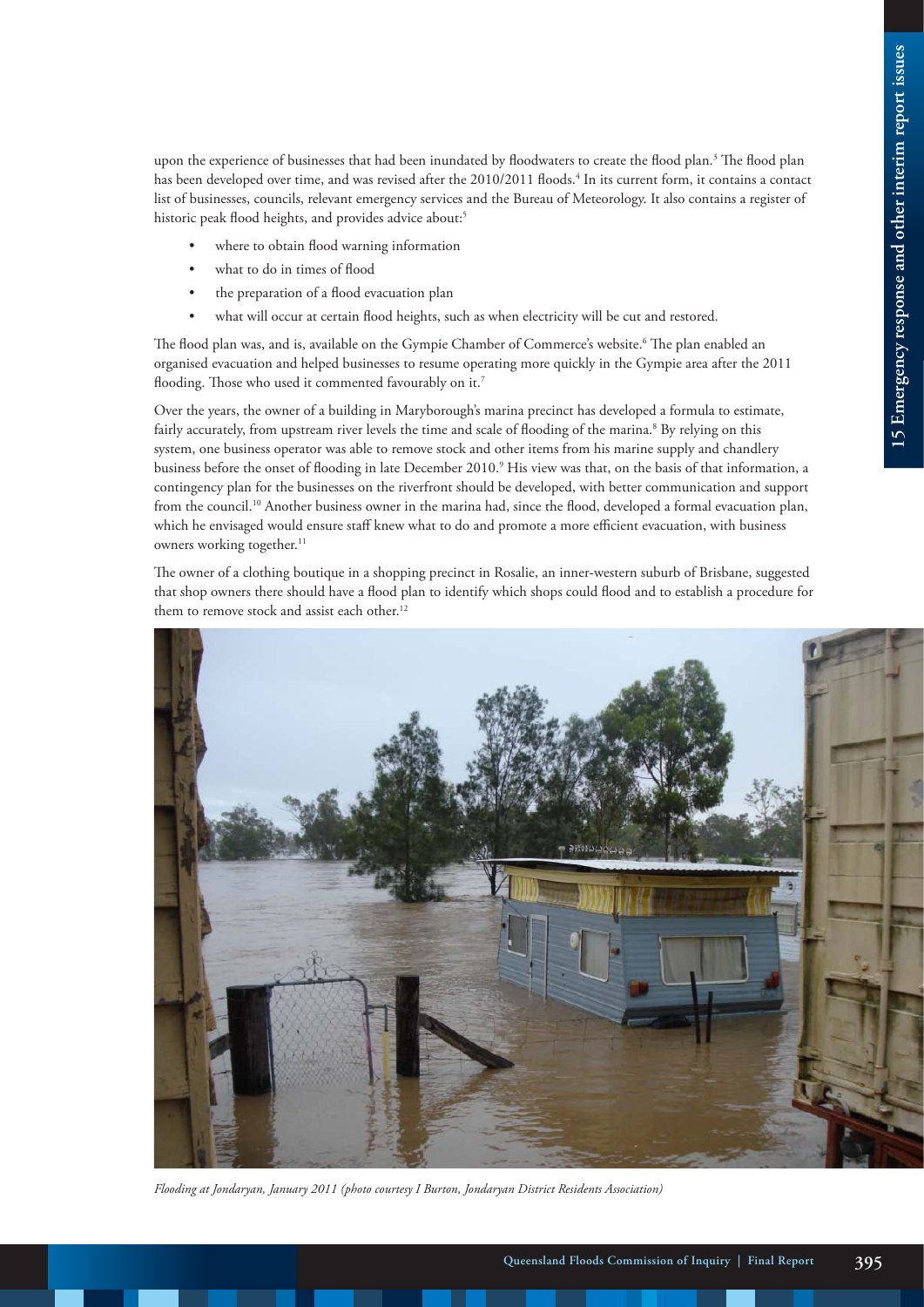The Commission endorses business owners' developing flood evacuation plans for their premises as a common sense measure to mitigate flood damage to property. Developing site-specific flood evacuation plans is primarily a private responsibility for business owners.

However, there is a limit to what business owners can achieve by preparing flood evacuation plans; inevitably evacuations will be undertaken alongside work being done by councils and emergency services. For example:

- The owner of the chandlery business in the Maryborough marina commented that, while the marina businesses were largely self-sufficient in flooding, they needed the council to provide advance notice of flooding (if any was available) and, in particular, to manage road closures and vehicle traffic to allow business owners efficiently to remove their stock, plant and equipment.<sup>13</sup>
- A member of the Gympie Chamber of Commerce noted a difficulty encountered in the clean-up after the flood: business owners were required to give signed consent before the rural fire brigade would hose out their properties.14 This meant that when business owners had evacuated (and may have still been isolated elsewhere) their premises would have remained mud-encrusted despite the presence of fire brigade personnel able and willing to clean them.

Emergency Management Queensland's Queensland Evacuation Guidelines for Disaster Management Groups provide information and guidance to councils and local disaster management groups about planning for evacuation.15 The guidelines recommend that local disaster management groups develop evacuation sub-plans that include information about areas that might be affected by hazard, safe evacuation routes, estimated evacuation timelines, transport requirements and traffic management strategies. The guidelines prompt councils and local groups to consider how to communicate the evacuation sub-plan (once developed) to businesses.16 Doing so is likely to assist business owners in developing their own evacuation plans.

As each council has the primary responsibility for managing disasters within its region, and the development of flood evacuation plans for commercial premises is likely to be an individual or locality-based arrangement, it is appropriate that councils support and encourage local businesses to develop flood evacuation plans for their premises. Councils can communicate to business operators the benefits of developing evacuation plans. They are also best placed to establish lines of communication between those managing private evacuations, council staff, and emergency services. There may be benefits to councils' providing business owners with locally relevant information about suitable content for flood evacuation plans, perhaps by developing and publishing a template flood evacuation plan.

As to the issue of the hosing out of commercial premises in the post-flood clean-up at Gympie, the Queensland Fire and Rescue Service has confirmed that, because its Rural Fire Service volunteers have no power of entry to hose out properties during recovery operations, the activity can only be performed with the property owner's consent.<sup>17</sup> In the absence of evidence about similar concerns elsewhere, the Commission is not in a position to do more than observe that it would appear sensible for the responsible authorities to consider steps to streamline consent requirements in areas that are regularly subject to flooding; for example, to consider if advance consent could be given by property owners for emergency services to enter their properties for cleaning purposes following floods.

# *Recommendations*

- 15.1 Councils should support and encourage business owners to develop private flood evacuation plans by providing the following to business owners in areas known to be affected by flood:
	- information about the benefits of evacuation plans
	- contact details of relevant council and emergency service personnel for inclusion in evacuation plans.
- 15.2 Councils should consider making available to business owners locality specific information that would assist them to develop evacuation plans for commercial premises, for example, any evacuation sub-plan created under Emergency Management Queensland's disaster evacuation guidelines.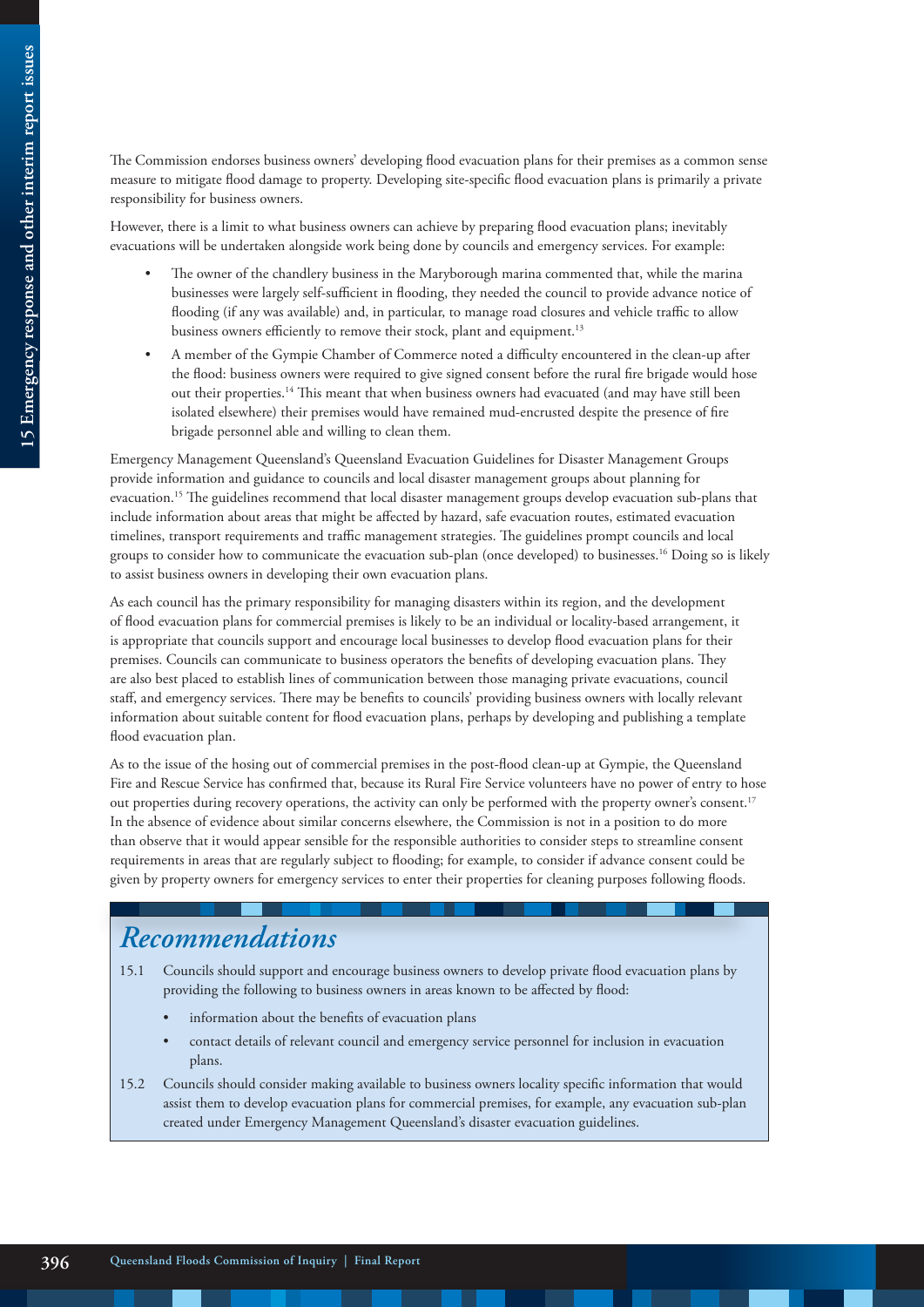# **15.2 Emergency communications**

In its interim report, the Commission examined the procedures used to deal with emergency calls, paying particular attention to calls made in the Toowoomba region on 10 January 2011. The interim report recommended the introduction of uniform training standards for call takers in the Queensland Police Service,18 and indicated that the Commission's final report would examine proposals for extending the police service's computer aided despatch system and improving interoperability<sup>19</sup> between the police service and the Department of Community Safety.<sup>20</sup>

The issue of 'black spots' (areas which are not covered by a radio communications network and within which radio communications are consistently difficult or impossible) was also examined in the interim report, but only in the context of the Lockyer Valley.<sup>21</sup> The following sections discuss interoperability between emergency communications systems, and measures to address black spots in emergency communications across Queensland.

## **15.2.1 Interoperability**

#### **Emergency calls**

When a member of the public calls 'triple zero', his or her call is answered by a Telstra operator, who transfers the call to the appropriate emergency service (the Queensland Fire and Rescue Service, the Queensland Ambulance Service or the police service).<sup>22</sup> The call is first transferred to the communications centre that is closest to the caller's location ('the primary call centre').23 However, during peak call times the primary call centre may be unable to attend to all calls, so the Telstra operator has to forward the call to an alternative call centre under 'overflow arrangements'. The Telstra operator will only leave the call once it is transferred to another operator.<sup>24</sup>

The fire service, ambulance service and police service each have a number of communications centres throughout the state. Communications centre staff use computer aided despatch systems to allocate jobs generated by emergency calls to the officers who will respond.

The Department of Community Safety (which is responsible for the fire and ambulance services) uses the Emergency Services Computer Aided Despatch (ESCAD) system, which permits interoperability between the two services.25 In particular, the system allows fire and ambulance officers to obtain access to callers' data wherever the call is taken. The police service's computer aided despatch system did not allow any information exchange between the police and other emergency service agencies.<sup>26</sup> The Commission notes that the Queensland Government has begun work to develop this interaction.<sup>27</sup>

#### **Queensland Police Service**

The police service uses the Emergency Services Communications and Operational Response Tasking (ESCORT) computer aided despatch system in five of its 21 communications centres.<sup>28</sup> That system allows limited interoperability among the five centres, but not between them and the remaining 16 communications centres,<sup>29</sup> each of which uses a stand alone computer system not capable of communicating with other systems.<sup>30</sup>

This lack of interoperability becomes particularly problematic when overflow arrangements are needed. Where calls exceed one police communications centre's capacity (for example, during a disaster event), there is currently no capacity for another centre to receive and respond to some of those calls.31 And where responsibility for responding to an emergency call is transferred to a communications centre which is not interoperable with the centre at which the call was received, call details must be manually recorded and transferred via telephone, Ultra High Frequency (UHF) radio, email or facsimile, or printed via the police service's computer network to a printer physically located within the second communications centre.<sup>32</sup>

The police service has consistently identified the importance of improving interoperability between its communications centres and between police and other emergency services.33 With that aim, the police service is currently establishing a new computer aided despatch system at seven communications centres: North Coast Region (Maroochydore), South Eastern Region (Beenleigh), Brisbane, Cairns, Townsville, Rockhampton and Toowoomba.34 The new system commenced operating at the North Coast Region communications centre on 7 December 201135 and will be in place in South Eastern Region, Brisbane, Cairns and Townsville by the end of 201236 and Rockhampton and Toowoomba in 2013.37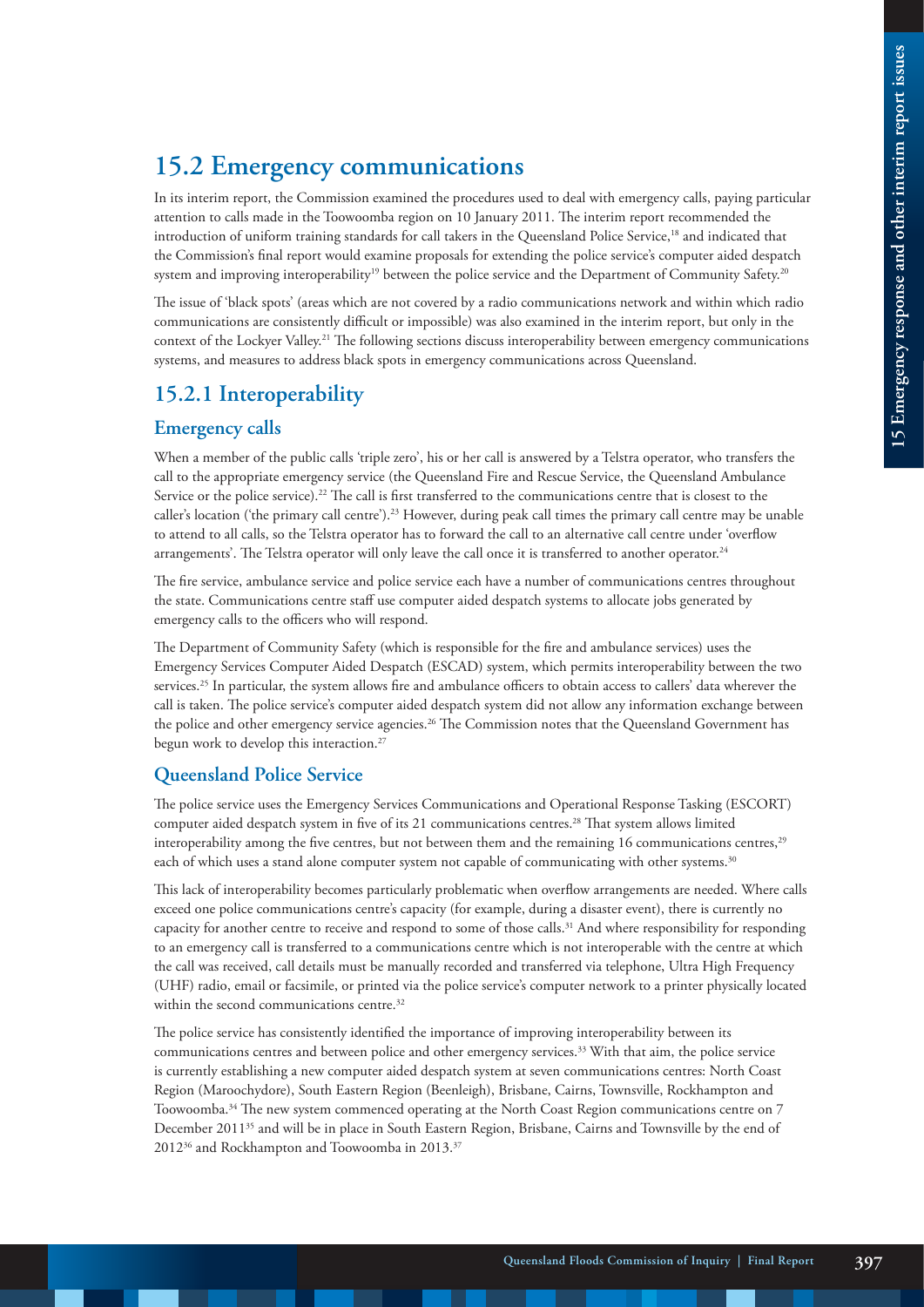Once in place, the new system is expected to have these benefits:

- reducing data entry time for call takers<sup>38</sup>
- reducing congestion on radio networks, because of its automated despatching capabilities<sup>39</sup>
- making more information available to front-line officers, because the system will be connected with QPRIME, the police service's information management system<sup>40</sup>
- providing improved awareness of current conditions for call takers, since the system will be linked with geographic/geospatial information system (GIS) data sets<sup>41</sup>
- providing interoperability with other emergency service organisations through the use of an Inter-CAD Electronic Messaging System (ICEMS).<sup>42</sup>

The rollout of the new system to the seven communications centres forms part of a long term transition to a unified and interoperable computer aided despatch system across all police communications centres. However, since it is envisaged that the new computer aided despatch system will, at this time, only be adopted in seven of the police communications centres, the remaining centres will still have no direct means of information exchange with police communications centres or with other emergency services.<sup>43</sup>

A recent police service draft report warned that the full benefits of the new system would only be realised once it was used on a state-wide basis in all police communications centres.<sup>44</sup> (Complementary technologies such as 'Automatic Vehicle Location'<sup>45</sup> would also improve police communications.<sup>46</sup>) Several members of the police service similarly emphasised, in their evidence, the benefits to be gained from the state-wide use of a common computer aided despatch system.<sup>47</sup>

The draft report also suggested that the number of communications centres should be reduced from the current 21 to seven in order to, amongst other things, streamline operations.<sup>48</sup> This proposed step is yet to be considered by the police service's information steering committee and contact management business strategy executive working group.49 Any recommendation by that committee for such a reduction in communications centre numbers will affect decisions about further rollout of the new computer aided despatch system.

#### **Radio communications**

The fire service, the ambulance service and the police service use stand alone radio communications networks as the basis for all communications between officers carrying out operations and communications centres. The three services do not have interoperable radio communications,<sup>50</sup> though they may connect through some radio channels.<sup>51</sup>

Radio communications encompass both narrowband (supporting voice communications) and broadband (supporting data communications including the transmission of photos, videos and maps).52 The fire, ambulance and police services, alongside most other emergency service organisations in Australia, use the 400 MHz spectrum for narrowband radio communications.<sup>53</sup>

All emergency service organisations are moving towards complete interoperability using the 400 MHz spectrum for narrowband communications by the year 2020, according to the Council of Australian Governments' plan, under an agreement with the Australian Communications and Media Authority.<sup>54</sup>

The 400 MHz spectrum cannot effectively be used for data communications because the size of each spectrum allocation is too small to transmit large files.<sup>55</sup> As a result of insufficient spectrum for transmitting large files and/or during times of high demand, the network may become congested; that may slow it or cause outages.<sup>56</sup> During the 2010/2011 floods, there was, at times, congestion on the radio networks.<sup>57</sup>

Some Australian emergency service agencies have called for the dedication of a broadband data network to support the existing narrowband network.58 A senior police service officer expressed his view to the Commission that the implementation of broadband data applications would improve the operational capabilities of the police, ambulance and fire services.<sup>59</sup> However, some telecommunications providers disagree with the proposition that emergency service organisations require dedicated spectrum for broadband communications on the basis that, amongst other things, it would inhibit the commercial exploitation (and, they say, associated national economic benefit) of the digital 'dividend', or spectrum.<sup>60</sup>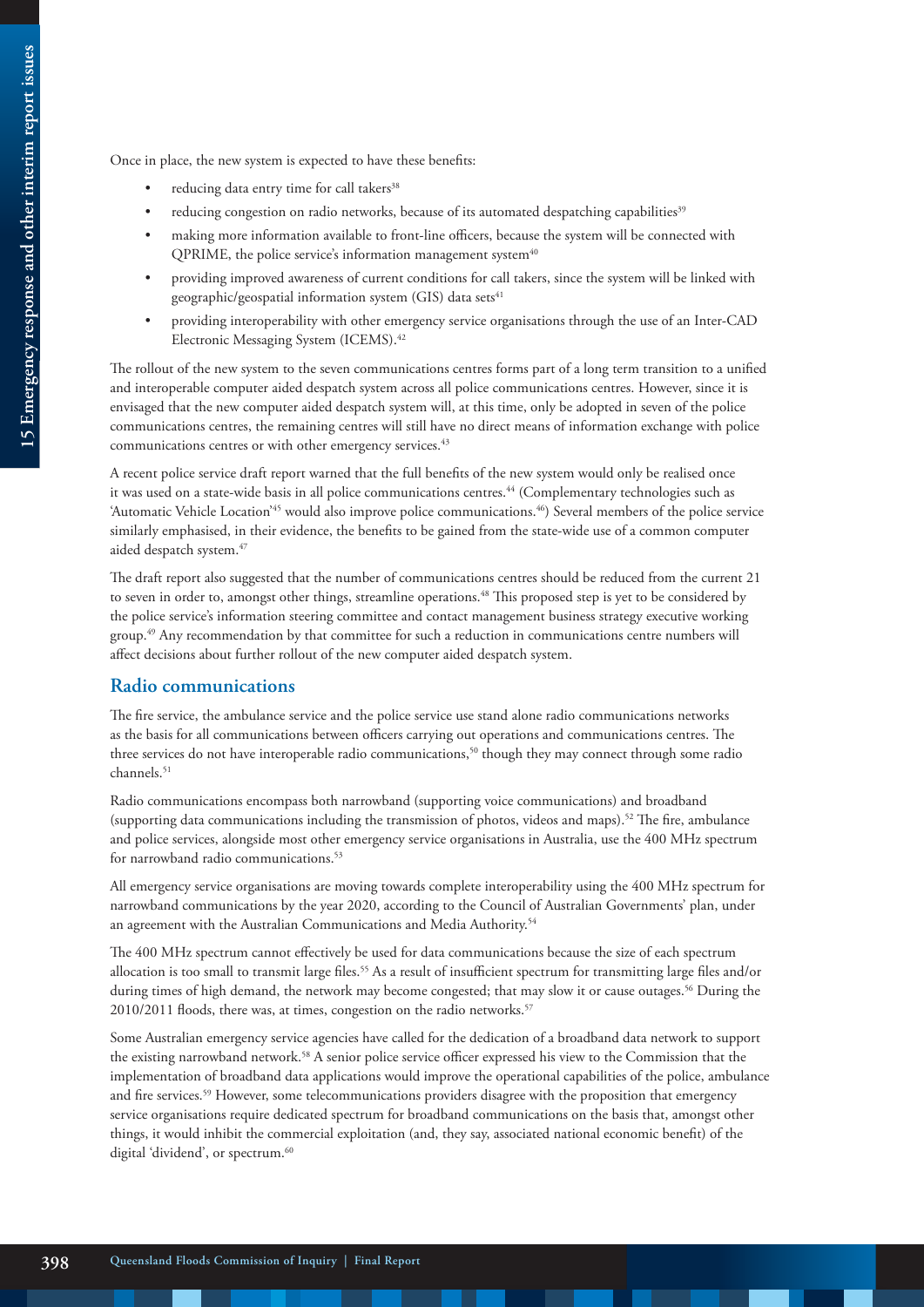Several national bodies are currently considering or have recently considered the benefits of dedicating a broadband data network to Australia's emergency response agencies, including:

- the Australian Communications and Media Authority as part of its ongoing review of the 900 MHz band plan (which actually encompasses the spectrum from 820-960 MHz)<sup>61</sup>
- the Public Safety Mobile Broadband Steering Committee, which is working with the Australian Communications and Media Authority to determine whether the 800 MHz band should be dedicated to emergency response organisations.<sup>62</sup> The Committee's final report is due by 29 February 2012<sup>63</sup>
- the Senate Environment and Communications References Committee, which recently recommended that the Commonwealth Government allocate sufficient spectrum for dedicated broadband public protection and disaster relief radio communications in Australia.<sup>64</sup>

The Commission similarly regards as vital the allocation of broadband spectrum to Australia's emergency service organisations, to avoid congestion on narrowband communications and to assist Australian emergency service organisations in achieving 'interoperability', giving them the best means of communicating and co-operating.

In Queensland, the public safety communications steering committee (a joint working party comprising representatives from the police service, the Department of Community Safety, the Department of Public Works, the Department of the Premier and Cabinet and Queensland Treasury) is considering the development of a state-wide whole of government wireless network,<sup>65</sup> similar to those established in other Australian states and territories.<sup>66</sup> If established, the network (relying on digital rather than analogue technology) would allow officers using portable radios to obtain access to police communications centres from anywhere in the state, allow interoperability between emergency and other agencies, and provide both narrowband and broadband communications capability.<sup>67</sup> If approved, the project would take 10 or more years to put into place.<sup>68</sup>

The Commission supports the move towards interoperability between Queensland's public safety agencies, both in narrowband radio communications and through the establishment of a whole of government digital wireless network.

## **15.2.2 Radio communications 'black spots'**

The Department of Community Safety and the police service, for the most part, use analogue radio networks,<sup>69</sup> which are less reliable than digital networks over large distances, rough terrain and during severe weather events.<sup>70</sup> In a state as large and geographically diverse as Queensland, it is impossible to achieve complete state-wide coverage using analogue networks;<sup>71</sup> consequently, the existence of black spots is inevitable. Various radio communications black spots were identified throughout the state during the 2010/2011 floods.<sup>72</sup>

Black spots in communications systems are identified and regularly addressed by the Department of Community Safety and the police service through specific programs.73 Efforts are made to improve radio communications coverage in areas with limited communications by:

- using mobile telephones<sup>74</sup>
- deploying mobile repeaters or installing additional permanent repeaters to supplement radio networks<sup>75</sup>
- using alternative equipment such as high frequency single side band transceivers, satellite phones and mobile satellite terminals.76

The replacement of analogue networks with digital ones would alleviate the communications difficulties which black spots cause emergency service organisations.<sup>77</sup> In particular, the digital radio network under consideration by the public safety communications steering committee would resolve many of the problems experienced by members of the police service, who could use hand-held or vehicle radios with the assurance of consistent coverage throughout the state, and without the need to change channels.<sup>78</sup>

For this reason also, the Commission supports the establishment of a state-wide digital radio network. In the meantime, it is vital that emergency service agencies continue their efforts to identify and address black spots in their respective radio communications networks to ensure sufficient communications capabilities are maintained.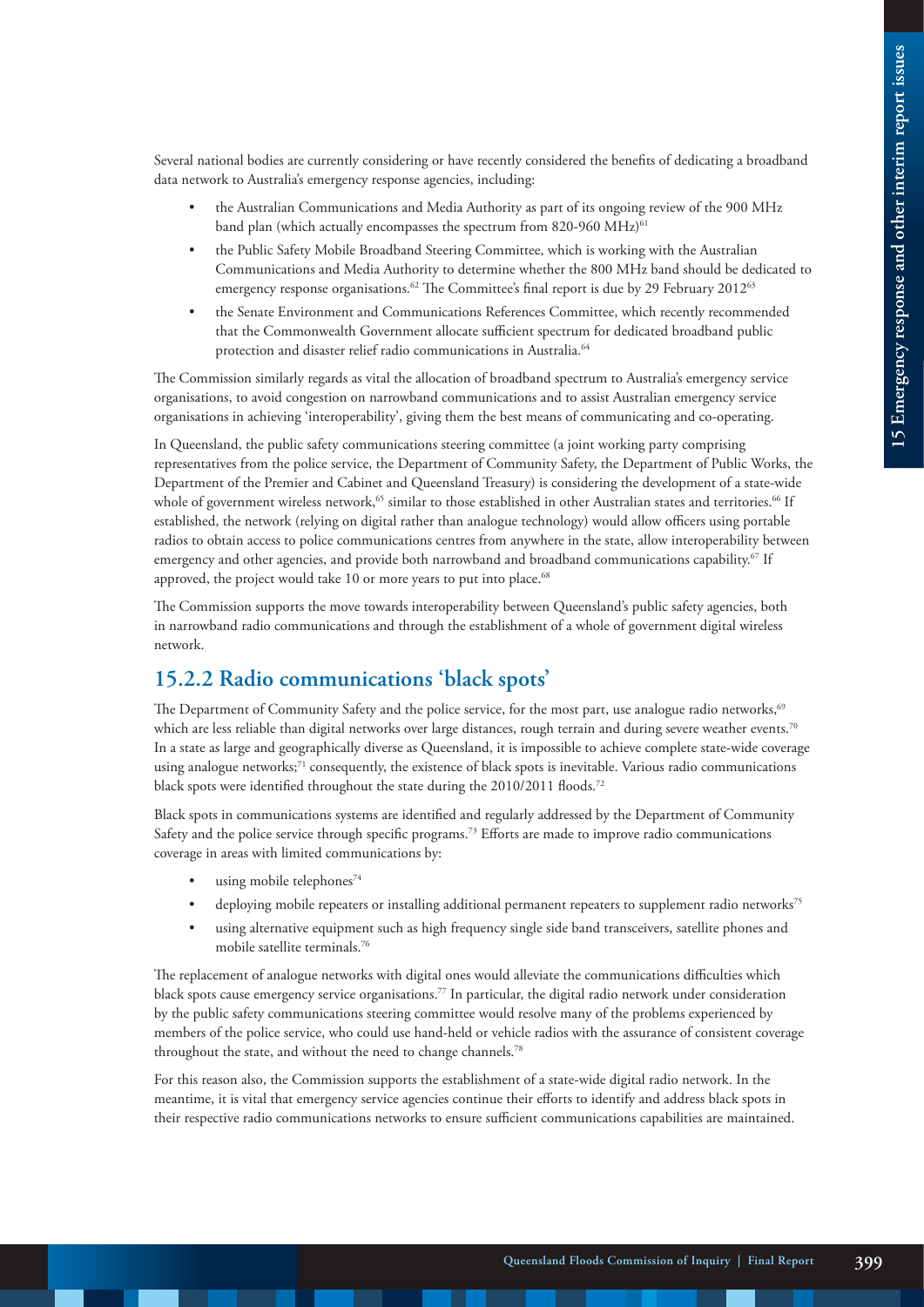# **15.3 Review of disaster management plans**

The *Disaster Management Act 2003* requires each council to prepare a disaster management plan for its area<sup>79</sup> and to review the plan's effectiveness at least once a year.<sup>80</sup> Emergency Management Queensland has overarching responsibility for reviewing and assessing the effectiveness of the state's disaster management arrangements, which includes the review of local disaster management plans.<sup>81</sup>

The Commission observed in its interim report that Emergency Management Queensland had not had a consistent approach to how it conducted the review of disaster management plans.82 Accordingly, the Commission recommended that Emergency Management Queensland take steps to improve the overall review process,<sup>83</sup> and that it 'assess the effectiveness of the review system before the end of 2011, and report its results to the Commission by 31 December 2011'.84

In response to the Commission's recommendations, Emergency Management Queensland developed and implemented an amended process to review local disaster management plans. It also conducted an assessment of its amended review process and, as recommended, provided a report of those results to the Commission.

This section of the report discusses Emergency Management Queensland's review process and the results of Emergency Management Queensland's assessment of the effectiveness of the review process.



*Sheep being relocated near Roma, 2010/2011 (photo supplied)*

#### **15.3.1 The review process**

Emergency Management Queensland's process of reviewing disaster management plans involved:

- district disaster co-ordinators' reviewing all 74 local disaster management plans and providing the results to Emergency Management Queensland for analysis<sup>85</sup>
- Emergency Management Queensland's reviewing a sample of 22 local disaster management plans.

To assist the district disaster co-ordinators to review the plans, Emergency Management Queensland developed an Interim Review and Assessment Workbook. The workbook was distributed to councils and district disaster co-ordinators on 1 September 2011, and following comments from disaster co-ordinators, was finally released in October 2011.<sup>86</sup> The purpose of the workbook was to ensure that a standardised approach was followed by those responsible for reviewing the local plans.87 The workbook was used to assess the adequacy of each plan against twelve components of disaster management: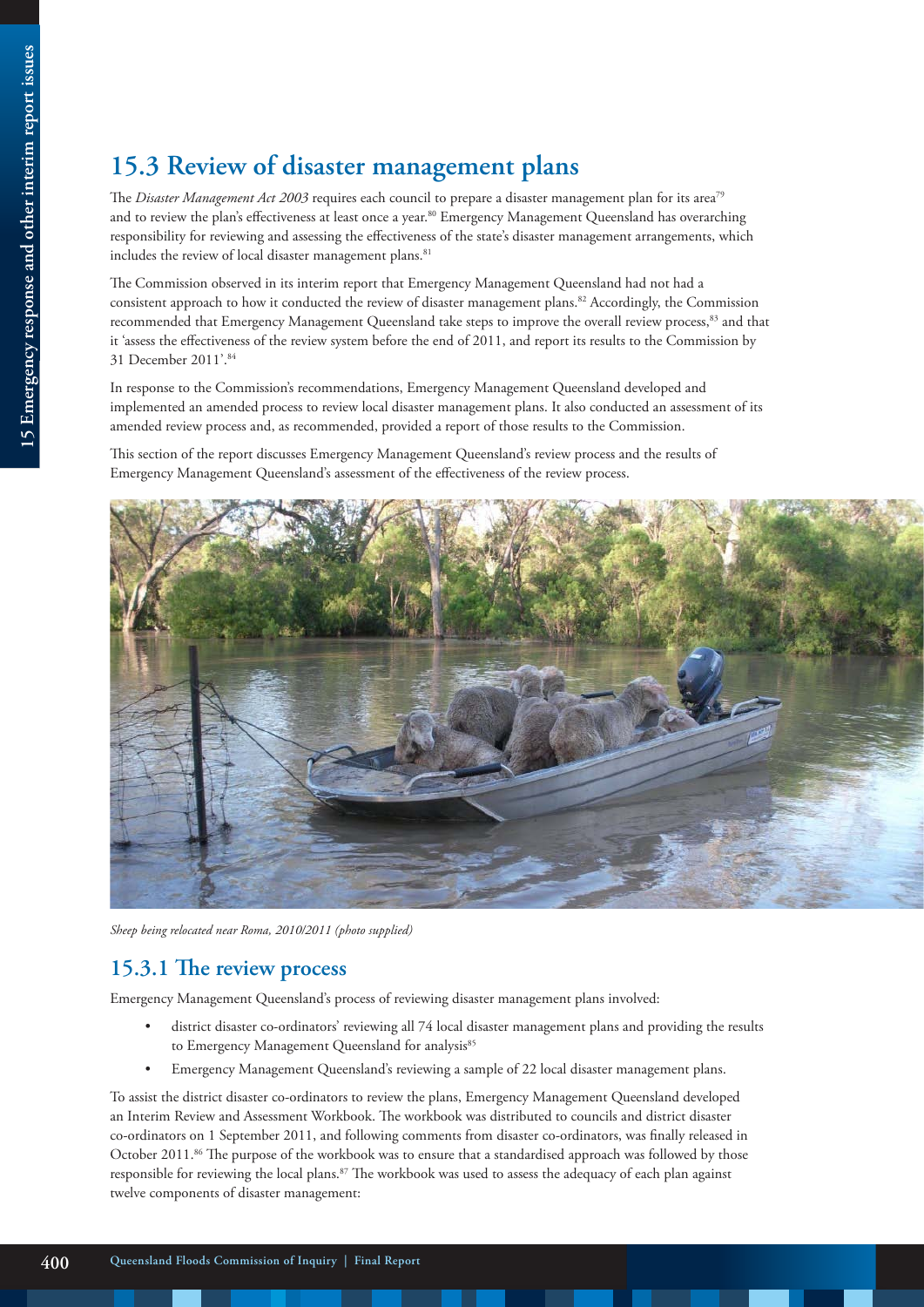- organisation and governance
- risk management
- planning process
- community capacity building
- response arrangements
- impact assessment
- co-ordination
- public information
- community support
- evacuation
- re-supply
- recovery.<sup>88</sup>

Senior officers of Emergency Management Queensland and the Queensland Police Service provided guidance and education to disaster co-ordinators in the review process.

The results of the review were subsequently analysed by Emergency Management Queensland to identify any shortcomings in each local plan and to develop strategies to address them. As a result of this analysis, each council was classified according to the level of support it would require in a disaster response: high, moderate or minimal.<sup>89</sup>

Emergency Management Queensland also separately reviewed the 22 local government areas it identified as having a high likelihood of being affected by flooding. The information obtained from this exercise was used to identify aspects of local disaster management that require improvement (for example, the adequacy of training and the substance of disaster sub-plans).<sup>90</sup>

The results of the review have been provided to the Commission, but at the time of writing had yet to be communicated to the councils involved. They appear to show that the process adopted has been effective.

## **15.3.2 Assessment of the review process**

Emergency Management Queensland assessed the effectiveness of its disaster management plan review process with reference to five diverse local government areas: Moreton Bay Regional Council, Carpentaria Shire Council, Flinders Shire Council, Scenic Rim Regional Council and Toowoomba Regional Council. It analysed the reviews completed by the district disaster co-ordinators for these areas and developed a questionnaire to gauge the experiences of the officers involved in the review process. Based on its analysis of this information, Emergency Management Queensland has identified areas for improvement in how the review process operates.<sup>91</sup>

The assessment concluded that although there were some difficulties with the review methodology (which includes the interim workbook), reviewing officers were generally able to apply it appropriately.<sup>92</sup>

Feedback from officers involved in the review process identified the need for:

- more training and support in how to conduct the reviews and use the workbook $93$
- better scheduling of the reviews to allow more extensive participation in the review process<sup>94</sup>.

As a result of the assessment, Emergency Management Queensland has committed to improving the review process by:

- monitoring the annual reviews of local disaster management plans
- reporting annually to the state disaster management group about areas requiring improvement
- developing and implementing training and education for reviewing officers
- developing an overarching policy and standards for disaster management plans at all levels.<sup>95</sup>

The Commission also notes the commitment of the Queensland Police Service to instituting the review of local disaster plans as a standing activity for its officers who perform the role of district disaster co-ordinator.<sup>96</sup>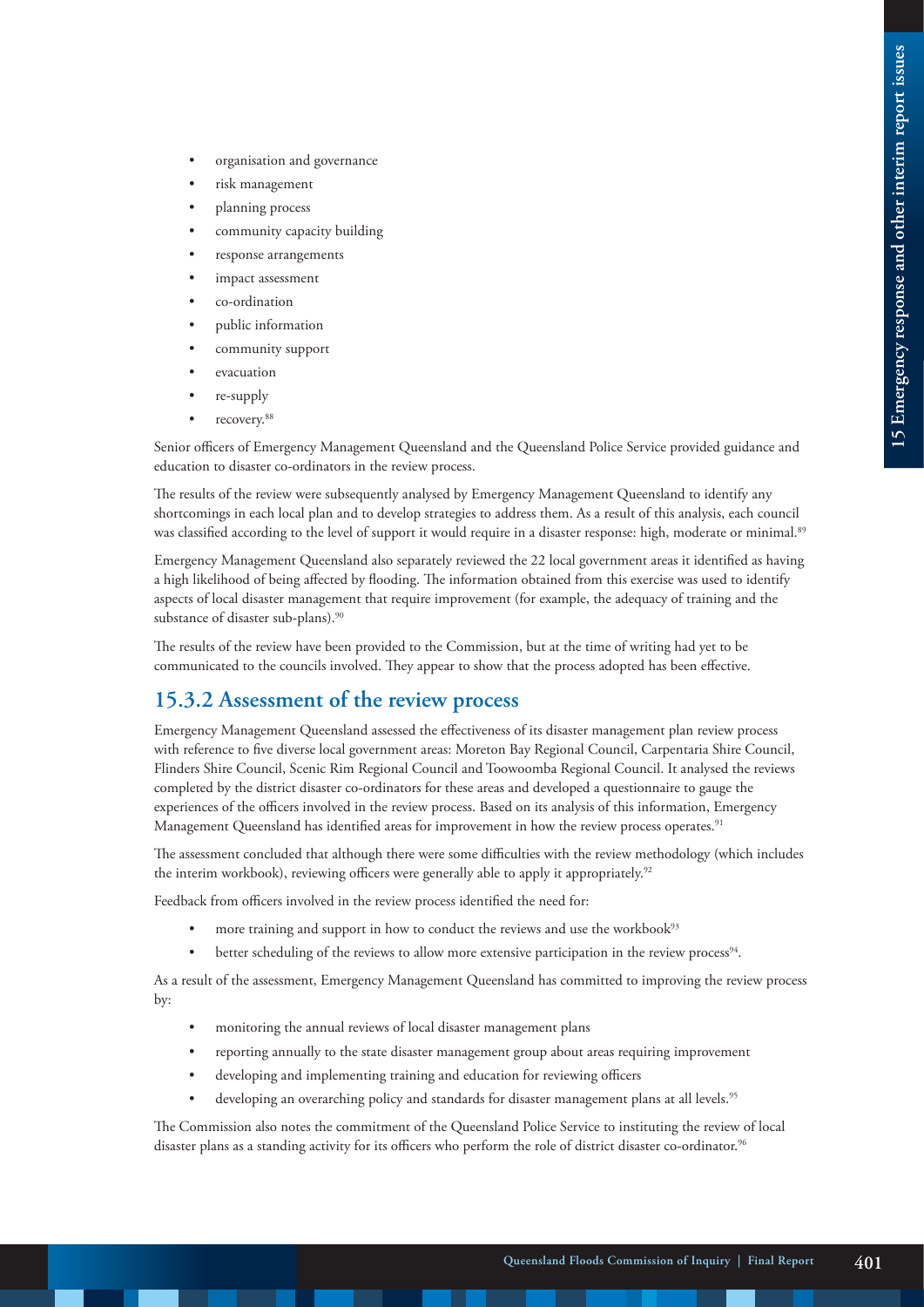The review process developed by Emergency Management Queensland has provided a standardised format for the review of local disaster plans and has identified opportunities for improvement in some plans. Emergency Management Queensland proposes to revise the review and assessment workbook to incorporate in it the critical feedback it has received from district co-ordinators who use it. This is a prudent and necessary step.

Generally, Emergency Management Queensland appears to have developed an effective and consistent process for reviewing the progress and quality of disaster management plans. It should continue to monitor and improve that process and to provide all necessary assistance, including training and support, to district disaster co-ordinators in their role of reviewing plans.<sup>97</sup>

# **15.4 Queensland Fire and Rescue Service**

## **15.4.1 Preparedness for and response to the events of 10 January 2011**

The Commission's interim report considered the fire service's preparedness for and response to the events of 10 January 2011. The Commission had not, when the interim report was written, received sufficient evidence from the fire service to allow it to answer the following questions:

- Whether management staff of the fire service responded promptly to station officer requests for more staff on 10 January 2011.
- Whether management staff of the fire service took all reasonable steps to recall staff to ensure operational preparedness for the events of 10 January 2011.
- Whether management staff of the fire service communicated weather forecasts and warnings to station officers in order to give stations some forewarning of what local conditions were likely to be and ensure that stations were as prepared as possible for the events of 10 January 2011.<sup>98</sup>

Following the delivery of the interim report, the fire service provided the Commission with a written submission (unsupported by witness statements) which sought to address each of the three outstanding questions for both the south-eastern and south-western regions. It provided a more detailed spreadsheet, which assisted in determining the location of fire service personnel and vehicles at particular times. The Commission then required and received statements from a number of senior fire service officers and operational staff to address particular areas of uncertainty. From all of that material, it has been possible to piece together the following sequence of events.

## **15.4.2 Response of fire service management and deployments on 10 January**

#### **South-eastern region**

On the morning of 10 January 2011, the Ipswich station officer telephoned a number of senior fire service officers to request additional staff, including swift water rescue technicians, for duty at Ipswich, where only one technician was rostered on.<sup>99</sup> His concern was that the Bureau of Meteorology's website was indicating wet weather in the Lockyer area; because the ground was already saturated, flash flooding was possible. Taking his account in conjunction with telephone records supplied by the fire service, it seems that at 7.24 am, the station officer spoke to the duty manager of operations, asking for six extra staff. The duty manager told him that there was going to be a meeting of senior personnel, and he would speak to him after it. (The duty manager had no recollection of the call, but did not deny its possibility.<sup>100</sup>) Such a meeting did take place at 8.30 am between the duty manager of operations, the acting assistant commissioner of the south-eastern region and two other senior officers.101

At that meeting, the duty manager advised the acting assistant commissioner of the current operational situation: the south-eastern region was experiencing generalised flooding and forecasts indicated continuing rain for the western part of the region. A call was received from the assistant commissioner of the south-western region advising that the Toowoomba fire service might have difficulty responding to incidents in the south-eastern region, because landslides had caused damage to the Toowoomba range section of the Warrego Highway. All those considerations led the acting assistant commissioner to decide to recall additional swift water rescue technicians and equipment.<sup>102</sup> Decisions were made to call in two swift water technicians to crew a spare Ipswich rescue vehicle to be positioned at Gatton, to bring the Beenleigh rescue truck to Ipswich and to move another rescue vehicle from Robina to Beenleigh. Two swift water technicians were also to be recalled to duty to crew an additional vehicle at Robina.<sup>103</sup>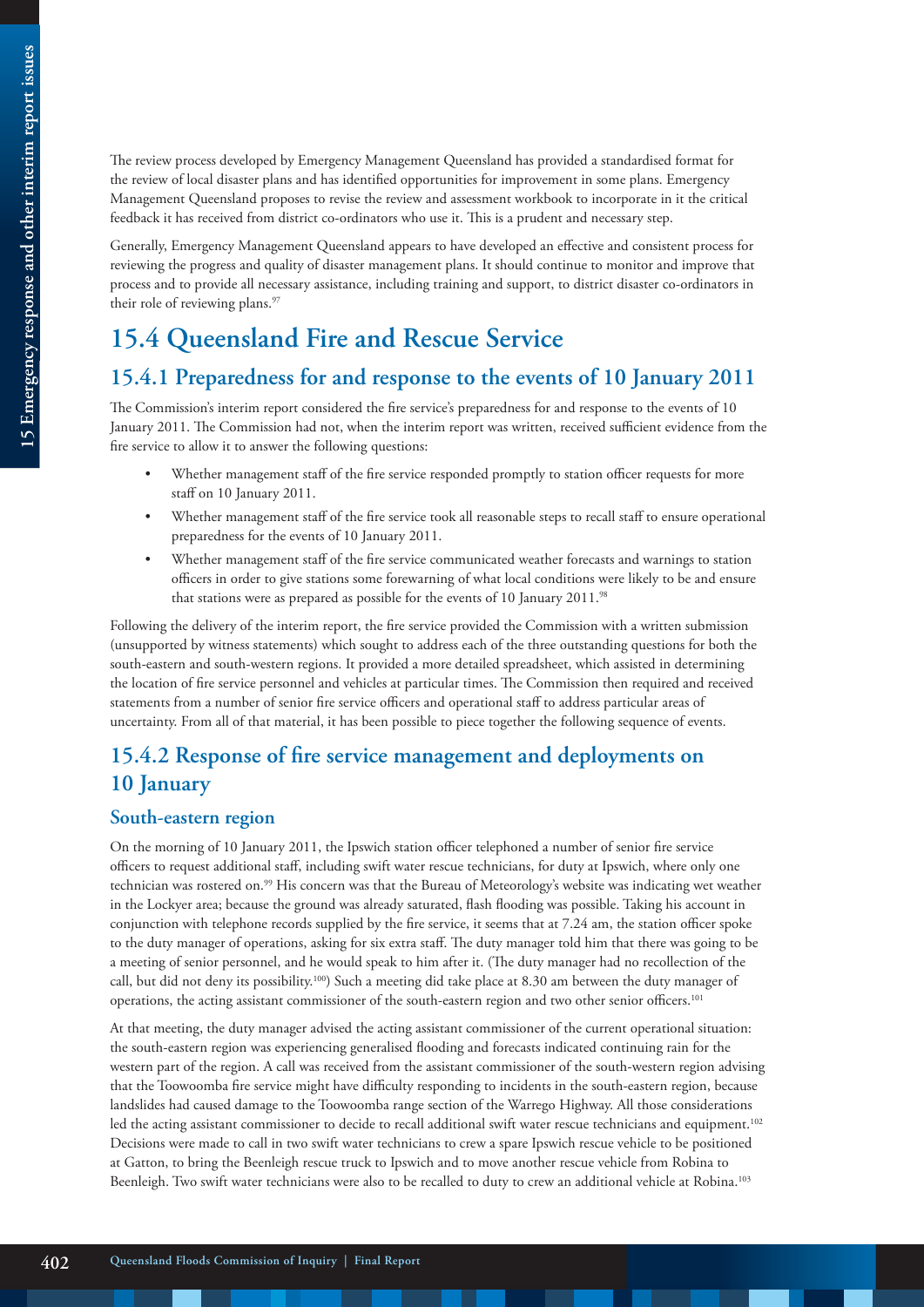There is then some confusion about precisely who communicated what to whom about those decisions. The duty manager said that he contacted station officers at the stations affected to advise them to make the arrangements to recall staff, although he could not remember to whom he spoke. It does not seem, however, that he spoke to the station officer at Ipswich. That may have been because at 8.50 am, about the time the duty manager would have been contacting the Ipswich station, the Ipswich station officer telephoned the acting assistant commissioner. The latter, on the station officer's account, gave approval for one swift water rescue technician to be called in.<sup>104</sup> (Again, the acting assistant commissioner did not recall but did not deny the possibility that he had spoken to the station officer.) It is possible that there was some misunderstanding in the conversation, because other evidence suggests that by then approval had in fact been given for two officers to be recalled.<sup>105</sup> It is fairly clear that the station officer was continuing to seek support; seven minutes later, he telephoned the regional technical rescue co-ordinator, who did recall their conversation:<sup>106</sup> the station officer raised the need for more swift water technicians. The regional co-ordinator made calls to the duty manager and the acting assistant commissioner; he was able to confirm that two technicians could be called in to duty.

The Commission considers it likely, given the sequence of events, that the Ipswich station officer's calls were the prompt for the assignment of the two swift water technicians to Ipswich, but that is not to say that senior fire service management in the south-eastern region would not in any event have made arrangements for extra personnel to be called in. It is clear that they did make arrangements as effectively as they could for the day's events, subject to the constraints dealt with in the interim report, of a fire service well below its proper strength in terms of swift water technicians and stretched by the deployments of officers to other parts of Queensland.

In fact, most of the arrangements for stationing crews and appliances<sup>107</sup> at the intended stations gave way to the emergencies of the day. Both the spare appliance from Ipswich, with the recalled swift water technicians, and the Ipswich rescue vehicle with its crew were sent (as were crews and vehicles from Helidon and Gatton) at about 1.30 pm to Postman's Ridge and Murphys Creek, where they performed a number of rescues in the course of the afternoon.108 The Beenleigh appliance and its crew went, as did teams from Forest Hill, Gatton and Laidley, to assist in events on the Warrego Highway near Helidon when the water rose there after 2.00 pm. Also assisting there was a rescue vehicle from Cannon Hill, which had been directed to assist in Toowoomba, but had been unable to reach the city. Two swift water technicians from that vehicle rescued a woman who had been a passenger in a vehicle washed off the flooded highway. Her husband and child had been swept away; she was found holding onto a tree.<sup>109</sup>

Shortly after 4.00 pm, the fire service began to receive calls from people in difficulties in the floodwaters in Grantham. The first concerned three people said to be inside a semi-submerged car. A further nineteen calls for help were recorded as received between 4.50 pm and 11.00 pm, principally from people trapped in or on their houses.

The fire service experienced some difficulties in collating and providing the details of what tasks were performed and the times at which they were performed in response to the emergencies created by the Grantham flooding. No electronic record was available, because, it seems, of problems with its software systems. However, the fire service has advised the Commission that it has improved its operational procedures: in any major event, the relevant incident control centre will have among its staff a fire communications officer and operation management system operator, who will, together, ensure details of crews, vehicles, dispatch and arrival times and tasks performed are recorded in the service's Emergency Services Computer Aided Dispatch system.

The information which follows is drawn largely from the statements of fire service officers who were involved in the events of the afternoon and evening of 10 January. The crew of an appliance from Laidley was able, at about 4.30 pm, to assist a number of people on the roof of a house on the Gatton-Helidon road.110 Four other fire service vehicles, crewed by auxiliary firefighters from Laidley, Rosewood and Hattonvale, tried by different routes to get into Grantham itself, but were prevented by the fast-rising, fast-flowing floodwaters from reaching it.111 They set about evacuating surrounding properties.<sup>112</sup>

Unable to get access to Grantham by road, the fire service despatched two helicopters, one to make observations and the other to perform winch rescues.<sup>113</sup> Their first rescue, soon after 5.00 pm, was of the child who had been in the vehicle swept off the Warrego Highway.<sup>114</sup> He had been carried a considerable way downstream towards Grantham. After refuelling in Toowoomba, the two helicopters rescued half a dozen people stranded in or on houses in Grantham before ceasing operations at about 7.40 pm.115 (As described in the Commission's interim report,116 Emergency Management Queensland rescue helicopters also performed large numbers of winch rescues in Grantham that evening.)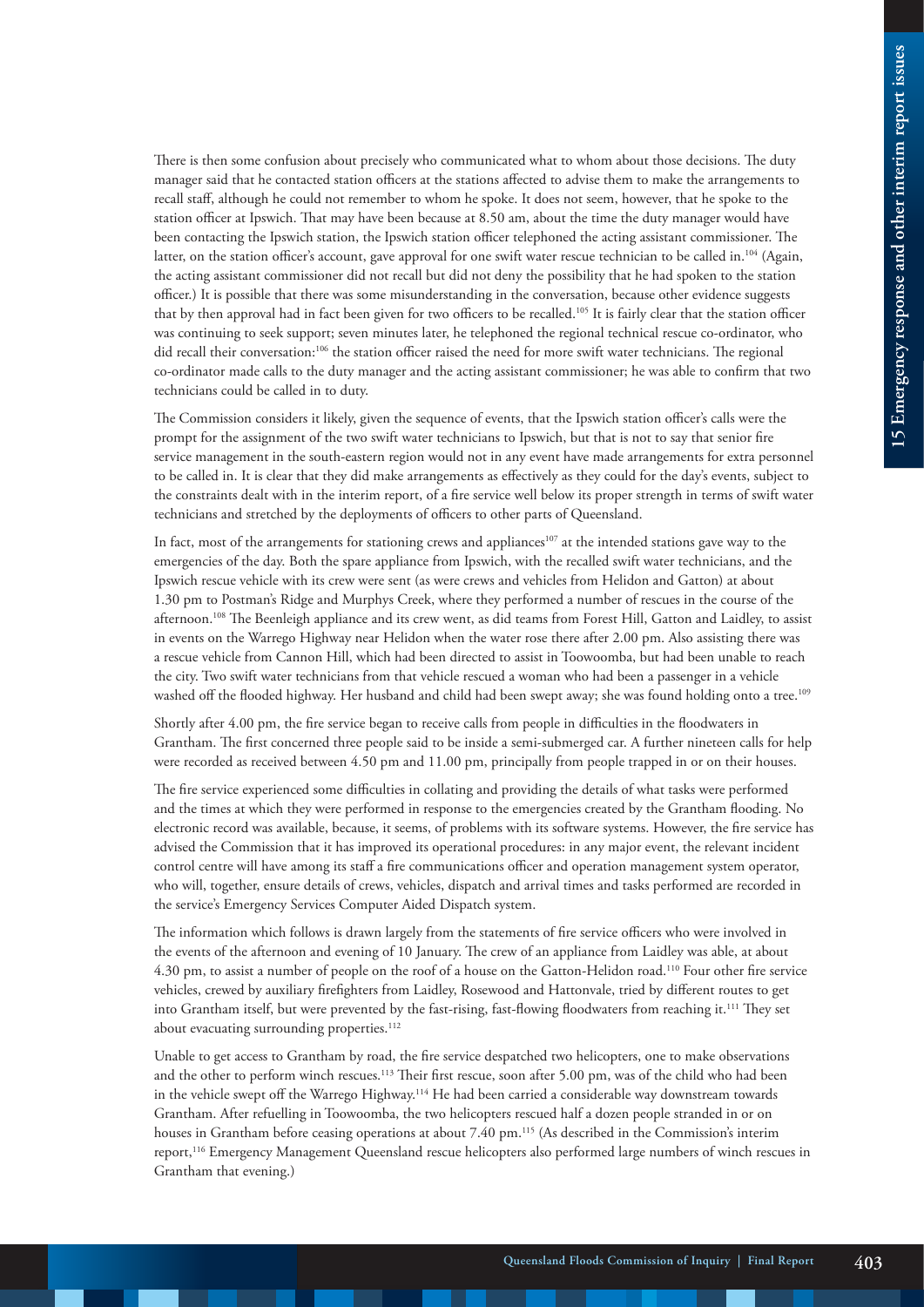At 6.30 pm, the fire service helicopter landed the two swift water technicians from the Cannon Hill rescue vehicle in Grantham. Using a rural fire brigade vehicle as a control point, they set about searching houses and vehicles and making contact with people stranded on roof tops. Grantham residents who had taken refuge at the town's school identified people for whom they should look.<sup>117</sup> Senior fire service officers had arrived in Gatton at 5.40 pm and commenced the process of establishing an incident control centre, which became operational at 7.15 pm.<sup>118</sup>

The crew of the appliance from Rosewood which had earlier tried to get into Grantham was sent back to the western side of Grantham that evening.<sup>119</sup> There they encountered the two swift water technicians called in for duty at Ipswich. After finishing their last rescue at Murphys Creek the two technicians had been sent back at 5.50 pm to Gatton 120 and by chance, not direction, attempted a detour through Grantham. Arriving there at about 7.30 pm, they found the lower part of the town still flooded; the chaos of the afternoon was evident from its state.<sup>121</sup> They joined forces with the team of the Rosewood appliance. At about the same time another swift water rescue team sent up from Beenleigh had arrived on the western side of Grantham and were joined by a swift water rescue trained firefighter from Rosewood.122 The incident control centre had given the latter team a list of houses to search; they were residences from which emergency calls had been received. Both groups spent the following hours on foot and using an inflatable work platform searching house by house for survivors.123 A front end loader was performing evacuations at the same time. The swift water technicians from Cannon Hill were continuing to operate on the other side of the town.<sup>124</sup> All the teams continued to work into the early hours of the following morning.<sup>125</sup>

#### **South-western region**

In late December 2010, the assistant commissioner for the south-western region held a series of meetings with other senior officers to decide what to do in light of the developing wet season. Sick leave was always high in December and early January, so that it was expected there might be problems in providing full crews for fire appliances and, in turn, in maintaining the fire service's ability to respond where swift water rescue was needed in the region. The assistant commissioner gave a direction that full staff numbers were to be maintained at all permanent stations, with staff called in on overtime where necessary.126 In addition, on 23 and 24 December 2010, swift water equipment and three additional support vehicles were moved to Toowoomba's Kitchener Street station to increase the service's ability to perform swift water rescues.<sup>127</sup>

On the night of 9 January 2011, four swift water rescue technicians from Toowoomba were required to attend an incident in Grantham involving an auxiliary fire truck which had got into difficulties in floodwaters. The four technicians did not arrive back in Toowoomba until the early hours of the morning. They were sent home to rest, but were directed to remain on standby. As it happened, three of the four were able to take part in the rescues of the following afternoon.<sup>128</sup>

The flooding in Grantham of the previous night and the morning's weather conditions convinced the Kitchener Street station officers that they should try to procure more swift water rescue technicians, in addition to the two already on duty, for the day's work. The senior station officer unsuccessfully attempted to contact the acting inspector for the Toowoomba command to authorise additional staff deployments. He left messages on the inspector's mobile phone but received no response.<sup>129</sup> (Fire communications centre notes record that a call from the centre to the acting inspector's phone at 8.38 am similarly went to message bank.130) By mid-morning it was raining heavily and the station officer renewed his efforts to contact the inspector, ringing both his mobile phone and the district office; calls to both went unanswered. (Fire service records confirm two calls were made at about 11.50 am from the mobile phone attached to the fire truck the station officer was crewing to the inspector's mobile phone.131) The station officer did not try to contact anyone else in fire service management, because, as he understood it, the established chain of command required that he deal with the inspector.<sup>132</sup>

The acting inspector has provided a statement in which he says that he received one call on his mobile telephone that morning but no call or message from the station officer. He suggests that the calls might have been made to a mobile phone which he had passed on to another fire service officer a year previously.133 By 11.45 am he had left the district office to go to the Toowoomba Town Hall, where he attended a meeting of the local disaster management group.134 At the direction of the assistant commissioner, he went from there to the fire communications centre at 1.30 pm.135

The assistant commissioner of the south-western region spent the morning of 10 January 2011 at the regional coordination centre, monitoring weather reports and live radar. At about 12.30 pm, he became concerned that the severe weather formation he had been monitoring had intensified and developed and would pass over Toowoomba on its way to Dalby.136 In consequence, he held a briefing about the weather situation with other senior officers in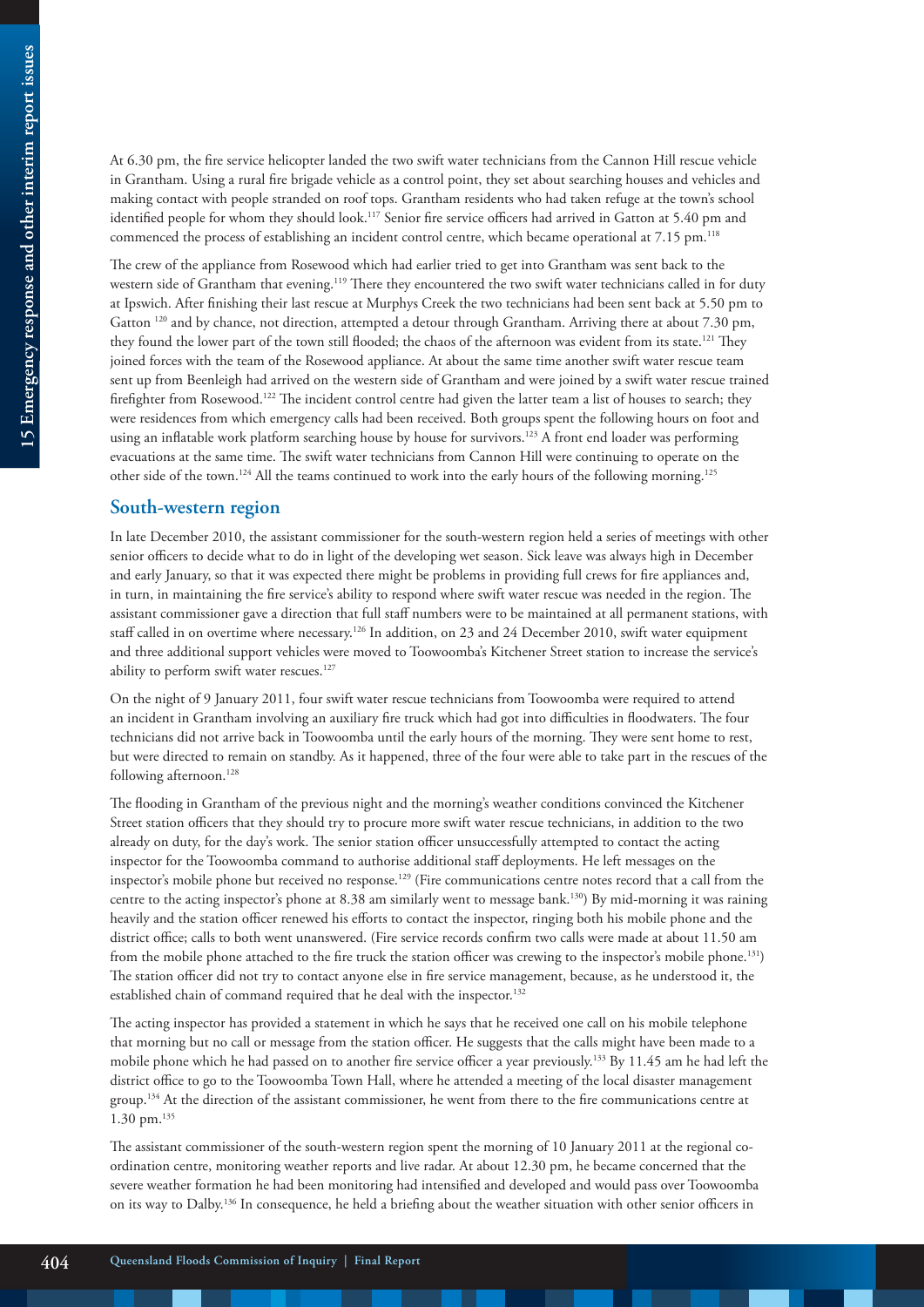the course of which they were advised by the fire communications centre that heavy rain was falling immediately north of Toowoomba. The assistant commissioner organised the recall of off-duty staff to the fire communication centre, and directed that the auxiliary stations located in Toowoomba command east of Dalby be advised of the weather and made ready to respond.137 Arrangements were made for staff from the regional operations command centre to crew an additional vehicle.138

At about 1.30 pm two vehicles and crews from the Kitchener Street station and one from the Highfields station were sent to Murphys Creek in response to the developing emergency there. One vehicle attempted to reach Murphys Creek via the New England Highway while the other used the Warrego Highway. The two swift water technicians were assigned one to each vehicle, with the hope that one of the vehicles would be able to reach its destination. The Kitchener Street station officer was in the vehicle using the New England Highway; en route he made a call to the fire communications centre requesting more swift water rescue technicians.139 That call seems to have been acted on: at 1.42 pm, the fire communications centre called the regional technical rescue co-ordinator to request technical rescue assistance, which resulted in the recall of three of the swift water rescue technicians who had been off duty because of the late finish of their shift that morning.<sup>140</sup> They responded to a number of incidents from about 3.00 pm onwards.<sup>141</sup>

The vehicle which was to travel via the New England Highway encountered flooding before it left Toowoomba; as a result it turned around and instead was directed to a number of incidents in the city. Its crew was soon engaged in the rescue of a man clinging to a tree in Dent Street.<sup>142</sup> The other vehicle was prevented by flooding on the range from reaching Murphys Creek. It returned to Toowoomba and made its way to the Kitchener and James Street intersection. Its crew heard the report of a woman and child swept away (Ms Rice and her son) but was too late to do more than search for them. They were able to retrieve a woman stranded on the roof of a motor vehicle in floodwaters at the intersection and to rescue a man holding onto a street sign in fast-flowing water.<sup>143</sup>

### **15.4.3 Chain of command**

The acting assistant commissioner of the south-eastern region said that there was no formal protocol for requesting assistance when station officers were not attending an incident; the expectation was that station officers should initially try to contact either the duty manager or their area commander. If both those officers were off-duty, the request should be made through the fire communications centre to an on-call senior officer.144 It seems that that procedure might be better communicated, since the Ipswich station officer was unaware of it: he thought that what he had done in contacting the acting assistant commissioner was unorthodox and outside the usual chain of command.145 In fact, what happened seems to have worked well enough. The Ipswich station officer was able to contact three superior officers likely to be able to provide some assistance as to the redeployment of staff, and it seems probable that had he contacted only the duty manager of operations, he would nonetheless have had an answer to his request for more staff (if not one entirely satisfactory to him) once the meeting between the duty manager, the acting assistant commissioner and others had concluded.

In the south-western region, although the assistant commissioner had clearly undertaken appropriate planning for staffing for the wet season, there remain some unsatisfactory aspects of the events of the morning of 10 January. The assistant commissioner explained the procedure for calling for more staff. If a station officer was not attending to an incident, the normal chain of command applied: contact should be made with the inspector or the nominated on-call senior officer. If that officer did not respond, contact should be made with the next level of senior officer, including the director of regional operations or the assistant commissioner. An alternative, should there be any difficulty in making direct contact, was to ask the fire communications centre to facilitate contact with a senior officer.146 But it does not seem that any of the fire officers at the Kitchener Street station in Toowoomba was aware of that procedure; and it is a matter of concern that the station officer did not, apparently, have a current contact number for the inspector.

# *Recommendation*

15.3 The fire service should ensure that station officers are familiar with the procedure for contacting management when requesting the calling in of additional staff; and, in particular, that they have available to them the names and current telephone numbers of the officers to be contacted in the first instance, with alternative contact details in the event that those officers prove unavailable.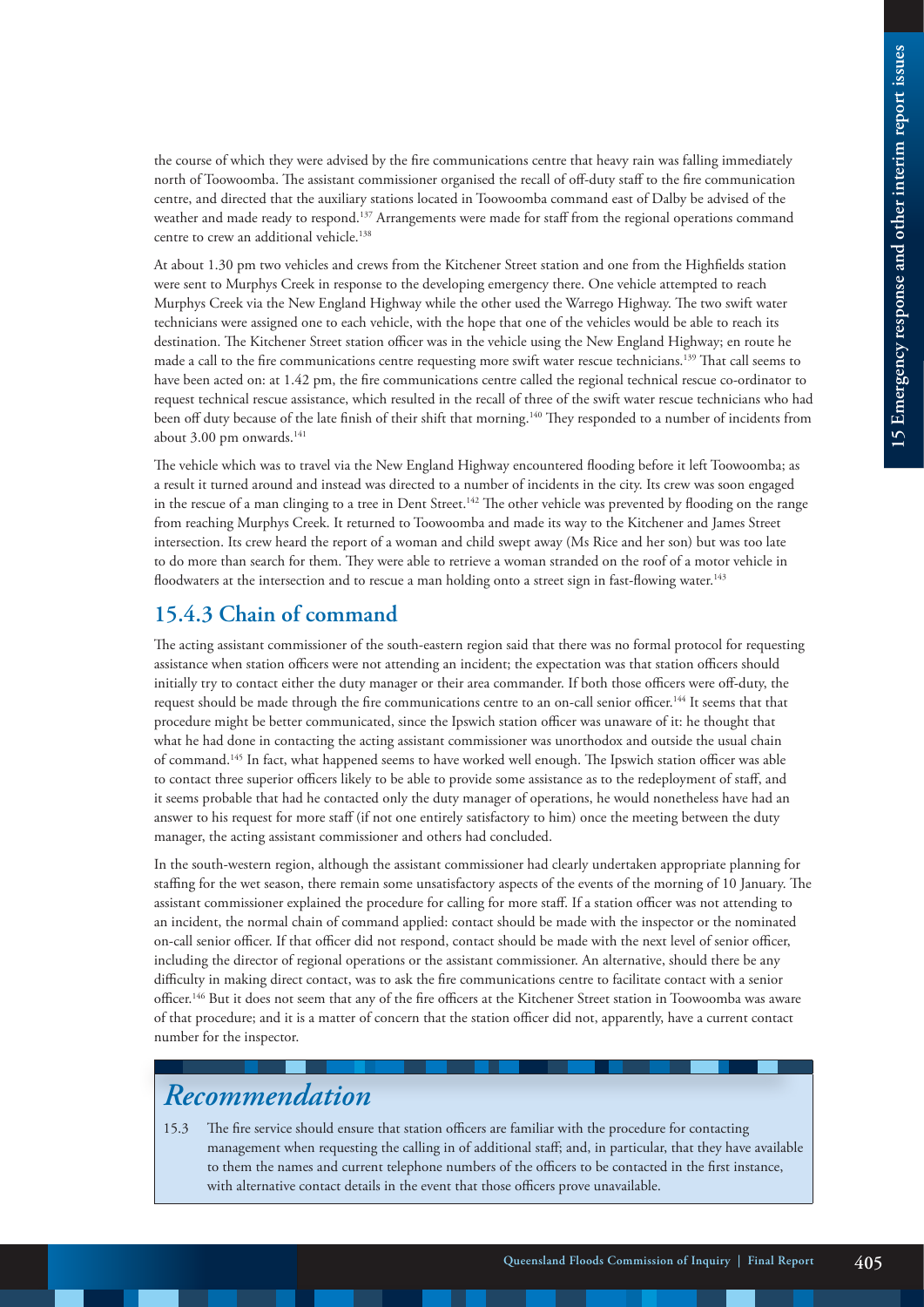## **15.4.4 Weather forecasts and warnings**

The fire service referred the Commission to a fire service directive, Incident Action Guide 3.5, directed to officers in charge (including station officers) who may have to respond to incidents involving swift water rescues. It advocates that officers '[a]nticipate potential rescues by monitoring weather situations such as prolonged heavy rain, impending storm activities [sic] or flooding'.<sup>147</sup>

The senior station officer at the Kitchener Street station in Toowoomba said that the firefighters at his station had kept themselves informed of any weather formations but had received no formal advice from fire service management of the storm system approaching Toowoomba that morning.148 The other Kitchener Street station officer on duty on 10 January complained that although the regional operations control centre had been informed that the Oakey air base was to be evacuated because of anticipated flooding there, that information had not been passed on.149 They first became aware of the severity of the events when they were called to the swift water rescue in Murphys Creek at 1.30 pm.150 They perceived that the fire communications centre was given advance notice of the approaching storm system and had brought in extra staff some hours ahead of the rain, but that operational staff were left uninformed.<sup>151</sup>

In fact, fire communication centre recordings show that around 8.30 am fire communications centre staff spoke to an officer at the Kitchener Street station, a crew member using the mobile phone on one of the rescue appliances and the officer acting for the day in the position of regional technical rescue co-ordinator to advise of the anticipated flooding of Dalby and Oakey. In speaking to the officer at Kitchener Street, the fire communications centre operator explained that 'the storm cell that's over us is headed in their direction as well'.152 None of the recipients of the calls was told that Oakey air base was to be evacuated, but that detail does not seem to have been crucial, and in fact the assistant commissioner of south-western was not aware of it on 10 January 2011; he only became aware of it in a post-incident review.153 It may have been better had they specifically been informed of the approaching storm cell, but it seems that in compliance with Incident Action Directive 3.5, they had in fact kept themselves informed. The recordings also support the assistant commissioner's account: it was not until 12.50 pm, when the rain had just begun to fall heavily on Toowoomba, that calls were made to off-duty staff asking them to report to the fire communication centre for duty.154

It might be useful to ensure that that directive is brought to the attention of station officers, although it seems that the station officers at Ipswich and Kitchener Street were in fact paying attention to weather conditions on the morning of 10 January. A difficulty may arise, however, when officers are attending to incidents and are in no position to monitor impending weather events. Prudence would indicate that the fire service should ensure station officers are advised of events as extraordinary as the storm cell looming over Toowoomba on 10 January 2011.

#### **15.4.5 Risk assessments**

The Commission's interim report raised the inadequacy of the numbers of Level 2 trained swift water rescue technicians.155 The evidence of the fire service was that the numbers of approved rescue technicians were determined 'according to a business case based on a regional risk assessment' performed by the assistant commissioner in each region.156

After the release of the interim report, the United Firefighters Union of Australia raised with the Commission its concern that the far northern region – and possibly other regions – did not conduct risk assessments in preparation for the wet season. The union's request for copies of risk assessments for the far northern region, made to the assistant commissioner for that region, had produced the response that there was no risk assessment; instead the region monitored hazards and provided advice and recommendations to the deputy commissioner for any increases in staff numbers deemed necessary.<sup>157</sup>

The Commission required and received a statement from the acting commissioner of the fire service to clarify whether or not regions did in fact conduct risk assessments. The acting commissioner advised the Commission that all assistant commissioners did conduct risk assessments to determine approved rescue technician numbers for their regions, but there was no standardised or written assessment process for doing so.158 Each region has a special operations functional plan, a document which guides the management of technical rescue (including swift water rescue) and the allocation of safety equipment, with the objective of achieving maximum effectiveness.<sup>159</sup> The special operations functional plan is developed and reviewed annually by each region; the process begins in May of each year and must be completed by July.160 As part of the annual review, a checklist is distributed to the regions: it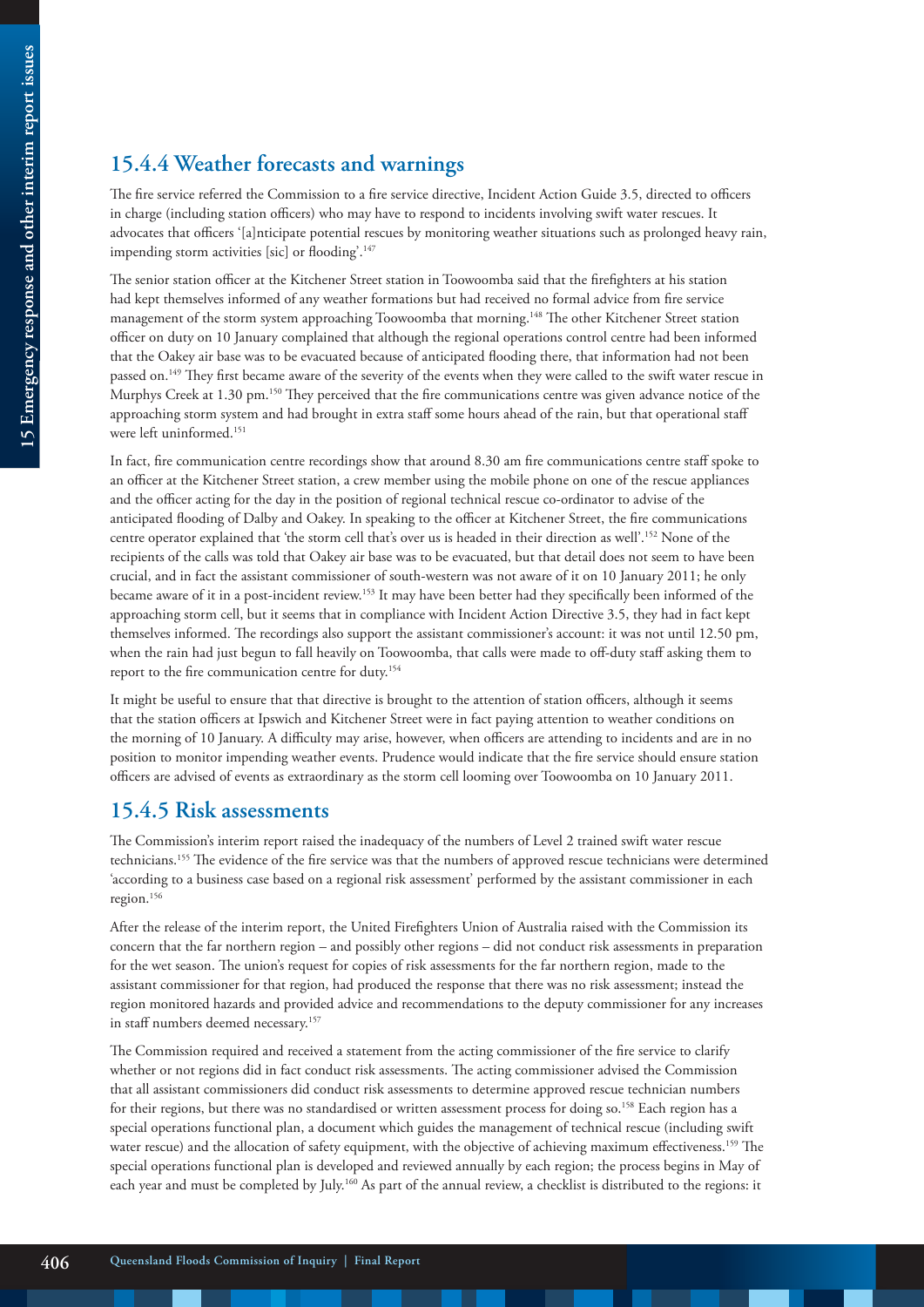sets out how to update and review the previous year's special operations functional plan.<sup>161</sup> The checklist specifically requires a risk assessment to be undertaken to update the regional technical rescue plan, and plan ahead for the required rescue technician numbers and equipment.<sup>162</sup>

The acting commissioner had sought information from the assistant commissioner of each region as to how the risk assessment process was undertaken. Each region had 'conducted its own process to review regional capability'.163 In the far northern region, an inspector in the role of regional technical rescue sponsor had reviewed the numbers of personnel trained in technical rescue. In consultation with a chief superintendent for the region, he concluded that no additional Level 2 technicians were needed, having regard to the following factors: a number of technicians were due to complete training in mid-2010 (presumably four, since the number of technicians was anticipated to rise by 25 per cent to 20); local action plans had been completed for the most significant hazards in the region; incidents to date had been managed with the existing number of technicians; and there was an effective call back system in place for Level 2 technicians. No part of the review or decision-making process was, however, documented.<sup>164</sup>

It is clear from the union's letter to the Commission that it would not agree with the conclusion reached as to the absence of any need for more rescue technicians, but the focus of its correspondence was its concern as to whether any risk assessment had been done at all in the far northern region. Given the lack of documentation of the process and the response of the assistant commissioner for the region to the union's inquiry, the concern is not surprising.

# *Recommendation*

15.4 The Queensland Fire and Rescue Service should require that each region records in writing the results of its risk assessment undertaken as part of its annual review of its special operations functional plan.

# **15.5 State Emergency Service (SES)**

The Commission's interim report discussed the training, equipment and membership of the Queensland SES.165 Three recommendations were made (recommendations 5.32-5.34) in respect of the SES and Emergency Management Queensland, directed at improving the capacity of the SES to respond effectively to flooding, recruiting more volunteers and establishing new SES units where possible.166 The interim report also observed that the adequacy of funding arrangements and the effectiveness of the command and control structure (the ability to direct SES members and allocate SES resources<sup>167</sup>) warranted further examination.<sup>168</sup>

In Queensland, the administration of the SES is a responsibility shared between the State Government (acting through Emergency Management Queensland) and councils.<sup>169</sup> It is inevitable that there will be tensions in such an arrangement. However, it has not been possible for the Commission to examine this relationship in such detail that it can either properly or sensibly make wholesale recommendations for change. Rather, the Commission seeks only to make recommendations designed to clarify the working of certain aspects of the established model for the operation and support of the SES in Queensland. However, investigating whether structural changes should be made to these arrangements in the longer term would be desirable.

## **15.5.1 SES command and control**

The evidence before the Commission concerning the command and control of the SES reveals there is much confusion among those with an interest in the activities of the SES.

The lack of a cohesive view is apparent:

- within the SES and Emergency Management Queensland as to the authority and responsibility for SES command and control in certain situations
- between the SES and Emergency Management Queensland, on the one hand, and local disaster managers, on the other, as to the nature and limits of their respective roles.

In any examination of the adequacy of the SES's command and control structure, it is important to grasp the distinction between disaster management and disaster operations. Appreciating the distinction helps in understanding the confusion which, in certain situations, surrounds the issue of SES command and control.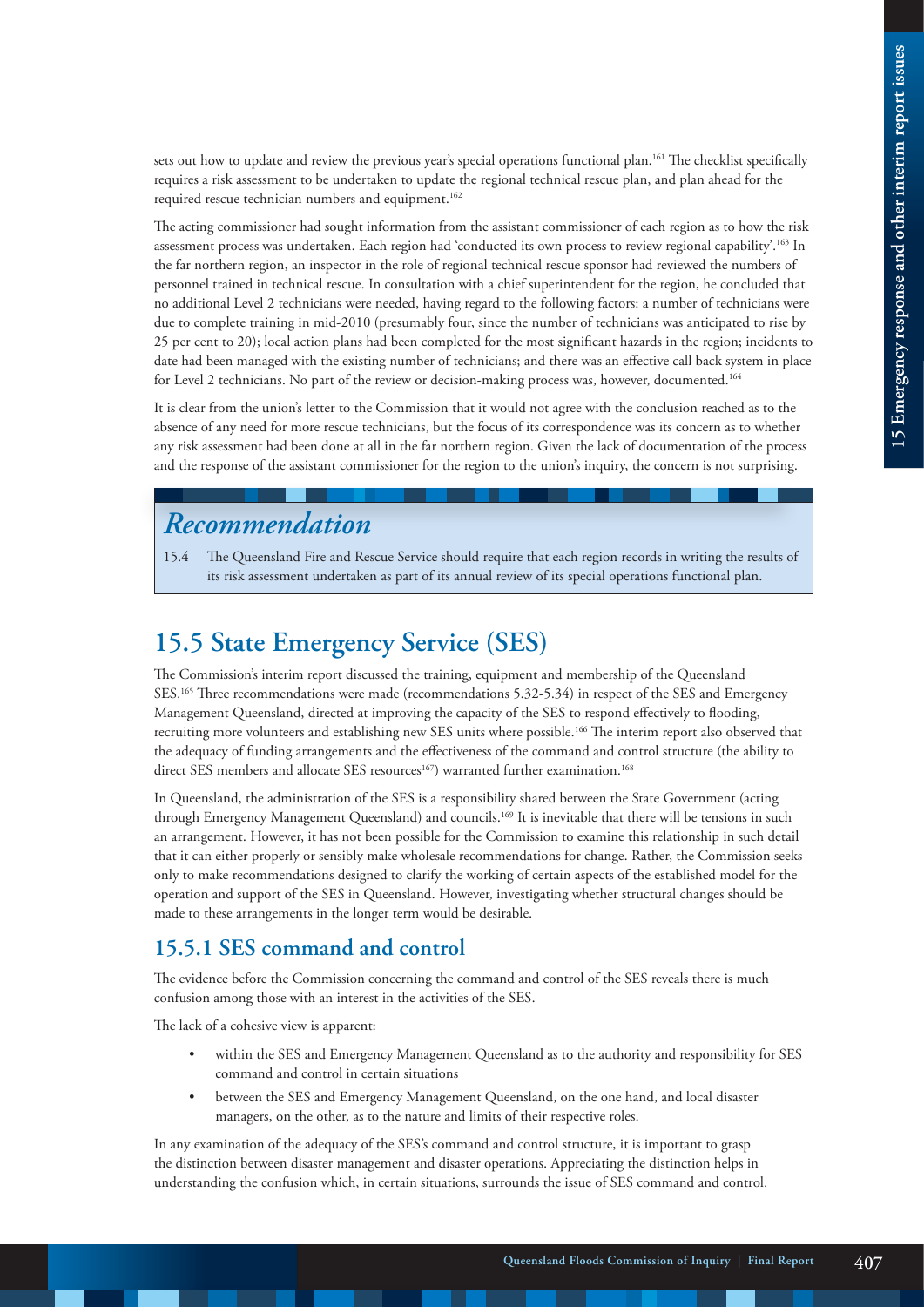Disaster management consists of the actions of groups and individuals within the disaster management hierarchy (such as local disaster management groups and local disaster co-ordinators). It is concerned with co-ordinating the response to a disaster by calling on the services, as required, of various specialised agencies.<sup>170</sup>

Disaster operations are the activities of those agencies (such as the police and the fire and ambulance services) in that response. Each of the agencies typically has its own hierarchical structure, or system of command and control, to enable it to perform the particular disaster operations required of it.<sup>171</sup>

The SES is not concerned with disaster management. Rather, it is a response agency that conducts disaster operations of a particular type.172

#### **Requests for assistance and response**

An SES unit may receive requests for assistance (tasks) from a number of sources, including:

- members of the public (using the 132 500 telephone number)
- the Queensland Police Service
- the Queensland Fire and Rescue Service
- the Queensland Ambulance Service
- local disaster management groups
- district disaster management groups.<sup>173</sup>

Local controllers are in charge of individual units established within local government areas. It is the local controller for the SES unit who must decide whether to respond to the request for assistance. This decision is based upon an assessment of the unit's functions and the capacity of its members to respond.<sup>174</sup>

#### **Command and control**

'Command and control' refers to the ability to direct SES members and to use SES resources. Where requests for assistance do not exceed the capacity of an SES unit to respond, the command and control arrangements within the SES appear to be well settled. In these situations, the authority to direct SES operations vests in the local controller;175 the Commission is not aware of there being any systemic difficulties with these arrangements.

However, where requests for assistance do exceed the capacity of a local unit to respond, there is uncertainty about whether, and the circumstances in which, the command and control arrangements for SES operations may be moved to a higher level. During the 2010/2011 floods, this confusion appeared to be heightened in circumstances where significant deployments of extra SES personnel took place and disaster management groups were activated.<sup>176</sup>

There are at least three possible reasons for the lack of clarity in the command and control arrangements within the SES at this level of operations.

First, the SES is essentially a community-based organisation made up of volunteers. It is not expected that it should operate under strict command and control principles (like those of a permanently staffed and uniformed emergency service agency). However, many of the activities undertaken by the SES, and the environments in which it undertakes them, are hazardous, and accordingly require some elements of the hierarchy and discipline of the permanent emergency services.177

Another reason is that responsibility for the SES is shared between the Queensland Government and local governments. This can cause tension and create doubt about who has, or should have, the ability to direct SES operations. It has been suggested that some councils see themselves as having a claim over the local SES by virtue of the funding and resources they provide.178 This perceived local 'ownership' of the SES contributes to differing views about the functioning of its command and control arrangements.<sup>179</sup>

A third reason for the confusion is that an operations directive promulgated by Emergency Management Queensland allows its regional directors to exercise command and control over the SES, despite there being no clear statutory authority for it to be able to issue a directive of this nature.

Operations Directive 1.0 *Activation Guidelines* provides that where a request for assistance exceeds the capacity of an individual unit, command and control of the response will revert to Emergency Management Queensland in accordance with Operations Directive 2.0 *Hierarchy of Command and Control*. 180 The latter directive states that the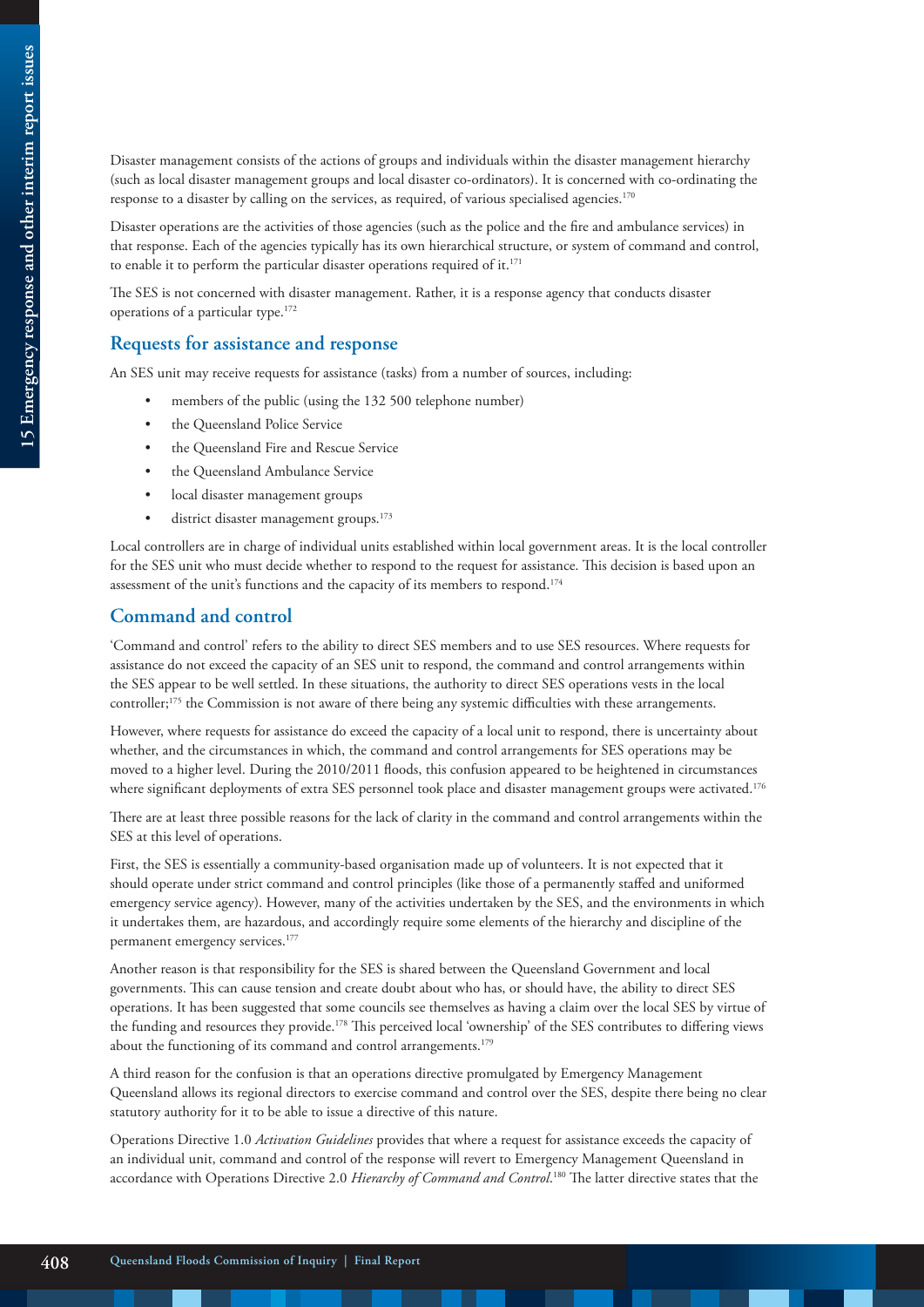SES forms part of Emergency Management Queensland, with the executive director of Emergency Management Queensland standing as the operational head of the SES.181 More specifically, the directive provides that when requests for assistance exceed a unit's capacity to cope, command and control of the response is to escalate through the area director to the regional director.<sup>182</sup>

The *Disaster Management Act 2003* is said to afford two bases on which Emergency Management Queensland can make directives concerning the command and control of the SES: section 83, which sets out the chief executive's responsibilities for the SES, and section 137, which deals with the making of codes of practice to guide SES members.183 Section 83 has been relied upon by Emergency Management Queensland for this purpose, in preference to section 137.184 However, the chief executive's responsibilities are limited to establishing management and support services for the SES, developing policies to help it perform its functions (for example, in relation to training), and ensuring that local controllers perform their functions and the SES conducts its activities properly.185 The *Disaster Management Act 2003* is very much geared to the local level and to ensuring the responsiveness of the SES at that level. Despite the SES's being a 'state' service, the Act does not confer responsibility for SES operations on anyone above local controller level, even in the event of a geographically widespread disaster which requires a large and complex response from the members of many SES units.

A review of Queensland's disaster management arrangements completed in 2009 found that the chief executive's functions under section 83 of the Act amounted to 'enabling and supporting' roles.186 The directional control purportedly conferred on regional directors by Operations Directive 2.0 *Hierarchy of Command and Control*  went beyond the chief executive's responsibility to help and support the SES, and 'prescribe[d] more authority to Emergency Management Queensland than is provided for in the Act'.187 The same review also noted that 'some stakeholders (including SES members) are confused about whether they are accountable to EMQ and are subject to EMQ direction, or have such relationships shared with their Local SES Controller, Local Council or Local Coordination Centre Controller'.188

Operations Directive 2.0 *Hierarchy of Command and Control* provides, on its face, a clear direction that command and control of SES operations will vest in Emergency Management Queensland's regional directors when requests for assistance exceed a unit's capacity to respond.189 However, in practice, the situation is less clear. Emergency Management Queensland acknowledges that there is 'no direct legislative basis for EMQ staff to direct an SES member during disaster operations'; while directives<sup>190</sup> had been developed to guide the nature of the relationship between SES volunteers and Emergency Management Queensland staff, these were based on 'key principles rather than a strict command and control approach'.191 Thus activities undertaken by staff from Emergency Management Queensland (whether during a small or large-scale disaster response) are 'negotiated with SES leaders' as part of a 'flexible and cooperative approach'.<sup>192</sup> However, officers of Emergency Management Queensland are also expected to ensure that SES operations are being conducted safely, while meeting reasonable community expectations about the SES's response and the overall strategic requirements set by local, district or state disaster management groups.<sup>193</sup> Where these objectives are not being met, Emergency Management Queensland staff will take a more direct operational role.194 All of this implies that senior Emergency Management Queensland officers may only assume control of SES operations in limited circumstances, notwithstanding the terms of the operational directive.

Against this background, it is perhaps unsurprising that there are conflicting views amongst Emergency Management Queensland area and regional directors about the nature of their roles in significant events, particularly regarding their authority to direct SES operations.

Emergency Management Queensland's area director for the South West Region expressed the view that Emergency Management Queensland was not in command and control of the SES, as that function rested with the respective local controllers.195 In contrast, another area director considered that the area's local controllers should report directly to him (rather than to their respective councils), and that his role was to then refer any issues to councils for necessary action.196 This view is similar to that of another area director who believed his function was to act as the point of contact between the council and the SES.<sup>197</sup> A different area director said that during operations some local controllers reported to the local disaster co-ordinator *and* to the Emergency Management Queensland area director.<sup>198</sup>

The Emergency Management Queensland regional director for Brisbane saw his role as to provide advice to local controllers on how a particular issue may be managed and also to 'seek to influence them' on what action to take.199 This did not extend to command or control over local controllers or the operational management of requests for assistance.200 Another regional director said that during the 2010/2011 floods there was an assumption by some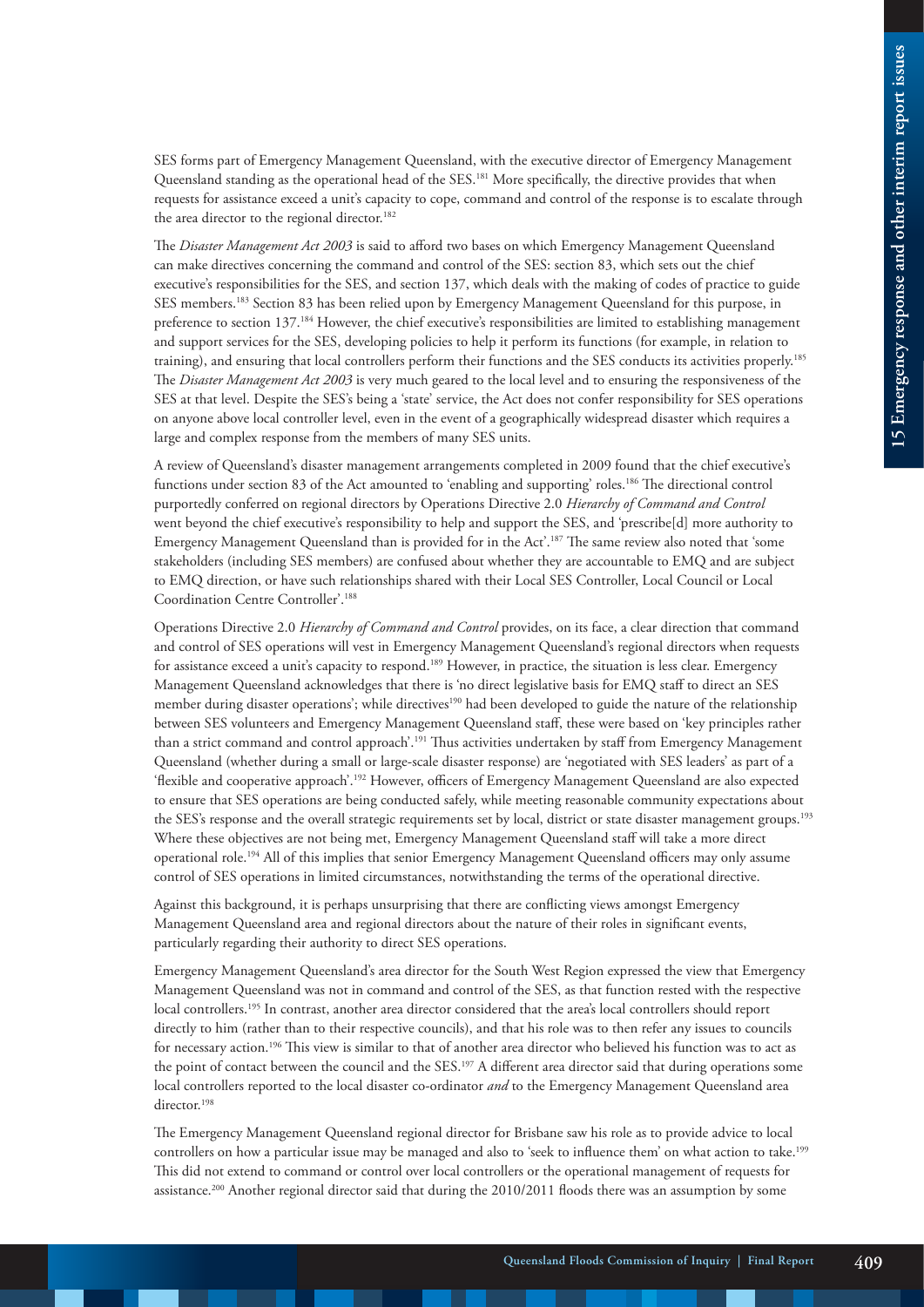at the state level that Emergency Management Queensland had command and control over the SES, and that this caused conflict in the Northern Region.201 Consequently, he suggested that arrangements for command and control at the local, regional and state levels should be more clearly articulated.202 Other area and regional directors and local controllers similarly complained that the command and control structure for the SES remained a source of confusion,<sup>203</sup> with one regional director suggesting it had been an issue within the SES for many years.<sup>204</sup>

Emergency Management Queensland's guide, *Roles and Responsibilities in Support of Disaster Management Arrangements*, sheds no light on this issue.

The absence of any clear command structure above the level of the local controller creates uncertainty about firstly, who should direct large-scale SES operations that involve multiple units and secondly, about the handling of tasks that exceed a local unit's capacity to cope.

Local controllers indicated that during the 2010/2011 floods various approaches were taken to manage the overflow of requests for assistance. These included:

- referring requests to the district disaster co-ordinator;<sup>205</sup>
- obtaining assistance from non-SES personnel for basic requests<sup>206</sup>
- referring tasks directly to:
	- other agencies<sup>207</sup>
	- the local disaster co-ordination centre<sup>208</sup>
	- the local disaster co-ordinator,<sup>209</sup> or
	- the district disaster co-ordination centre and Emergency Management Queensland.<sup>210</sup>

Where non-SES community members had to be relied upon to meet less serious requests for assistance, or where requests for assistance could not be attended to immediately, most local controllers indicated that their SES units were in constant contact with those requiring assistance to provide and receive updates.<sup>211</sup>

Other than suggesting that command and control of the SES response to excess requests for assistance should pass to the relevant regional director of Emergency Management Queensland, Operations Directive 2.0 *Hierarchy of Command and Control* says nothing about what else should be done or how the overflow of requests should be handled. Given this, the magnitude of the 2010/2011 floods, and the number of requests for assistance that were received across the state, the methods used by local controllers were reasonable in the circumstances. Moreover, there is no evidence to suggest that there were any adverse outcomes as a result of SES units devolving responsibility for some requests for assistance in the ways described above. Nevertheless, developing a more detailed protocol to be followed in these situations is desirable in the interests of clarity and efficiency.

#### **Deployments**

The potential for confusion about SES command and control becomes most obvious in the context of inter-regional SES deployments. A deployment is the movement of volunteers from their local government area to another area within Queensland or to another state or territory,<sup>212</sup> while an inter-regional deployment is the movement of people between the administrative regions of Emergency Management Queensland.<sup>213</sup>

According to Operational Directive 8.1 *Inter-Region Deployment*, <sup>214</sup> the overarching authority for all Queensland SES deployments rests with the Assistant Director-General, Emergency Management Queensland. Where SES resources from one Emergency Management Queensland region are required in another, the requesting region must contact the State Disaster Co-ordination Centre, which acts on the request to ascertain the availability of SES members in the supporting regions.<sup>215</sup>

The Assistant Director-General must approve the inter-regional deployment, while the Emergency Management Queensland regional director of any supporting region is to approve all persons and equipment being deployed.<sup>216</sup> The final decision for deployment rests with the supporting region's regional director, $217$  although directive 8.1 also provides that SES members must not deploy unless authorised by their local controller.218 This final requirement is appropriate, as the SES is a volunteer service made up of local units intended to provide a local-level response.

It has been suggested that a deployed SES task force will be under the command of the relevant SES local controller of the requesting region (or his or her delegate).219 Significantly, this is not provided for in Operational Directive 8.1, which makes no mention of the command and control arrangements for deployments. Moreover, it is an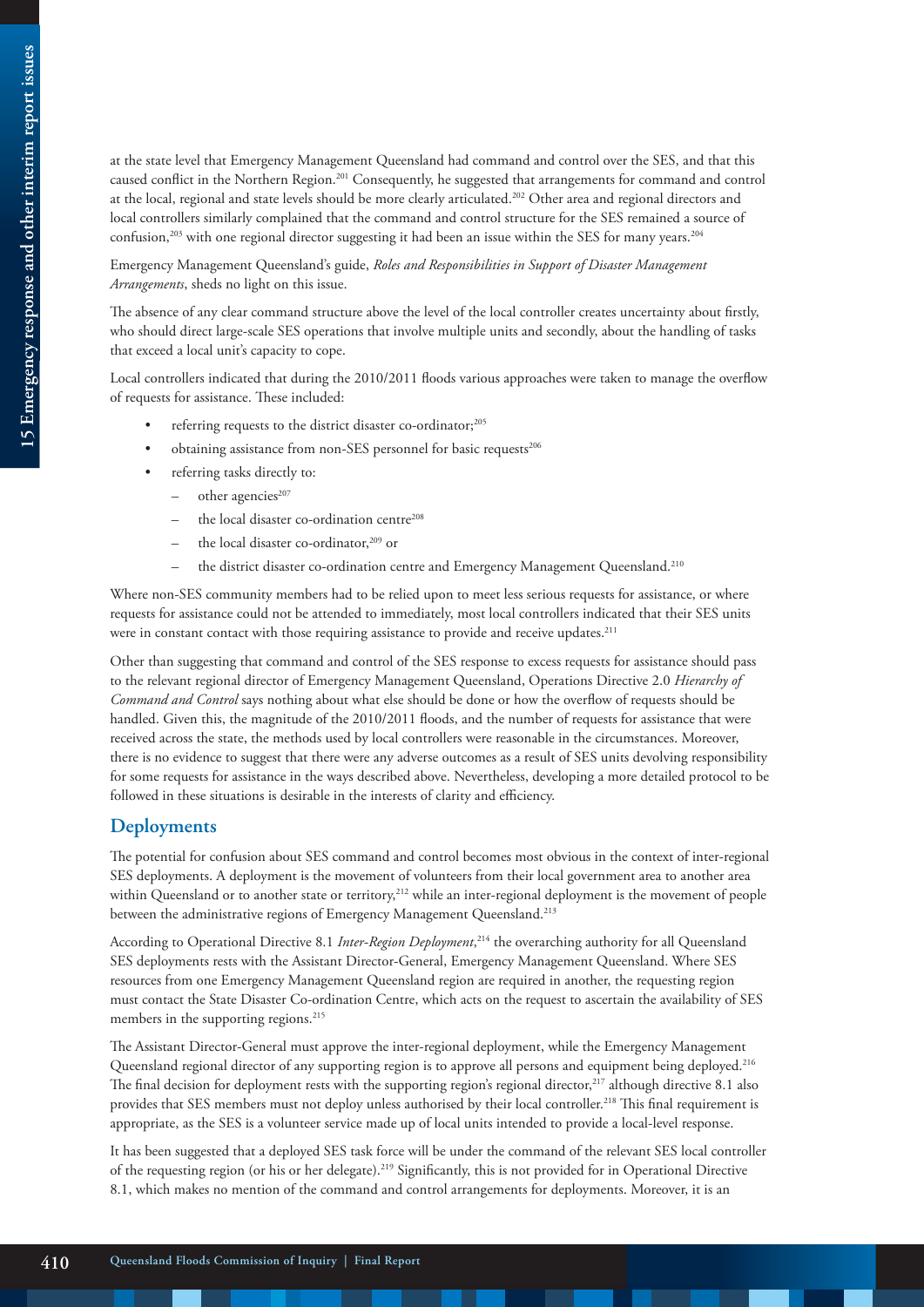understanding that appears to conflict with the dictates of Operations Directive 2.0, which would, presumably, apply to such deployments, given that they occur when the capacity of the receiving region's SES units to respond to requests for assistance has been exceeded. While Operational Directive 8.1 does envisage the appointment of a task force liaison officer, this role is to 'support' the deployment and to 'encourage seamless integration of the Supporting Region SES Task Force into the local area and with the local SES', rather than to command the deployed group's operations.220 The directive also limits each deployed task force to a maximum of five teams 'to ensure an acceptable span of control', although it does not say for whom.<sup>221</sup>

Accordingly, the directive leaves unanswered the question of who has actual operational command in these circumstances.

#### **Memorandum of agreement**

The 2009 review of disaster management legislation and policy found that uncertainty about the statutory underpinning of Operations Directive 2.0, *Hierarchy of Command and Control,* contributed to uncertainty about whether Emergency Management Queensland had an operational, or command, role with respect to the SES.<sup>222</sup> The language of Operations Directive 2.0 has remained unchanged since this review took place. Although the directive, which is dated 22 December 2008, is marked 'under review', its original terms remain current.<sup>223</sup>

The apparent lack of progress in developing this directive may be explained, in part, by a recommendation made about the SES in the 2009 review*.* Given that the SES is effectively a partnership between local and Queensland governments, the review recommended the development of a memorandum of understanding between Emergency Management Queensland and councils about the SES.224 It was hoped, amongst other things, that such a memorandum would set out the correct 'chain of tasking and control' to be used in the management of disasters.225

A draft memorandum of agreement, entitled *A Partnership for the Management and Support of the State Emergency Service*, was subsequently developed by Emergency Management Queensland in consultation with the Local Government Association of Queensland.<sup>226</sup> However, the execution of a memorandum by a council is voluntary.<sup>227</sup> As at 9 November 2011, only nine agreements had been executed with councils; 64 were outstanding.<sup>228</sup>

While the memorandum seeks to aid 'the effective integration of operational demands under the *Disaster Management Act*<sup>'</sup>, it provides only 'a strategic outline and does not address operational detail'.<sup>229</sup> The memorandum does, however, provide that command of the SES is to be undertaken by the local controller, and that 'support, management and coordination of the SES may be carried out by EMQ when necessary'.230 The nature of these functions, and the circumstances in which they might arise, are not developed further, but none of them could be thought to imply the authority to assume command of SES operations.

Under the heading 'Activations, Tasking and Deployments', the memorandum sets out four escalating activation scenarios and outlines what is to occur:<sup>231</sup>

- 1. For activations that do not require the Local Disaster Management Group to be Stood Up, the SES Unit/ Group will be commanded by the Local Controller.
- 2. When Stood Up the Local Disaster Management group will set priorities for the local SES Unit and provide taskings.
- 3. When a number of Local Disaster Management Groups are Stood Up the EMQ Regional Office may co-ordinate the provision of extra SES members from within the region.
- 4. When multiple Local Disaster Management Groups are Stood Up the co-ordination of deployed SES members will be carried out by the State Operations Co-ordination Centre.

Only the first paragraph provides a clear (and standard) direction about SES command arrangements in the situation contemplated. The next three, while outlining increasingly serious levels of activation, do not address the command and control arrangements for SES disaster operations in those circumstances. Rather, they are mostly concerned with the functions of disaster managers.

Even if the memorandum made explicit provision for the command of SES disaster operations in all the scenarios, its prospective effect would be diminished because most councils have not subscribed to the memorandum, and in the event of any inconsistency with established SES directives, the operational directives are to prevail.<sup>232</sup> This underlines the need for clear directives governing responsibility for SES command and control where circumstances overwhelm the ability of a unit to manage the response by itself.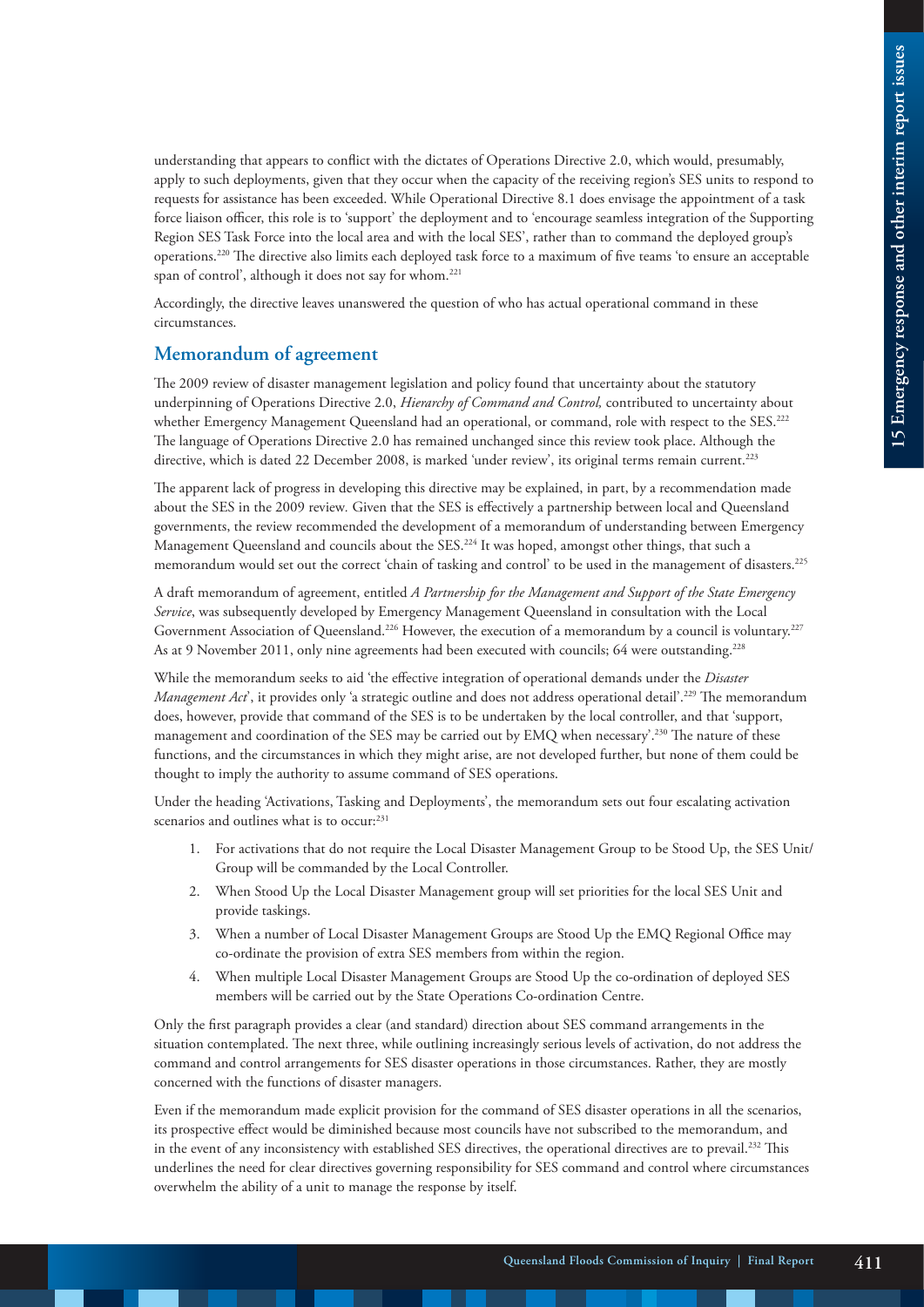#### **Relationship with disaster managers**

The various ways in which the numerous requests for assistance were handled during the 2010/2011 floods have been described already, as has the lack of any explicit direction about this in Operations Directive 2.0.233

The confusion surrounding this issue points to the absence of both an established and accepted SES command structure above the level of the local controller, and raises questions about whether a formal structure should exist (at least for major disasters) or whether disaster managers (from local, district and, ultimately, state levels) should be asked to resolve these problems.

Escalating the response through Emergency Management Queensland to its regional level may allow additional SES personnel and resources to be called upon more quickly, but it risks overlooking the collaborative nature of state and local responsibility for the SES. This is a very real concern to many councils and local disaster managers, who would prefer to see the allocation of extra resources, and particularly any SES deployments, addressed through the disaster management system, rather than by Emergency Management Queensland's regional staff.<sup>234</sup>

In practice, it seems that both Emergency Management Queensland and local disaster managers were called upon by SES local controllers,235 but such variability could, conceivably, affect the efficiency of response operations. Interestingly, Emergency Management Queensland suggests that the 'preferred information path' for a request for additional resources or support from the SES 'on the ground' is by way of the local disaster management group, which will consult with Emergency Management Queensland about the request. It was also acknowledged that sometimes these requests come directly to Emergency Management Queensland rather than through the local disaster management group.236

The 'preferred path' for seeking assistance for the SES seems to be at odds with what appears in the operational literature. The draft memorandum of agreement merely says that when a number of local disaster management groups are activated, the regional office of Emergency Management Queensland may co-ordinate the provision of extra SES members from within the region,237 while Operational Directive 8.1 *Inter-Region Deployment* suggests that state-level disaster managers should be approached once regional resources have been exhausted.238 Neither of these courses contemplates support requests starting with local-level disaster managers.

Another area where there appears to be tension between the functions of disaster management and the conduct of SES operations is in relation to the issuing of tasks. The 2009 review of disaster management legislation and policy recommended that memoranda of understanding be developed between the Queensland Government and councils (to reflect the partnership that exists in present arrangements) that would include an emphasis on the use of agreed state disaster arrangements to issue tasks to, and deploy, SES units.239 This suggestion is reflected in the current draft memorandum's expectation that when the local disaster management group is operating, it will set priorities for the local SES unit and provide tasks.<sup>240</sup>

The authority of a local disaster management group to issue tasks to the local SES unit is uniformly accepted.<sup>241</sup> However, the SES receives tasks from a variety of sources apart from the local group, including other response agencies and the 132 500 service. Perhaps it is for this reason that Emergency Management Queensland's Operations Directive 4.0 *Incident Control Function* makes the SES incident controller responsible for prioritising tasks.242

Emergency Management Queensland recognises that there may be circumstances where the local disaster management group prioritises SES tasks, which may change the thrust of the SES's operations in the affected area.<sup>243</sup> Where these circumstances arise, the SES liaison officer plays an important role in managing the mutual flow of information and the prioritisation of tasks.<sup>244</sup> However, in the absence of specific direction from disaster managers, the SES can be expected to work through its tasks (the bulk of which come from 132 500) in an orderly way.<sup>245</sup>

That the SES may receive tasks from a variety of sources reinforces the need for SES liaison with local disaster managers.246 It is crucial, for example, that the SES informs disaster managers of completed tasks and of any need for further resources or support. Communication deficiencies in these areas have been identified and acknowledged by Emergency Management Queensland.<sup>247</sup>

Under current arrangements, SES liaison officers provide the link and are central to the interactions between disaster managers and the SES's operations during a disaster. Unfortunately, the role of an SES liaison officer is not described in any of the SES operational literature available to the Commission. Emergency Management Queensland should clearly define this role in its advisory material.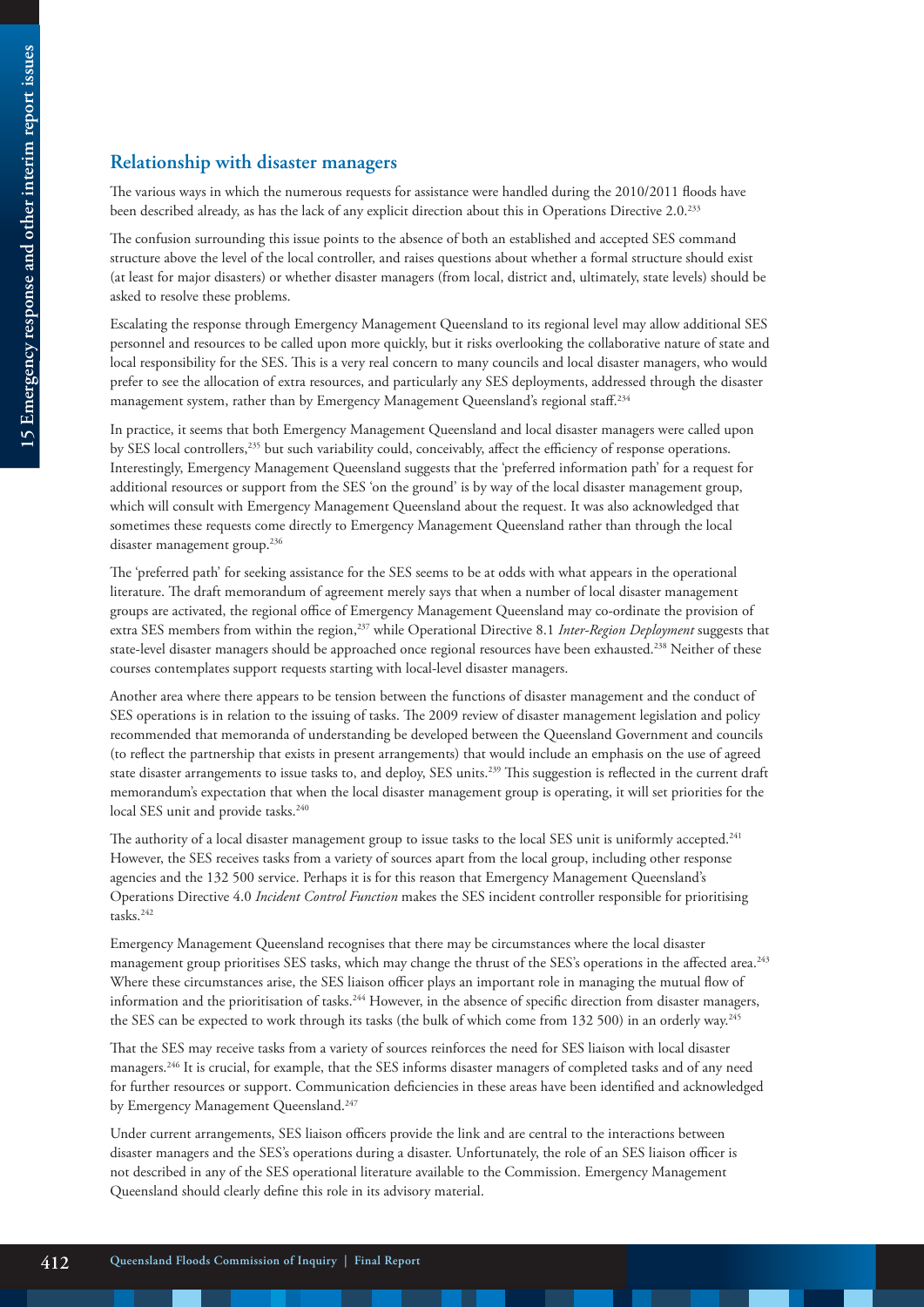#### **Incident control**

Operations Directive 4.0 *Incident Control Function* provides that in localised disasters the local controller is to appoint an incident controller.248 In larger events, involving more than one SES unit, the relevant regional director of Emergency Management Queensland is to make the appointment.<sup>249</sup>

The incident controller 'controls the management of the SES response to an event'.250 His or her responsibilities include assuming control, assessing the incident, planning the response and allocating tasks.<sup>251</sup> These functions sound very much like command and control activities. However, that is apparently not the case; rather, the incident controller has a 'functional support role' subordinate to the head of the response,<sup>252</sup> which, in the case of localised events, must be the local controller. Precisely who this would be in the case of a major response is not clear.

Fundamentally, though, the directive does not make explicit the relationship between an incident controller and the person charged with operational responsibility for the response.

#### **Local structure**

Sections 84A and 85 of the *Disaster Management Act 2003* make it tolerably clear that there should be one SES unit in each council area with a local controller in charge of the unit. However, according to Emergency Management Queensland's records and to the responses received from many SES local controllers, there is frequently more than one SES unit operating within a single council area.253

This situation arises following the local government amalgamations of 2008. While many councils were joined, their constituent SES units were not. They continue to operate as before.<sup>254</sup>

Most local controllers indicated that this did not cause organisational problems during the 2010/2011 floods.<sup>255</sup> Indeed, many have suggested that it afforded them extra support,<sup>256</sup> while others noted that each local controller benefited from having specific knowledge about his or her local area.257 However, it was suggested that having a single local controller for each council area, with overall responsibility for the unit/s in the area, would ensure better operational control by minimising the possibility of personality clashes.<sup>258</sup>

An area director of Emergency Management Queensland considered that having only one SES local controller in each council area would make local-level consultation easier and more efficient,<sup>259</sup> while another suggested that such a structure, where it existed, worked well for the SES.<sup>260</sup>

The Commission notes that Toowoomba Regional Council and Central Highlands Regional Council are rationalising their local structures, or have recently done so, in order to have a single local controller supported by multiple deputies and group leaders*.* 261 These arrangements are intended to meet the intention of the Act, while also preserving important local knowledge and ensuring the unit's leaders can maintain control of its members. These initiatives have been driven by the councils involved, rather than Emergency Management Queensland.<sup>262</sup>

The Commission sees these reforms as being desirable on the whole, but appreciates they may be unsettling to some volunteer office-holders.<sup>263</sup>

#### **A clearer command and control structure**

The preceding discussion suggests that in large-scale disasters, the SES needs better command and control arrangements above the level of the local controller. This is likely to become necessary when the local capacity to respond effectively has been overwhelmed, and the mobilisation of a major (or state-level) SES response is called for. When large numbers of additional personnel and equipment are deployed to a disaster area it cannot be assumed that the resident local controller (who in most cases will be a volunteer) will have the necessary skills to command such an operation. But this is the situation under current arrangements.

It is also apparent that Emergency Management Queensland's role in these situations is often confused and misunderstood by both local controllers and Emergency Management Queensland staff themselves. This is so for a number of reasons, including the perceived lack of authority for Operations Directive 2.0 and the lack of clarity and any helpful practical detail in the directive itself.

The operational directives provided to the Commission collectively fail to make clear many other matters including:

the process for dealing with requests for assistance that exceed a unit's capacity to respond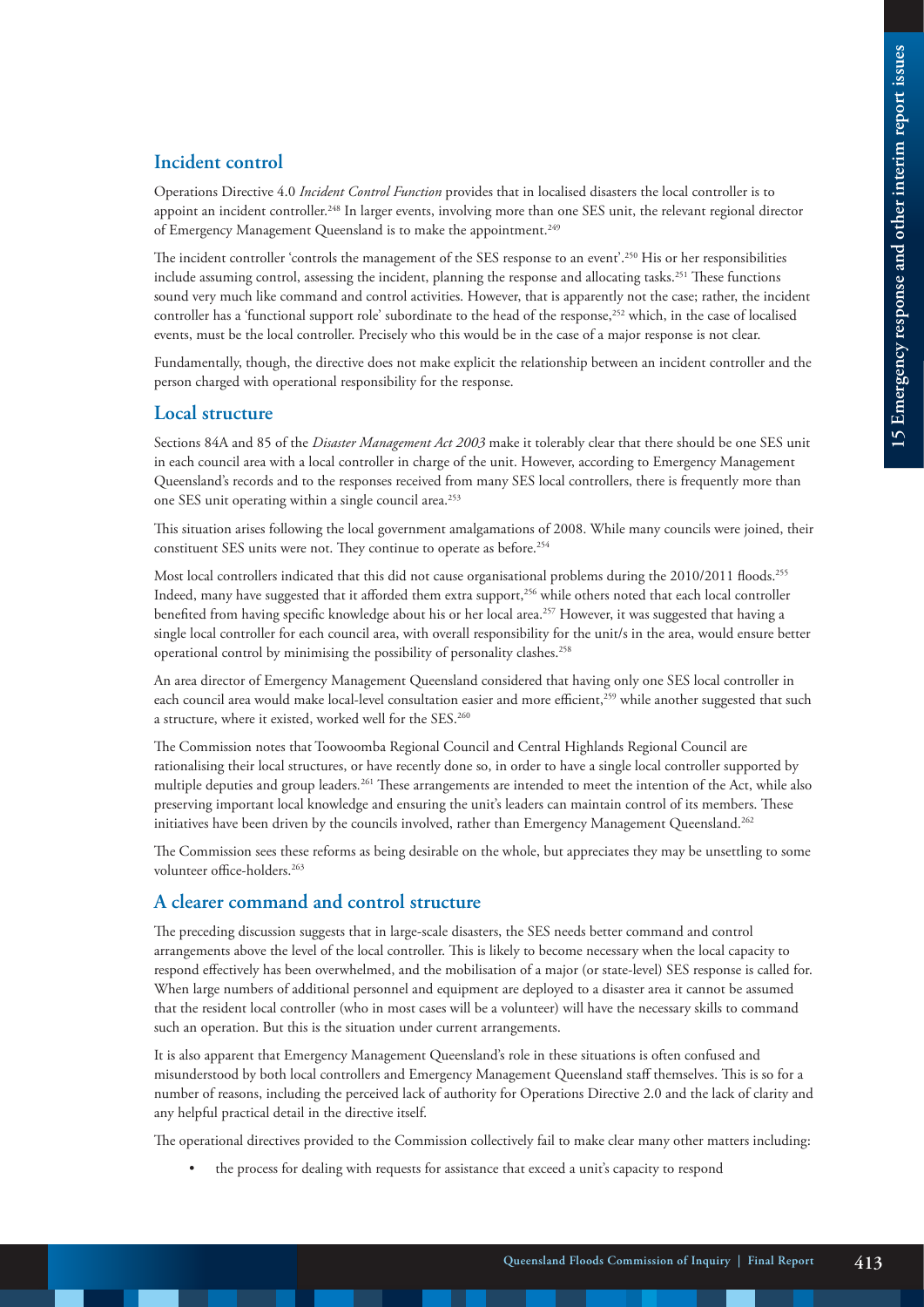- the interaction and communication that should take place between the SES and disaster managers, including in relation to task allocation, once disaster management groups have been activated
- the process for seeking extra support for an SES unit that has been overwhelmed by a disaster (whether by way of Emergency Management Queensland or the disaster management arrangements or both)
- the role of SES liaison officers in relation to disaster management functions and disaster operations
- the role of incident controllers, and their teams, relative to those SES personnel charged with operational command.

The Commission understands that a command role above that of local controller, in the context of Queensland's SES arrangements, may discomfit some councils which cherish the ability of the local SES unit to respond locally. However, this role should be an extraordinary one, for use in circumstances where the deployment of additional SES personnel to a region is called for because an emergency is beyond the capacity of its local units to respond. The Queensland floods of 2010/2011 demonstrate that such circumstances can indeed arise.

The recommendations which follow are directed to the deficiencies in the SES's command and control arrangements identified in the preceding discussion.

# *Recommendations*

- 15.5 The *Disaster Management Act 2003* should be amended to give the chief executive of the department administering the Act (or his or her delegate) the authority to appoint an officer of Emergency Management Queensland to direct SES operations in extraordinary circumstances.
- 15.6 Emergency Management Queensland, in consultation with councils, should develop a directive that makes clear the authority of an officer of that agency to command a major SES operation. This could be expected to occur when a deployment of additional SES members is made to a region because the response needed is beyond the capacity of its local units. The directive should make clear the powers of the officer and his or her reporting responsibilities to disaster managers in these circumstances. Emergency Management Queensland must also ensure that any officer who assumes such a role has adequate training and skills in the conduct of disaster operations.
- 15.7 Emergency Management Queensland should ensure its staff, SES members and disaster managers are familiar with the directive when it is developed.
- 15.8 Emergency Management Queensland, in consultation with councils, should develop clear directives about:
	- the communication and reporting that should take place between the SES and disaster managers, including in relation to task allocation and completion, once disaster management groups have been activated
	- the communication and reporting that should take place between the SES and disaster managers, including in relation to task allocation and completion, once disaster management groups have been activated
	- the process for dealing with requests for assistance that exceed an SES unit's capacity to respond them
	- the process for seeking extra support for an SES unit that has been overwhelmed by a disaster (whether by way of Emergency Management Queensland or the disaster management arrangements or both)
	- the role of SES liaison officers in communications with disaster managers about SES disaster operations
	- the role of incident controllers, and their teams, relative to those SES (or Emergency Management Queensland) personnel charged with the command of SES operations.
- 15.9 Emergency Management Queensland should ensure its staff, SES members and disaster managers are familiar with the directives it develops in relation to these matters.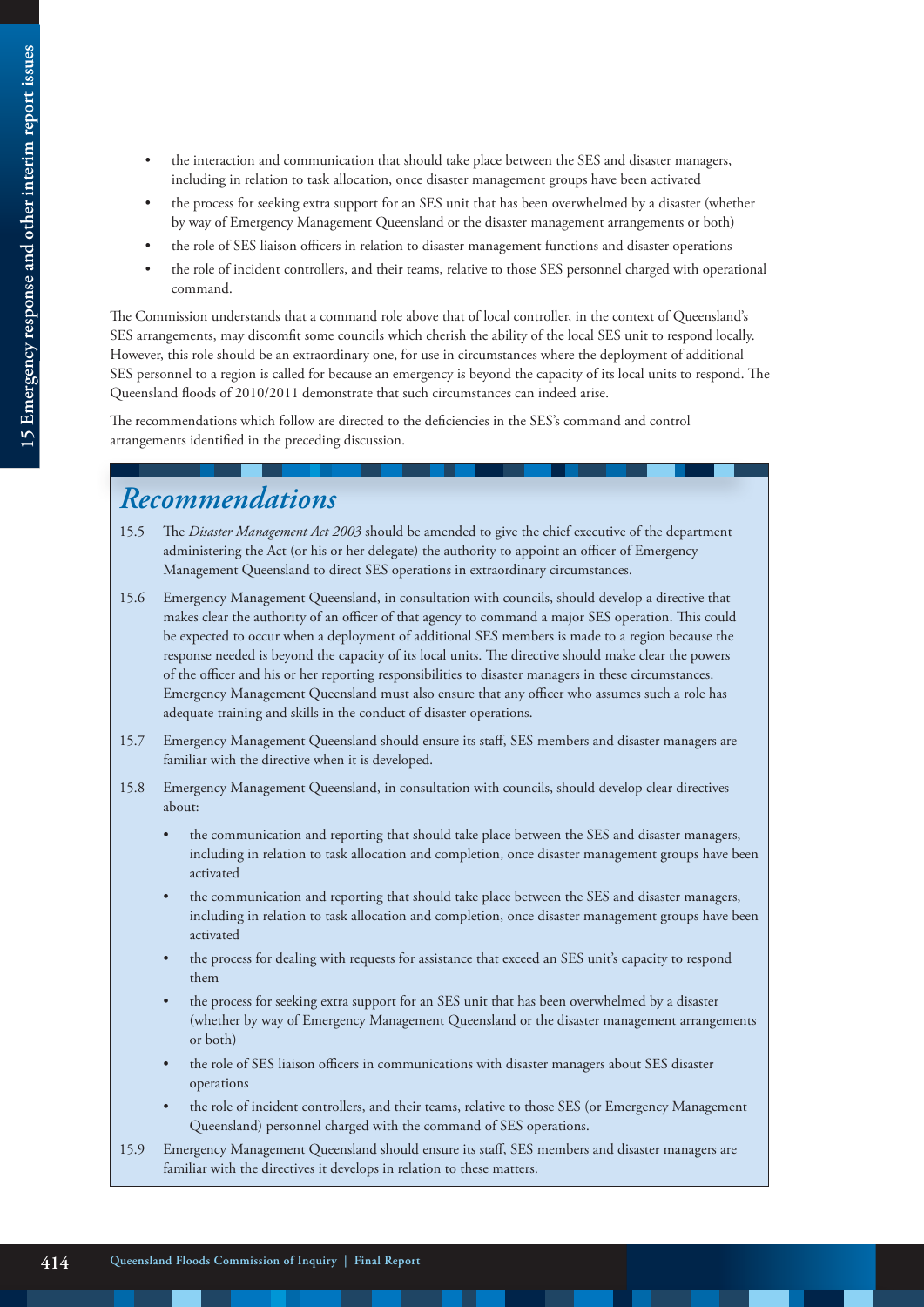## **15.5.2 Funding**

The funding of the SES in Queensland is not the subject of legislation. Instead, broadly accepted mechanisms for financing the service have developed over time between the Queensland Government and councils who share this responsibility. Their financial support is supplemented by corporate sponsorship, donations and the fundraising efforts of SES members.<sup>264</sup>

#### **Queensland Government funding**

The Queensland Government's financial contribution to the SES is administered by Emergency Management Queensland, which regularly provides volunteer uniforms, training and communications equipment. Additionally, the agency manages a range of funding programs including the recurrent and non-recurrent subsidy schemes.<sup>265</sup>

Under the recurrent scheme, the Department of Community Safety (through Emergency Management Queensland) administers the local government subsidy program, which entails a yearly payment of \$3000 (base amount) to each SES unit, \$100 for each additional active SES group, a further \$500 for local governments with a population in excess of 45 000 where only one SES group exists, and an additional \$300 for each active emergency service cadet group in the local government area.<sup>266</sup> The total budget available for this program is \$480 000 per annum.267 The grants paid in 2009/2010 and 2010/2011 amounted to \$482 500 (excluding GST) and \$480 350 respectively.268

Emergency Management Queensland provided to the Commission a spreadsheet entitled *SES Annual Payments*  to Local Government for the financial year 2009/2010.<sup>269</sup> The document reveals that each SES unit received an individual subsidy payment (directed to the relevant council) in accordance with the program's guidelines. However, many of the councils that were amalgamated in 2008 have more than one SES unit. This is because SES units that existed prior to the council amalgamation continue to operate. On the strength of this, some councils receive multiple subsidy payments while others receive only one.<sup>270</sup> Emergency Management Queensland acknowledged that these arrangements continue, and that they are anomalous, being inconsistent with the current structure of local government.271 A better way to distribute these subsidies may be to develop a formula that takes into account a unit's size and the council's population, area and exposure to natural hazards.<sup>272</sup>

The non-recurrent subsidy scheme is an annual competitive grants program open to all councils.<sup>273</sup> Applications are invited every September, and are then determined by a state assessment committee.274 The subsidies support:

- the provision of accommodation for SES units (to a maximum of either 75 per cent of the project cost or \$50 000 whichever is the lesser of the two) $275$
- the purchase of motor vehicles and accessories (matched on a 'dollar for dollar' basis up to \$15 000 for motor vehicles and a maximum of \$3 800 for accessories)<sup>276</sup>
- the provision of office equipment (with 50 per cent of the items' cost reimbursed up to a maximum of \$500 for televisions, DVD players, photocopiers, facsimiles, general office equipment and satellite telephones, and a maximum of  $$750$  for computers and printers).<sup>277</sup>

The total budget available for this program each year is \$317 000, with \$132 000 allocated for accommodation, \$175 000 for vehicles and accessories, and \$10 000 for office equipment.<sup>278</sup>

According to Emergency Management Queensland, requests for funding from the program consistently exceed its capacity.279 Consequently, unexpended funds from other programs are used to supplement the non-recurrent SES subsidy scheme when the opportunity arises. In 2008-2009, an additional \$188 000 became available for this purpose, while in 2010-2011 the amount was \$734 480.92, bringing the total funding approved for the scheme in that financial year to \$1 038 324.54.<sup>280</sup> Even so, requests for grants still slightly exceeded the funds available.<sup>281</sup>

#### **Local government funding**

While councils are not obliged to support their SES units, they are required to have a disaster response capability (the ability to provide people and equipment to deal with a disaster or emergency); 282 providing funding to the local SES is an obvious way of meeting that commitment.<sup>283</sup>

Under the current arrangements, councils are responsible for meeting the operating costs of their SES units, and pay for day-to-day expenses such as electricity, telephones, fuel and vehicle maintenance costs. In addition, councils provide a range of other resources to the SES units in their areas. During the 2009/2010 and 2010/2011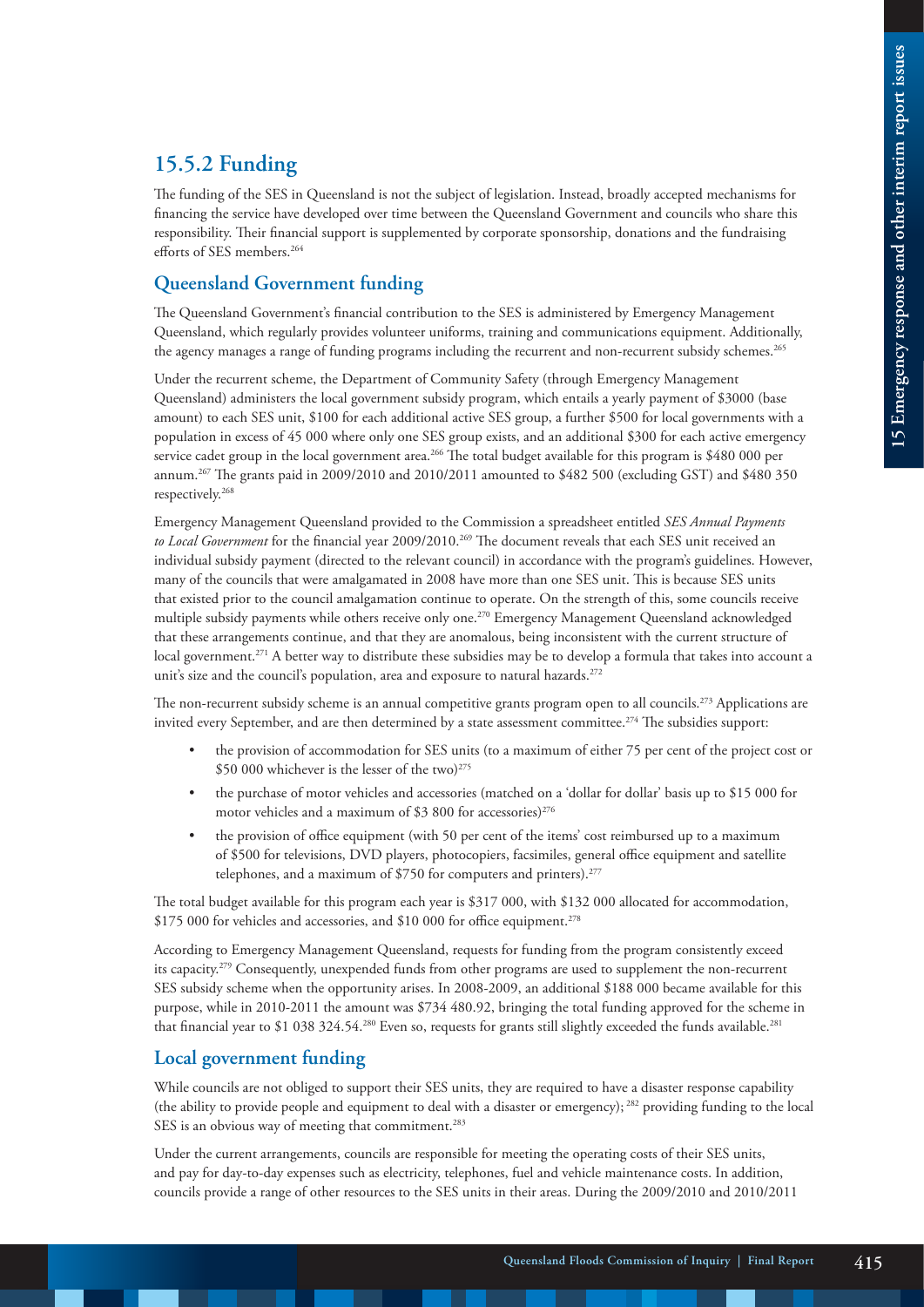financial years, this included items such as buildings, vehicles, trailers, flood boats, chainsaws, and office and communications equipment.284 Unsurprisingly, the level of support provided by councils to the SES varies greatly throughout Queensland. While it is impossible to make any meaningful direct spending comparisons, the evidence before the Commission shows that the amounts actually spent by individual councils on the SES averaged across the last two financial years ranged from as little as \$13 320 to as much as \$3.4 million. However, when these particular sums are considered on a per capita basis by reference to the populations of the local government areas concerned, the amounts equate to \$24.04 and \$3.20 per head of population respectively. While this might be a fairer measure of the proportionate spending involved, it does not take into account the flood (or storm) risk of each area or the manner in which these funds were disbursed relative to the needs of each SES unit. Consequently, it provides little insight into the reasonableness of these commitments for the units involved.

One matter that is clear from the information available to the Commission is that those councils which have experienced flooding in recent years typically offer greater financial support to the SES on a per capita basis than is the case in those areas where flooding is infrequent.

Emergency Management Queensland does not monitor the amount of money each council spends on the SES in its area; neither does it actively assess the relative financial needs of SES units.<sup>285</sup> Presumably these things are not done because the Queensland Government's subsidy programs can be administered without detailed information of this type. Consequently, it seems unlikely that Emergency Management Queensland has a complete picture of the funding health of the SES across the state.

#### **Fundraising**

Under section 82(e) of the *Disaster Management Act*, fundraising is identified as an official function of the SES. Accordingly, many SES units and groups undertake local fundraising activities<sup>286</sup> which, according to local controllers, range from traffic management,<sup>287</sup> sausage sizzles<sup>288</sup> and selling firewood<sup>289</sup> to marketing an SES branded golf umbrella.290 The local controllers of those SES units which undertake fundraising gave estimates of funds raised varying between 2 and 40 per cent of their annual operating budgets.<sup>291</sup>

Local controllers reported a range of concerns about undertaking fundraising activities. Principal among them was that it absorbed volunteers' time when they already had other SES responsibilities.292 Controllers made a number of points: the service's continuing training obligations were sufficiently demanding of members' time without adding to them the burden of fundraising;293 some members became 'burnt out' since most fundraising opportunities fell around Christmas time, coinciding with the storm season; and people who joined the SES did so to serve the community, not to fundraise.294 Worryingly, it was suggested that some members may forego training opportunities so as to ensure that fundraising continues.<sup>295</sup>

Emergency Management Queensland echoed those concerns. The Sunshine Coast's area director stated that local controllers would like to see an improvement in the funding arrangements so that they did not have to raise funds at all,296 while the regional director for the North Coast said that many SES volunteers do not believe that they should have to fundraise to function effectively.<sup>297</sup>

These are valid concerns. Any measures that could relieve volunteers of the burden of undertaking fundraising activities are to be encouraged.

#### **Memorandum of agreement**

Another matter of interest to the Commission is the role of the draft memorandum of agreement in addressing the respective funding obligations of the state and local government for the SES. While the draft agreement is largely concerned with the allocation of these responsibilities, the working details of the agreement are to be set out in an attachment to the memorandum referred to as the 'Local Arrangements'. Although nine memoranda have been executed between Emergency Management Queensland and councils to date, none have yet had their 'Local Arrangements' finalised.298 It is desirable that this occur as soon as possible, although the Commission appreciates the difficulties involved.

One challenge, by way of example, is how to deal with the registration of motor vehicles. It has been suggested that there is considerable confusion about the actual ownership of SES vehicles partly funded by the Queensland Government.299 The vehicle inventory template contained in the local arrangements allows for the owner and registrant of each vehicle to be identified.300 This presents no difficulty when the council supplies a vehicle to a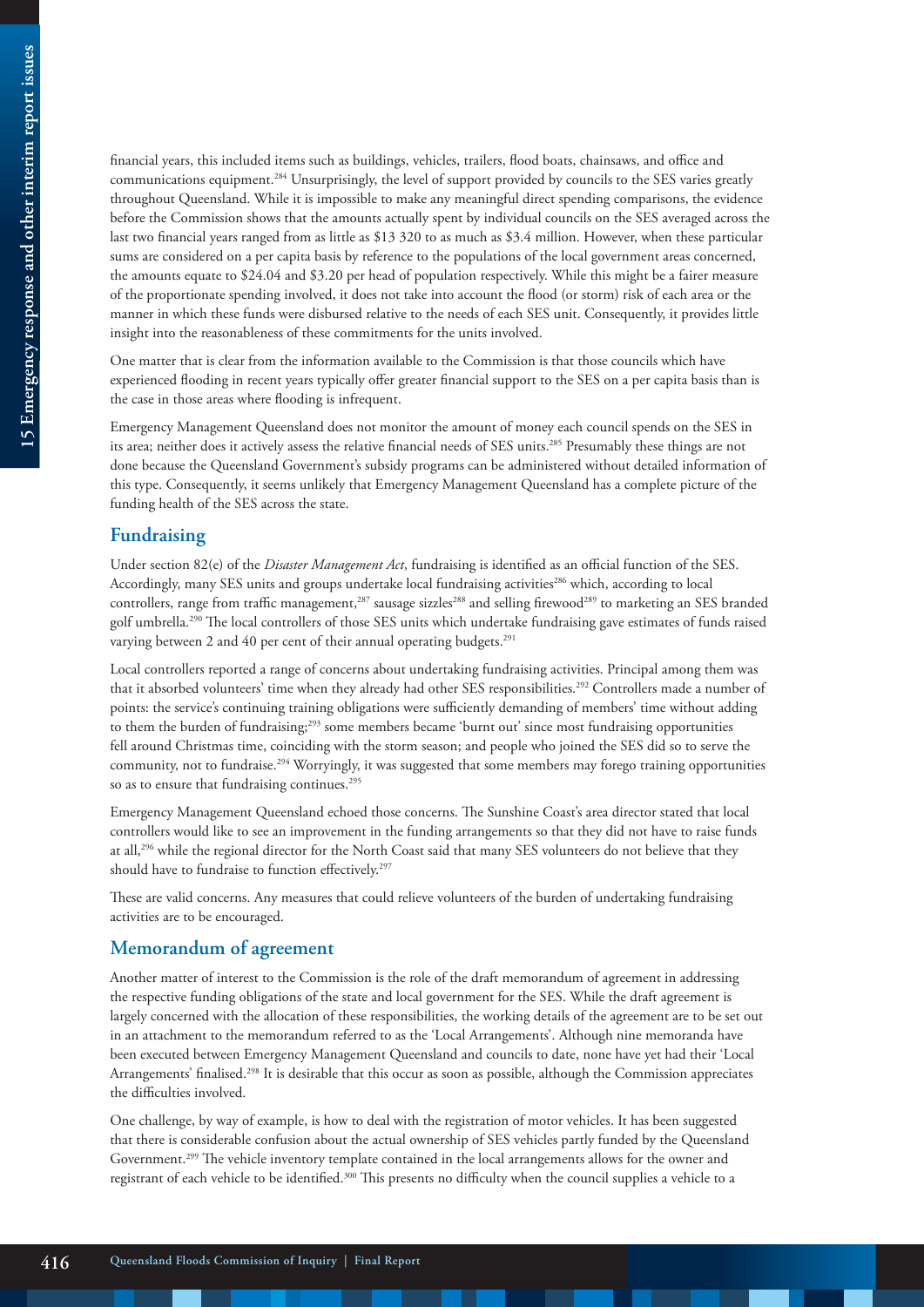unit. However, where the state partly funds the purchase of a vehicle under the non-recurrent subsidy scheme, the potential for disagreement becomes apparent. Consistently with the scheme's guidelines, the draft local arrangements suggest that such vehicles should be fitted with 'QG' number plates and registered and insured by Emergency Management Queensland,301 implying that the Department of Community Safety owns the vehicle, despite having contributed to its acquisition on a 'dollar for dollar' basis and only up to a maximum of \$15 000. It is understandable that councils may see this as being inequitable, particularly as they are also expected to assume responsibility for the vehicle's operating and maintenance costs.

Despite the difficulties created by this issue, and others like it, the Commission considers the negotiation and execution of the local arrangements to be an important next step that all parties should take without delay.

# *Recommendations*

- 15.10 Emergency Management Queensland should develop and implement a new formula for the distribution of its recurrent SES subsidy, which takes into account relevant factors including the size of a local SES contingent and the population, area and natural hazard risk profile of the local government area concerned.
- 15.11 Emergency Management Queensland should pursue the execution of the 'Local Arrangements' with councils where a Memorandum of Agreement is in place. The contents of the arrangements should be reviewed and updated regularly.

## **15.5.3 RFA Online**

The SES receives requests for assistance from various groups and agencies, as well as the general public, particularly through the 132 500 service. RFA Online has been developed by Emergency Management Queensland as a task management tool for use by the SES. It is expected to convey requests for assistance received by way of 132 500 calls to the SES unit best placed to respond. It is also designed to provide SES units which have RFA Online with a means of managing their list of tasks.<sup>302</sup>

According to Emergency Management Queensland, as at 7 November 2011, 72 out of 300 SES units across the state were using RFA Online. However, an amount of recurrent funding has become available to improve the online connectivity of SES units so that RFA Online can be implemented more broadly.<sup>303</sup>

Some councils have been reluctant to use RFA Online, apparently because they use other disaster management software.304 However, RFA Online is not a competing piece of disaster management software, but a task management tool designed especially for use by the SES. Consequently, it can be used by the SES independently of a local disaster management group (for example, in situations where the local disaster co-ordination centre has not been activated). Furthermore, Emergency Management Queensland is funding the development of a means to share data from RFA Online with at least one disaster management software program, so that RFA Online can be integrated with a local group's disaster management system if required. This capability is expected to become available by the 2012/2013 wet season.<sup>305</sup>

The Commission encourages Emergency Management Queensland to continue to implement RFA Online within the SES as quickly as possible. Councils should facilitate this process.

## **15.5.4 Training**

The information provided to the Commission by SES local controllers suggested that they considered that their units had adequate training to prepare them for the 2010/2011 floods; but equally prevalent was the sentiment that there was no room for complacency about training.

One training-related concern was the recognition that SES members could receive for the knowledge and skills gained from other training courses and previous life or work experience. There was a reasonably consistent view that the recognition accorded to members for prior learning was insufficient.<sup>306</sup> One local controller said that volunteers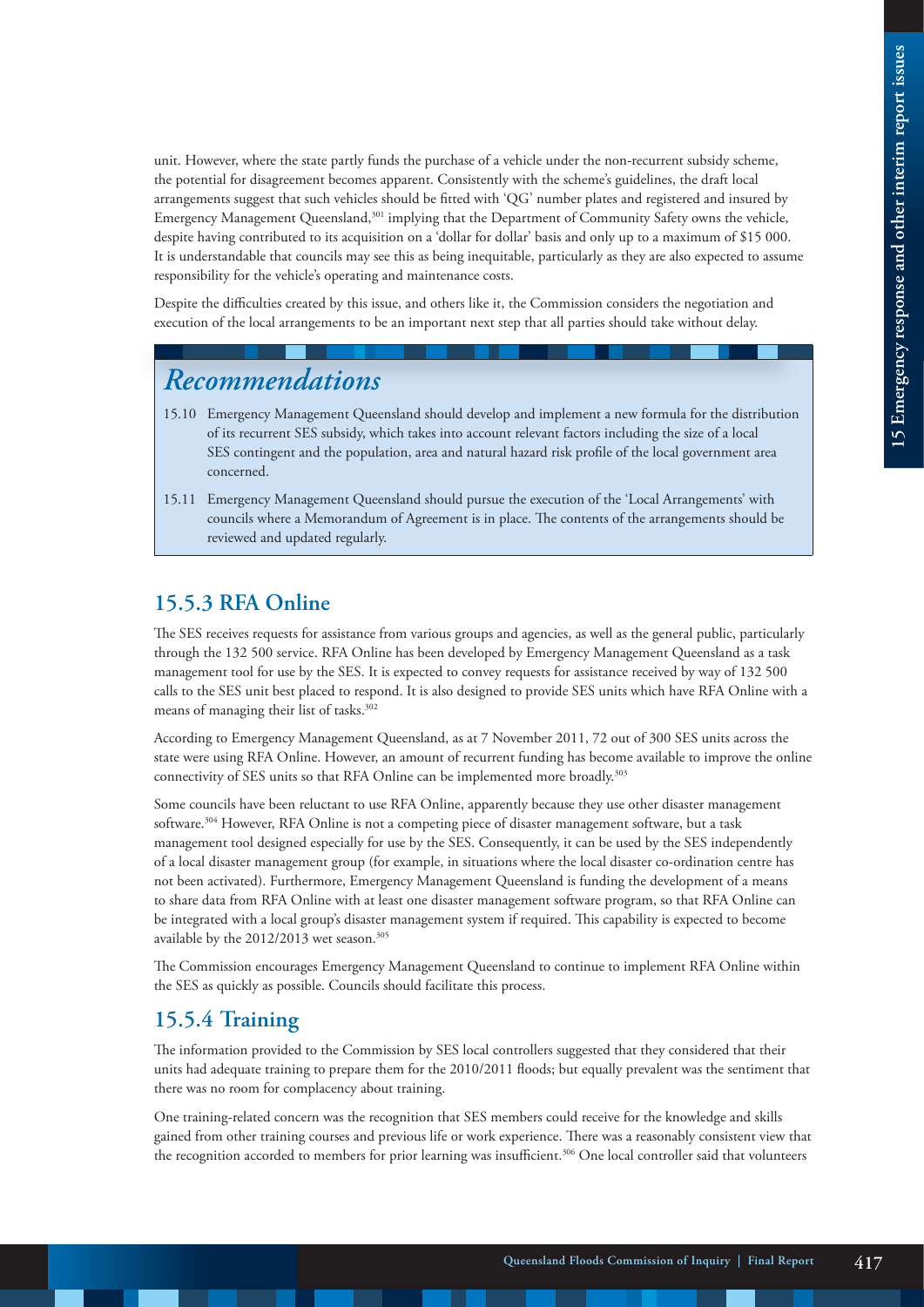with relevant trade qualifications were frustrated at the need for retraining, while another suggested that the issue was causing members to leave the SES.<sup>307</sup>

While a formal process for the accreditation of prior learning exists within the SES,<sup>308</sup> Emergency Management Queensland acknowledged it is complex and convoluted, and tends to discourage volunteers from pursuing it.309 The Commission understands that Emergency Management Queensland intends to conduct an independent review of its training processes from March 2012. One aspect of this will be to develop ways to simplify the recognition of prior learning.310

# *Recommendation*

15.12 Emergency Management Queensland should simplify the process by which SES members gain recognition for prior qualifications so that unnecessary duplication of training can be avoided.

## **15.5.5 Shared responsibility**

The SES in Queensland is principally meant to provide a local-level response to storms and floods. The approach taken by the *Disaster Management Act* in establishing the SES makes this clear. In most cases, the SES operates at this level. However, from time to time, a state-level response is required, as occurred in the 2010/2011 floods. It is at these times that the tensions in the model of shared responsibility are exposed:

- the lack of a command and control structure above the level of local controllers
- the confusion surrounding Emergency Management Queensland's ability to direct, as opposed to merely supporting, major SES operations
- the need to consult and negotiate with local government in order to deploy SES personnel and equipment around the state
- the concerns of councils over what may be seen as the Queensland Government's use of local assets for such purposes.

While shared responsibility remains the model for the SES in Queensland, these tensions will persist. They cannot be resolved, but only managed. This is a real challenge in a large and diverse state such as Queensland.

The notion of shared responsibility for the SES really comes down to shared financial responsibility. While two levels of government contribute to the SES in this way there will be times when interests collide and competing claims are made over the use of its services. At present, such difficulties must be resolved collaboratively, but it stands to reason that this is not ideal. Time is of the essence when mounting disaster response operations.

In the time available to it, the Commission has not been able to examine these matters in more detail; they may in any event be beyond its terms of reference (which concern only one of the circumstances in which the SES operates). Hence, the foregoing recommendations about the SES are made within the context of the established arrangements. However, the Commission considers that if the difficulties that have been highlighted are to be resolved, a fundamental re-working of the SES model may be required. Any review of this nature would need to address the purpose for which the SES has been raised in Queensland: as a series of local units providing a disaster response capability at that level (in combination with local disaster managers) or as a state service capable of mounting state-wide operations. It would be useful for it also to investigate SES arrangements (including in relation to funding) in other states.

# **15.6 State Emergency Service in Grantham**

The Commission's interim report, in dealing with the Lockyer Valley Regional Council's response to the flash flooding in the valley on 10 January 2011, noted that at 2.30 pm an SES controller had directed the Gatton SES group to undertake doorknocking at Grantham, that they had left Gatton for that purpose at 2.50 pm, and that they had been unable to get into Grantham because of the rising floodwaters.<sup>311</sup> The Commission received a submission from three members of the Grantham community which questioned those findings and the evidence on which they were based, because one of them had been able to travel the road from Gatton to Grantham between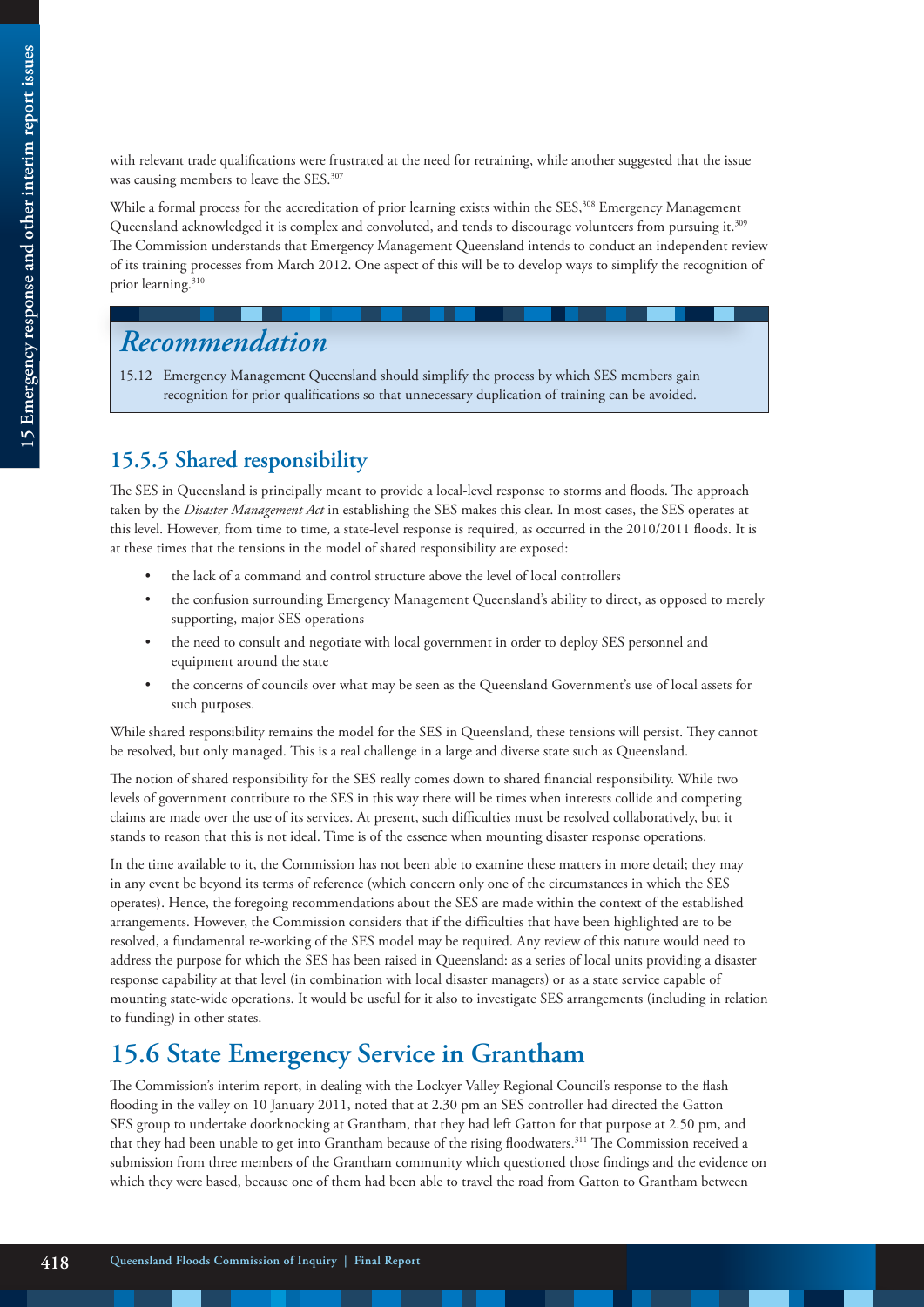2.40 pm and shortly after 3.00 pm and did not see water over the road or see any SES vehicle. Their submission also suggested that the Gatton SES controller had (in a way not identified) subsequently altered his account to suggest that the events he described actually took place an hour later.<sup>312</sup>

The Commission has made some further inquiries in consequence of those assertions. While it accepts the submitters' contention that the road from Gatton to Grantham was clear shortly after 3.00 pm (a conclusion consistent with the Commission's finding in its interim report that the Grantham flooding occurred between 3.20 pm and 4.00 pm),<sup>313</sup> it does not consider that there is any basis to reject the SES controller's account as given in his statement referred to in the interim report.<sup>314</sup> It is supported by statements from the group leader of the Gatton SES unit and members of the SES group which set out to perform the doorknocking task, as well as by the contemporary record in the form of the Gatton SES attendance log.<sup>315</sup>

The group leader confirms that she received the instruction from the controller to warn Grantham residents of expected flooding. Two group members were already on duty; a third SES member, who was at home, was called in to join the team.316 The SES attendance log records that she arrived at 2.50 pm. Alongside her signature in the log, under the heading 'Activity Details', is noted 'phone call to warn Grantham at 2.30'.<sup>317</sup> On her arrival, the team set out in their truck for Grantham.318 They took with them the text of the warning they were to give, which the group leader had written. It advised residents that Sandy Creek was expected to rise again rapidly that evening, with higher levels than those experienced the preceding night, and suggested immediate evacuation.<sup>319</sup>

The SES team stopped to warn residents at two farm properties on the outskirts of Grantham, on the Gatton-Helidon road. As they arrived at the town, they saw flooding in the paddocks and across the road: in particular, they saw a shipping container floating across the Gatton-Helidon road to Anzac Avenue. The water looked about two feet deep, and their vehicle was not a four wheel drive. They radioed their headquarters for instructions and were told to return to Gatton. On their return journey, they warned a group of sightseers and residents at four properties along the Gatton-Helidon road of the approaching floodwaters.<sup>320</sup> They arrived back at Gatton at about 4.00 pm.<sup>321</sup>

On that evidence, the Commission sees no reason to depart from the findings of the interim report. Before leaving the topic, however, it is appropriate to provide some further context for the activities of the five Gatton SES volunteers concerned in this discussion: the controller and the four group members, including the group leader. The previous night, the group had assisted in sandbagging and evacuations at Grantham, finally coming off duty at 4.30 am on 10 January.322 The controller, who remained in the Gatton control room, performed a similar shift. He was back on duty at 9.00 am that morning. Three of the group members were back performing SES tasks at 11.30 am; the fifth, as noted above, rejoined the group at 2.50 pm for the abortive trip to Grantham. They continued to work late into the night of 10 January, the controller co-ordinating activities, the group leader answering calls for assistance, and the group members filling sandbags, warning residents to evacuate, and helping at the evacuation centre set up at the Gatton Shire Hall.323 The Commission commends the efforts which they (like many other SES volunteers throughout the state) made to assist their community; not for any reward, but out of simple publicspiritedness.

# **15.7 The Grantham quarry**

In section 7.3.3 of the Commission's interim report, the Commission noted that some Grantham residents had raised the question of whether stockpiles, earthen banks and buildings at Wagners' quarry, west of Grantham, contributed to or caused the flooding of the town on 10 January 2011.

On 10 January 2011, the Lockyer Creek broke its banks both south and north of the quarry. An earthen embankment about 380 metres long and three to five and a half metres high between the quarry pit and Lockyer Creek was also breached, causing a stream of faster flowing water to travel directly into the pit.324 The breach was approximately 55 metres wide and eight metres deep.325

At the time the interim report was delivered, Dr Phillip Jordan, an expert hydrologist consulted by the Commission, had formed the preliminary opinion that the quarry and its features might have had some very local influence, causing a marginal increase in flood levels immediately upstream from Grantham, but was unlikely to have had a significant influence on the downstream flow of water into Grantham.<sup>326</sup>

Recognising the interest of Grantham residents in the issue, the Commission engaged Dr Jordan to undertake further modelling and provide his opinion about the question of the contribution, if any, of Wagners' quarry to the flooding of Grantham on 10 January 2011.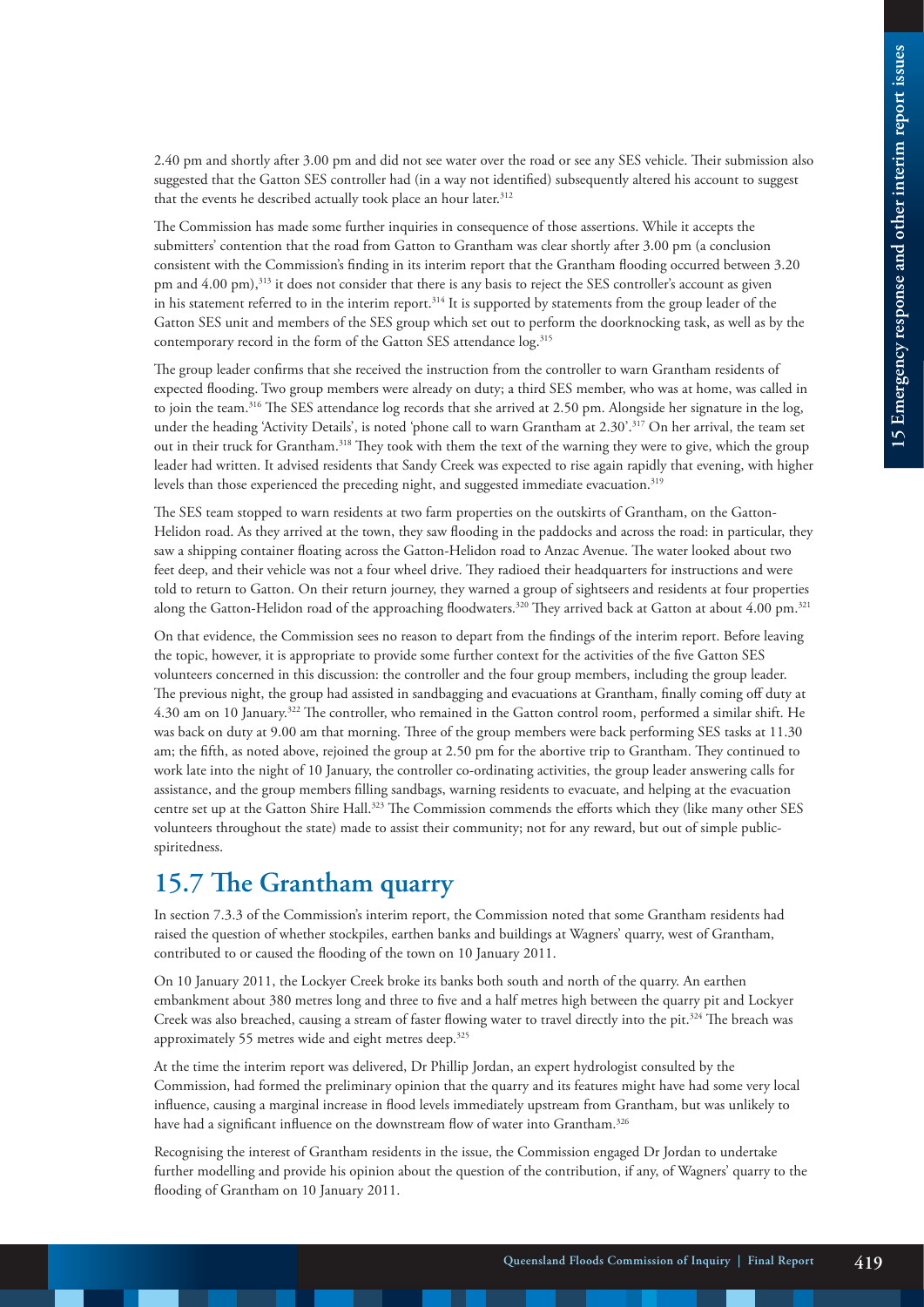For this purpose, Dr Jordan modelled three scenarios using a modified version of a hydraulic model of Lockyer Creek and its floodplain, developed by Sinclair Knight Merz for the Lockyer Valley Regional Council's Floodplain Management Study.327

The first scenario sought to reconstruct the actual event that occurred on 10 January 2011. The data used reflected the terrain immediately before the 2010/2011 wet season and took into account the 55 metre wide breach in the quarry wall that occurred on 10 January 2011.<sup>328</sup>

The second scenario sought to simulate the hypothetical event that would have occurred on 10 January if the quarry had never been constructed. The terrain data used represented the condition of the relevant portion of the Lockyer Creek floodplain before the quarrying works began.

The third scenario sought to simulate the hypothetical event that would have occurred on 10 January if the quarry's wall had not been breached. The data used reflected the terrain immediately before the 2010/2011 wet season, with the quarry wall intact.<sup>329</sup>

In each scenario, the flow data comprised Lockyer Creek flows, as recorded by the Helidon gauge, and flows from Flagstone Creek, Sandy Creek, Monkey Waterholes Creek and Ma Ma Creek, estimated from recorded rainfall intensities in the respective catchments.<sup>330</sup>

For each of the three scenarios, the model generated maximum water depths and velocities.

By comparing the results generated for the three scenarios by the model, Dr Jordan's second report to the Commission concluded that the quarry mitigated the impact of flooding through the town area of Grantham. The effect of the quarry was to reduce peak flood levels in Grantham by between 0.04 metres and 0.1 metres. Peak flood velocities in Grantham were not affected; the maximum simulated velocities differed by less than 0.01 metres per second across the Grantham town area between the pre-quarry scenario and the 10 January event as simulated.<sup>331</sup> The quarry attenuated the flows, causing a five minute delay in the water rise.<sup>332</sup>

At some other locations the existence of the quarry did elevate flood levels slightly, for example, by 0.3 metres just upstream of where the breach occurred in the quarry wall and by 0.04 metres near Dorrs Road.<sup>333</sup>

As for the effect of the breach in the quarry embankment, the modelling showed the pattern of changes in flood levels through the town of Grantham to be very similar whether the embankment was breached or not.334

The accuracy of the model was assessed by comparing the model results for the first scenario (the simulation of the actual event) against debris marks and sediment deposits remaining after the actual event. The maximum water levels and depths estimated by the model for the first scenario were within 0.3 metres of the debris marks on buildings in Grantham after the January 2011 flood event.335 The extent of the flooding estimated by the model for the first scenario was also consistent with the sediment deposits visible in aerial photography taken after the January 2011 flood event.<sup>336</sup>

The Commission concludes, on the basis of Dr Jordan's evidence, that none of the earthworks associated with the quarry caused or contributed to the flooding of Grantham on 10 January 2011.

# **(Endnotes)**

- 1 Emergency Management Queensland, Queensland Evacuation Guidelines for Disaster Management Groups, Version 1, August 2011.
- 2 Transcript, Gary Davison, 13 October 2011, Gympie [p4044: line 37]; Exhibit 816, Statement of Gary Davison, 29 August 2011, Attachment 'Gympie Chamber of Commerce Flood Plan correct as of February 2011' [p1].
- 3 Transcript, Gary Davison, 13 October 2011, Gympie [p4044: line 47].
- 4 Transcript, Gary Davison, 13 October 2011, Gympie [p4045: line 6]; Exhibit 816, Statement

of Gary Davison, 29 August 2011 [p1-3: para 2, 3, 7].

- 5 Exhibit 816, Statement of Gary Davison, 29 August 2011 [p2: para 4].
- 6 Exhibit 816, Statement of Gary Davison, 29 August 2011 [p2: para 5].
- 7 Exhibit 816, Statement of Gary Davison, 29 August 2011 [p3: para 8].
- 8 Transcript, William Brown, 12 October 2011, Maryborough [p3959: line 10].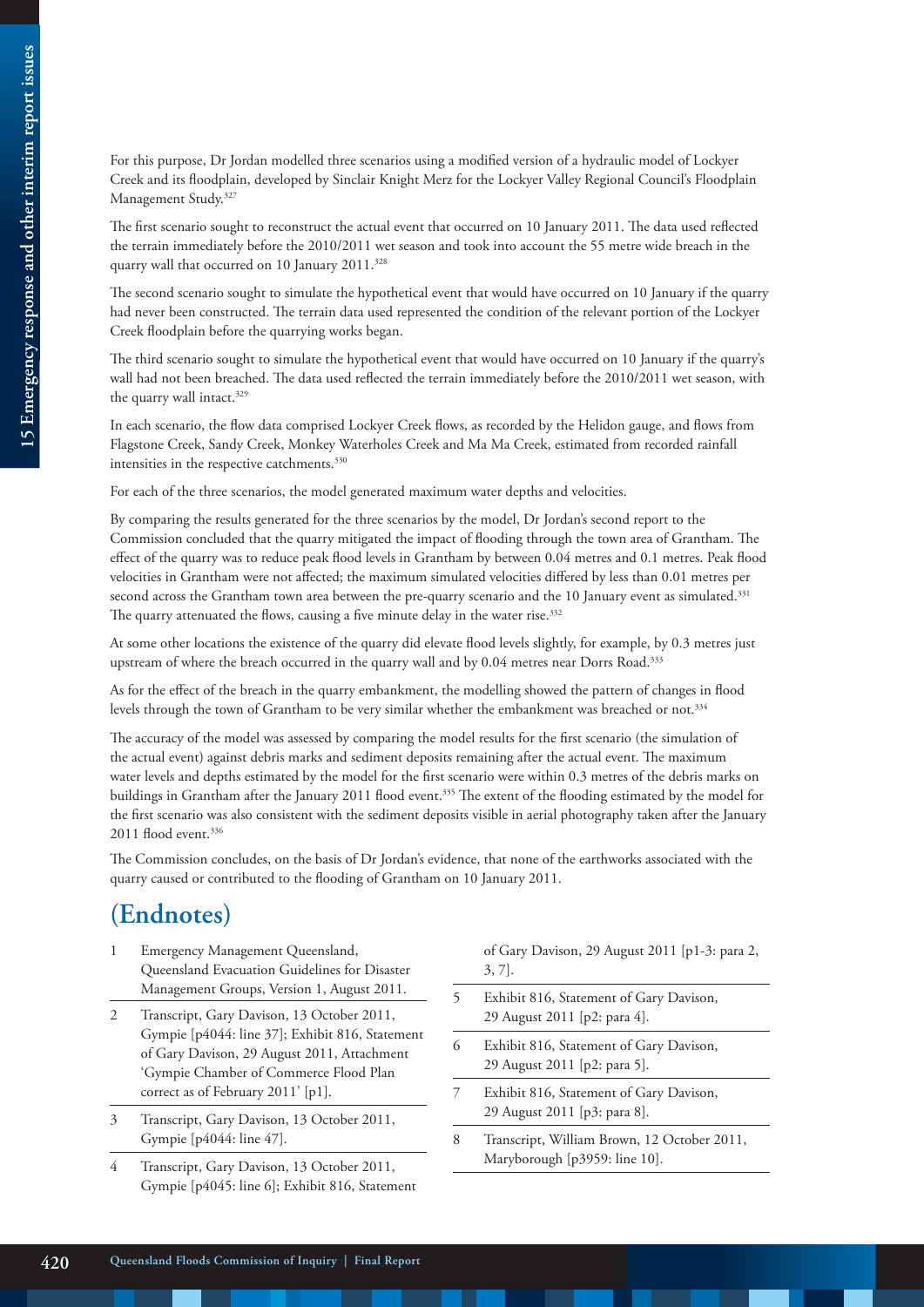- 9 Exhibit 784, Statement of William Brown, 28 September 2011 [p3: para 5].
- 10 Transcript, William Brown, 12 October 2011, Maryborough [p3962: line 49].
- 11 Transcript, Michael Cox, 12 October 2011, Maryborough [p3994: line 54].
- 12 Transcript, Victoria Ashworth, 20 September 2011, Brisbane [p2872: lines 30-38].
- 13 Transcript, William Brown, 12 October 2011, Maryborough [p3962: line 49].
- 14 Transcript, Gary Davison, 13 October 2011, Gympie [p4049: line 28].
- 15 Emergency Management Queensland, Queensland Evacuation Guidelines for Disaster Management Groups, Version 1, August 2011 [p6: para 1.1].
- 16 Emergency Management Queensland, Queensland Evacuation Guidelines for Disaster Management Groups, Version 1, August 2011 [p14: para 3.8].
- 17 Correspondence from Crown Law, 5 December 2011, 'Queensland Floods Commission of Inquiry – State Representation – Post-flood clean up of commercial buildings in Gympie'.
- 18 Queensland Floods Commission of Inquiry, *Interim Report*, 2011 [p187].
- 19 The capacity for persons in different organisations or different parts of the same organisation to exchange information (Jenkins, S and Davidson, G, Queensland Police Communications Centres Operational and Strategic Review – Assessment and Options Analysis, Volume 1: Project Final Report, Draft version 2.1, 2011 [p91]).
- 20 Queensland Floods Commission of Inquiry, *Interim Report*, 2011 [p184].
- 21 Queensland Floods Commission of Inquiry, *Interim Report*, 2011 [p244].
- 22 Jenkins, S and Davidson, G, Queensland Police Communications Centres Operational and Strategic Review – Assessment and Options Analysis, Volume 1: Project Final Report, Draft version 2.1, 2011 [p26]; Exhibit 343, Statement of Glenn Walker, 18 April 2011 [p4: para 13]; Exhibit 346, Statement of Robert Waugh, 15 April 2011 [p12].
- 23 Jenkins, S and Davidson, G, Queensland Police Communications Centres Operational and Strategic Review – Assessment and Options

Analysis, Volume 1: Project Final Report, Draft version 2.1, 2011 [p26].

- 24 Exhibit 388, Third submission of Telstra Corporation Limited, 15 April 2011 [p4: para 14].
- 25 Exhibit 493, Statement of Gary Taylor, 24 March 2011 [p3: para 16]; Exhibit 343, Statement of Glenn Walker, 18 April 2011 [p5: para 16 and p8: para 30]; Exhibit 341, Statement of Kelli Louita Docherty-Tanaskovic, 18 April 2011 [p2: para 15]; Exhibit 345, Statement of Edward Middleton, 18 April 2011 [p2: para 8].
- 26 Exhibit 347, Statement of Grant Pitman, 15 April 2011 [p9]; Transcript, Grant Pitman, 12 May 2011, Brisbane [p1822: line 1]; Exhibit 343, Statement of Glenn Walker, 18 April 2011 [p8: para 31]; Exhibit 346, Statement of Robert Waugh, 15 April 2011 [p2].
- 27 Response from State of Queensland, 11 January 2012 [p2: para 7].
- 28 Exhibit 347, Statement of Grant Pitman, 15 April 2011 [p9]; Jenkins, S and Davidson, G, Queensland Police Communications Centres Operational and Strategic Review – Assessment and Options Analysis, Volume 1: Project Final Report, Draft version 2.1, 2011 [p10, p12].
- 29 Statement of Grant Pitman, 15 November 2011 [p3].
- 30 Exhibit 347, Statement of Grant Pitman, 15 April 2011 [p9].
- 31 Exhibit 347, Statement of Grant Pitman, 15 April 2011 [p10].
- 32 Exhibit 347, Statement of Grant Pitman, 15 April 2011 [p9]; Statement of Grant Pitman, 15 November 2011 [p3].
- 33 Queensland Police Service, Operational Plan 2010-2011, 2010 [p12]; Queensland Police Service, Annual Report 2009-2010, 2010 [p84]; Exhibit 347, Statement of Grant Pitman, 15 April 2011 [p17]; Jenkins, S and Davidson, G, Queensland Police Communications Centres Operational and Strategic Review – Assessment and Options Analysis, Volume 1: Project Final Report, Draft version 2.1, 2011 [p i].
- 34 Jenkins, S and Davidson, G, Queensland Police Communications Centres Operational and Strategic Review – Assessment and Options Analysis, Volume 1: Project Final Report, Draft version 2.1, 2011 [p10]; Statement of Grant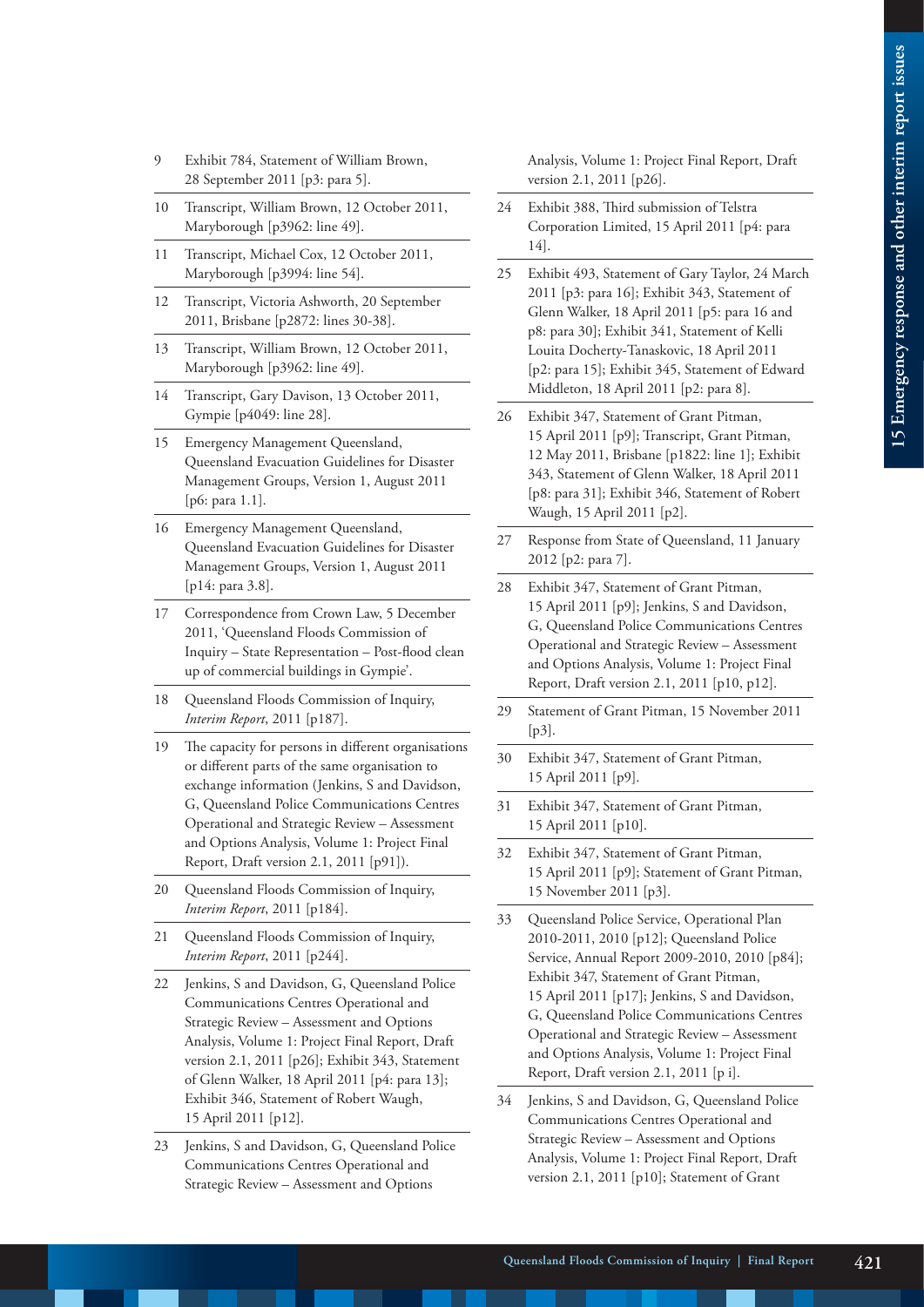Pitman, 15 November 2011 [p2]; Response from State of Queensland, 11 January 2012 [p2: para 5-6].

- 35 Statement of Grant Pitman, 15 November 2011 [p2]; Jenkins, S and Davidson, G, Queensland Police Communications Centres Operational and Strategic Review – Assessment and Options Analysis, Volume 1: Project Final Report, Draft version 2.1, 2011 [p12].
- 36 Statement of Grant Pitman, 15 November 2011  $[p2]$ .
- 37 Response from State of Queensland, 11 January 2012 [p2: para 5-6].
- 38 Jenkins, S and Davidson, G, Queensland Police Communications Centres Operational and Strategic Review – Assessment and Options Analysis, Volume 1: Project Final Report, Draft version 2.1, 2011 [p12].
- 39 Transcript, Grant Pitman, 12 May 2011, Brisbane [p1833: line 27].
- 40 Jenkins, S and Davidson, G, Queensland Police Communications Centres Operational and Strategic Review – Assessment and Options Analysis, Volume 1: Project Final Report, Draft version 2.1, 2011 [p12].
- 41 Jenkins, S and Davidson, G, Queensland Police Communications Centres Operational and Strategic Review – Assessment and Options Analysis, Volume 1: Project Final Report, Draft version 2.1, 2011 [p13].
- 42 The Queensland Police Service is currently working with the Department of Community Safety to establish interoperability between the computer aided despatch systems. The target date for completion of this exercise is 30 June 2012. (Statement of Grant Pitman, 15 November 2011 [p4]; Queensland Police Service, Annual Report 2008-2009, 2009 [p94]).
- 43 Jenkins, S and Davidson, G, Queensland Police Communications Centres Operational and Strategic Review – Assessment and Options Analysis, Volume 1: Project Final Report, Draft version 2.1, 2011 [p13].
- 44 Jenkins, S and Davidson, G, Queensland Police Communications Centres Operational and Strategic Review – Assessment and Options Analysis, Volume 1: Project Final Report, Draft version 2.1, 2011 [p13].
- 45 Automatic vehicle location technology would allow communications centre staff to automatically determine the locations of all operational vehicles, and the staff within those vehicles, at all times (Transcript, Grant Pitman, 12 May 2011, Brisbane [p1831: line 31]).
- 46 Jenkins, S and Davidson, Queensland Police Communications Centres Operational and Strategic Review – Assessment and Options Analysis, Volume 1: Project Final Report, Draft version 2.1, 2011 [p13].
- 47 Exhibit 347, Statement of Grant Pitman, 15 April 2011 [p16]; Exhibit 204, Statement of James McDonald, 14 March 2011 [p7]; Exhibit 339, Statement of Julie Cooling, 14 March 2011 [p8: para 9]; Exhibit 308, Statement of Jason Renwick, 13 April 2011 [p6: para 20]; Exhibit 346, Statement of Robert Waugh, 15 April 2011 [p15 -17].
- 48 Jenkins, S and Davidson, G, Queensland Police Communications Centres Operational and Strategic Review – Assessment and Options Analysis, Volume 1: Project Final Report, Draft version 2.1, 2011 [p13, p75].
- 49 Jenkins, S and Davidson, G, Queensland Police Communications Centres Operational and Strategic Review – Assessment and Options Analysis, Volume 1: Project Final Report, Draft version 2.1, 2011 [p i].
- 50 Transcript, Grant Pitman, 12 May 2011, Brisbane [p1821: line 51]; Transcript, Glenn Walker, 11 May 2011, Brisbane [p1789: line 49]; Exhibit 343, Statement of Glenn Walker, 18 April 2011 [p9: para 36].
- 51 Transcript, Grant Pitman, 12 May 2011, Brisbane [p1821: line 59].
- 52 Environment and Communications References Committee, The capacity of communication networks and emergency warning systems to deal with emergencies and natural disasters, 2011 [p11: para 2.2-2.3].
- 53 Environment and Communications References Committee, The capacity of communication networks and emergency warning systems to deal with emergencies and natural disasters, 2011 [p11: para 2.5].
- 54 Environment and Communications References Committee, The capacity of communication networks and emergency warning systems to deal with emergencies and natural disasters, 2011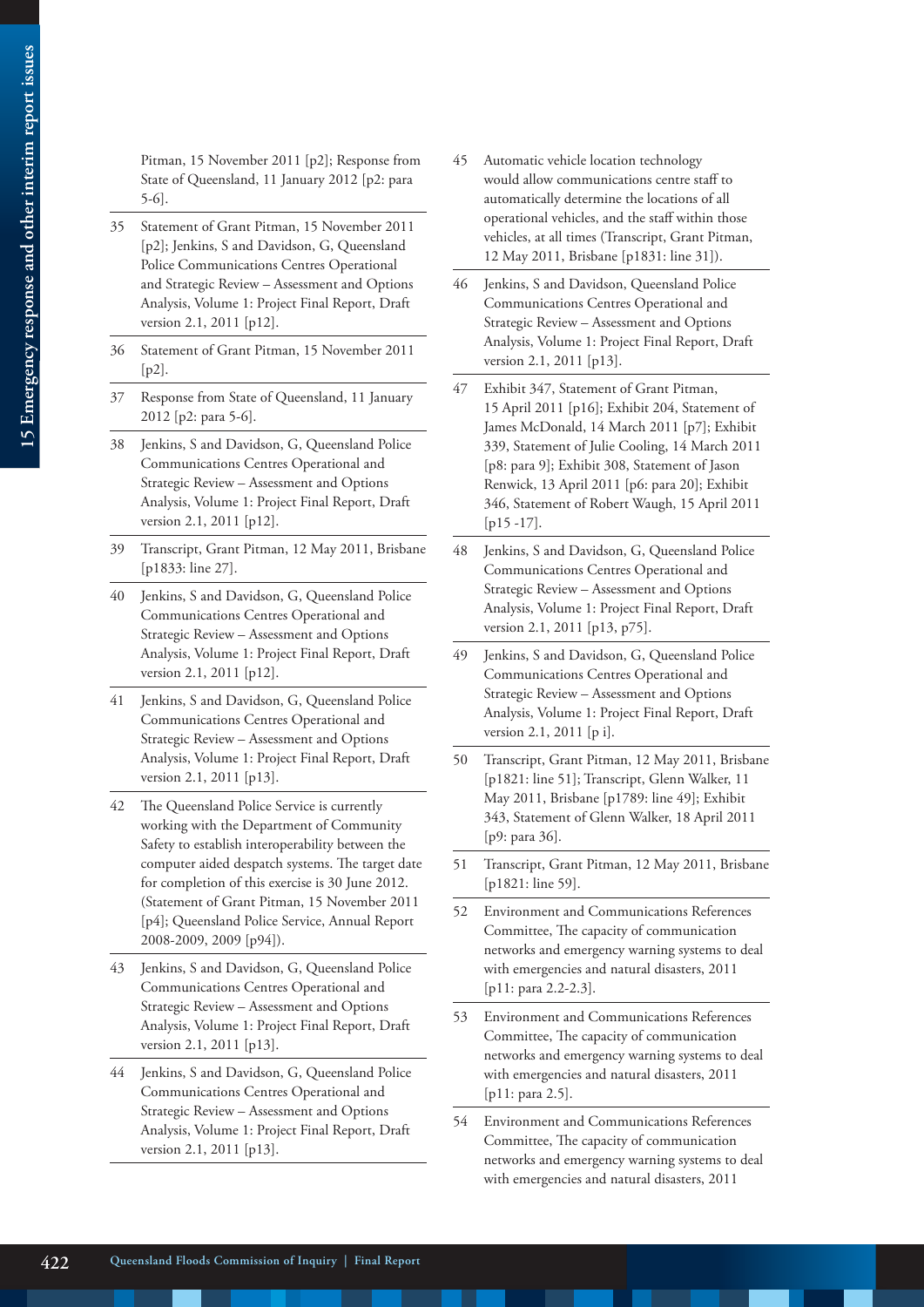[p14: para 2.9]; Australian Communications and Media Authority, The 400 MHz plan, 2011 [p23].

- 55 Environment and Communications References Committee, The capacity of communication networks and emergency warning systems to deal with emergencies and natural disasters, 2011 [p13: para 2.6].
- 56 Environment and Communications References Committee, The capacity of communication networks and emergency warning systems to deal with emergencies and natural disasters, 2011 [p13: para 2.6].
- 57 Exhibit 343, Statement of Glenn Walker, 18 April 2011 [p9: para 39]; Transcript, Grant Pitman, 12 May 2011, Brisbane [p1828: line 52]; Exhibit 493, Statement of Gary Taylor, 24 March 2011 [p2: para 6].
- 58 Environment and Communications References Committee, The capacity of communication networks and emergency warning systems to deal with emergencies and natural disasters, 2011 [p19: para 2.26]; Statement of Grant Pitman, 15 November 2011 [p10].
- 59 Statement of Grant Pitman, 15 November 2011  $[p10]$ .
- 60 Environment and Communications References Committee, The capacity of communication networks and emergency warning systems to deal with emergencies and natural disasters, 2011 [p20-21: para 2.29-2.32].
- 61 Australian Communications and Media Authority, The 900 MHz band – Exploring new opportunities, 2011 [p1].
- 62 Attorney-General's Department, Steering Committee on national broadband capability for police and emergency services, 2011.
- 63 Attorney-General's Department, Public Safety Mobile Broadband Steering Committee Terms of Reference, 2011.
- 64 Environment and Communications References Committee, The capacity of communication networks and emergency warning systems to deal with emergencies and natural disasters, 2011 [p27: para 2.50-2.51].
- 65 Statement of Grant Pitman, 15 November 2011 [p8].
- 66 Transcript, Grant Pitman, 12 May 2011, Brisbane [p1833: line 42].
- 67 Statement of Grant Pitman, 15 November 2011 [p8-9].
- 68 Transcript, Glenn Walker, 11 May 2011, Brisbane [p1790: line 13].
- 69 Exhibit 493, Statement of Gary Taylor, 24 March 2011 [p1: para 4]; Exhibit 347, Statement of Grant Pitman, 15 April 2011 [p10]; Exhibit 343, Statement of Glenn Walker, 18 April 2011 [p9: para 37].
- 70 Exhibit 343, Statement of Glenn Walker, 18 April 2011 [p9: para 37]; Statement of Grant Pitman, 15 November 2011 [p5].
- 71 Statement of Grant Pitman, 15 November 2011 [p5].
- 72 Transcript, Darren Rumbelow, 9 May 2011, Brisbane [p1564: line 23]; Exhibit 317, Statement of Darren Rumbelow, 13 April 2011 [p3: para 12]; Exhibit 493, Statement of Gary Taylor, 24 March 2011 [p2: para 6]; Statement of Grant Pitman, 15 November 2011 [p7].
- 73 Exhibit 343, Statement of Glenn Walker, 18 April 2011 [p9: para 40-41]; Transcript, Glenn Walker, 11 May 2011, Brisbane [p1791: line 1]; Statement of Grant Pitman, 15 November 2011  $[p5-6]$ .
- 74 Exhibit 343, Statement of Glenn Walker, 18 April 2011 [p9: para 38].
- 75 Exhibit 493, Statement of Gary Taylor, 24 March 2011 [p2: para 6]; Statement of Grant Pitman, 15 November 2011 [p7].
- 76 Statement of Grant Pitman, 15 November 2011 [p5].
- 77 Statement of Grant Pitman, 15 November 2011 [p9]; Transcript, Glenn Walker, 11 May 2011, Brisbane [p1790: line 47].
- 78 Statement of Grant Pitman, 15 November 2011 [p9].
- 79 Section 57, *Disaster Management Act 2003*.
- 80 Section 59, *Disaster Management Act 2003*.
- 81 Section 16A, *Disaster Management Act 2003*. This function is performed by Emergency Management Queensland under delegation from the chief executive of the Department of Community Safety.
- 82 Queensland Floods Commission of Inquiry, *Interim Report*, 2011 [p119].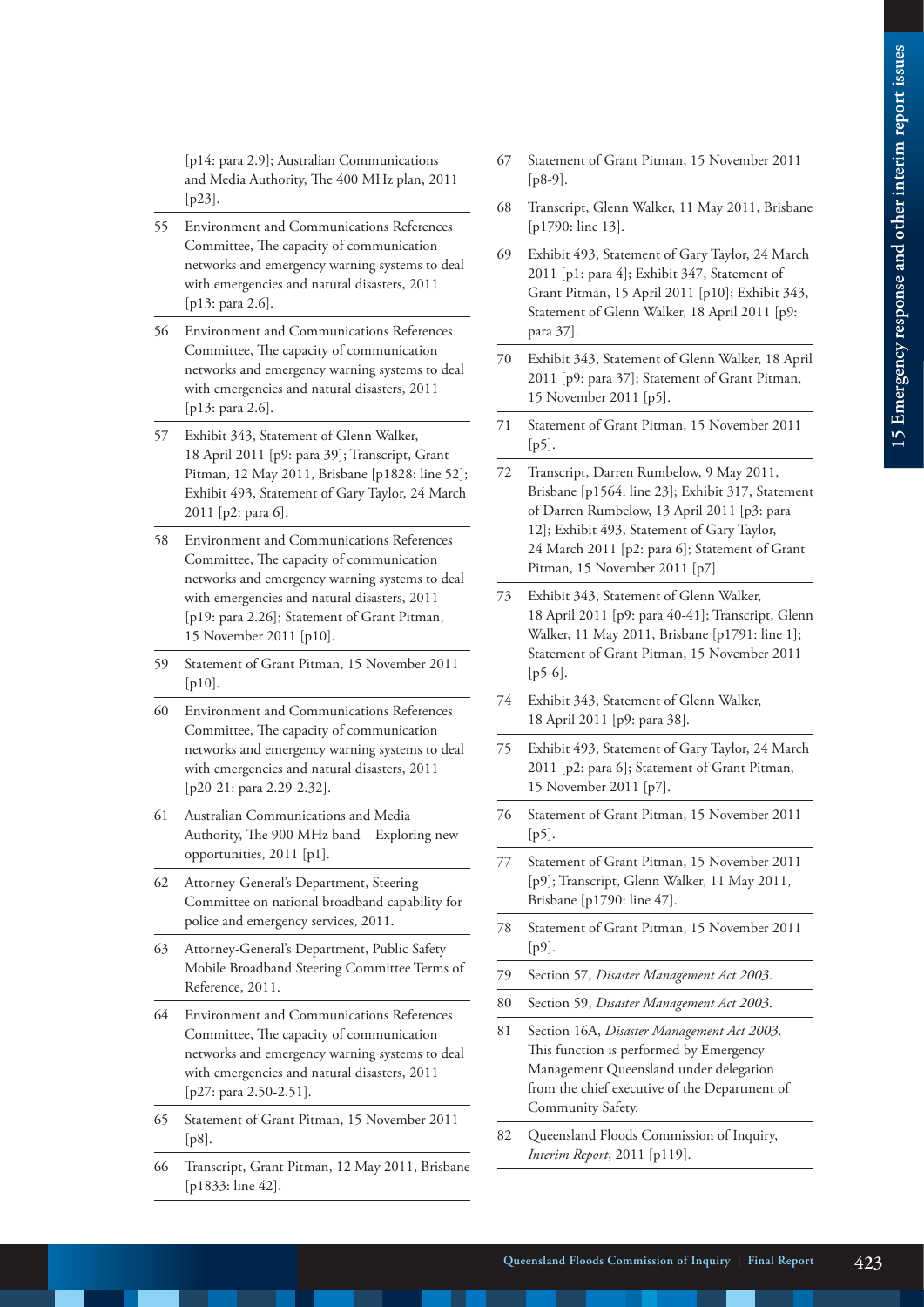- 83 Queensland Floods Commission of Inquiry, *Interim Report*, 2011, Recommendations 3.7 – 3.9 [p119].
- 84 Queensland Floods Commission of Inquiry, *Interim Report*, 2011, Recommendation 3.10 [p119].
- 85 District disaster co-ordinators are senior officers of the Queensland Police Service.
- 86 Correspondence from Queensland Government, 30 December 2011, Review of Disaster Management Plans: Report to Queensland Floods Commission of Inquiry [p4].
- 87 Correspondence from Queensland Government, 26 October 2011, Attachment 1: Noting Brief, State Disaster Management Group, 13 September 2011 [p1]. The Commission's interim report (Recommendation 3.9) had previously recommended that Emergency Management Queensland should develop a standardised approach.
- 88 Correspondence from Queensland Government, 30 December 2011, Attachment B: Interim Review and Assessment Workbook (Version 2, October 2011) [p5].
- 89 Correspondence from Queensland Government, 30 December 2011, Review of Disaster Management Plans: Report to Queensland Floods Commission of Inquiry [p1-2; and Attachment A.
- 90 The local government areas were Hinchinbrook, Carpentaria, Doomadgee, Flinders, Moreton Bay, Toowoomba; Maranoa; Somerset; Scenic Rim; Ipswich; South Burnett; Sunshine Coast; Bundaberg; Mackay, Rockhampton, Isaac, Barcoo, Banana, Cassowary Coast, Cairns, Tablelands and Cook: Correspondence from Queensland Government, 30 December 2011, Review of Disaster Management Plans: Report to Queensland Floods Commission of Inquiry [p2-3].
- 91 Correspondence from Queensland Government, 30 December 2011, Review of Disaster Management Plans: Report to Queensland Floods Commission of Inquiry [p5].
- 92 Correspondence from Queensland Government, 30 December 2011, Review of Disaster Management Plans: Report to Queensland Floods Commission of Inquiry [p5].
- 93 Correspondence from Queensland Government, 30 December 2011, Review of Disaster

Management Plans: Report to Queensland Floods Commission of Inquiry [p4].

- 94 Correspondence from Queensland Government, 30 December 2011, Review of Disaster Management Plans: Report to Queensland Floods Commission of Inquiry [p3].
- 95 Correspondence from Queensland Government, 30 December 2011, Review of Disaster Management Plans: Report to Queensland Floods Commission of Inquiry [p5].
- 96 Correspondence from Queensland Government, 30 December 2011, Attachment C, Memo from QPS Deputy Commissioner (Regional Operations) [p2].
- 97 The Commission notes that it is the intention of Emergency Management Queensland to consult with Queensland Police Service to develop an appropriate training package for district disaster co-ordinators: Correspondence from Queensland Government, 30 December 2011, Review of Disaster Management Plans: Report to Queensland Floods Commission of Inquiry [p4].
- 98 Queensland Floods Commission of Inquiry, *Interim Report*, 2011 [p174].
- 99 Exhibit 333, Addendum statement of Mark Stephenson, 29 April 2011 [p2-4]; Transcript, Mark Stephenson, 10 May 2011, Brisbane [p1692: line 14].
- 100 Statement of Gordon Hemphrey, 28 November 2011 [p2-3].
- 101 Statement of Gordon Hemphrey, 28 November 2011 [p5]; Statement of John Gresty, 28 November 2011 [p11].
- 102 Statement of John Gresty, 28 November 2011 [p5].
- 103 Statement of John Gresty, 28 November 2011 [p6]; Statement of Gordon Hemphrey, 28 November 2011 [p5].
- 104 Exhibit 333, Addendum statement of Mark Stephenson, 29 April 2011 [p3-4]; Transcript, Mark Stephenson, 10 May 2011, Brisbane [p1692: line 14].
- 105 Statement of Philip Paff, 25 November 2011 [p2].
- 106 Statement of Scott Beasley, 9 June 2011 [p3].
- 107 The term 'appliance' as used to describe fire service equipment is described in the glossary.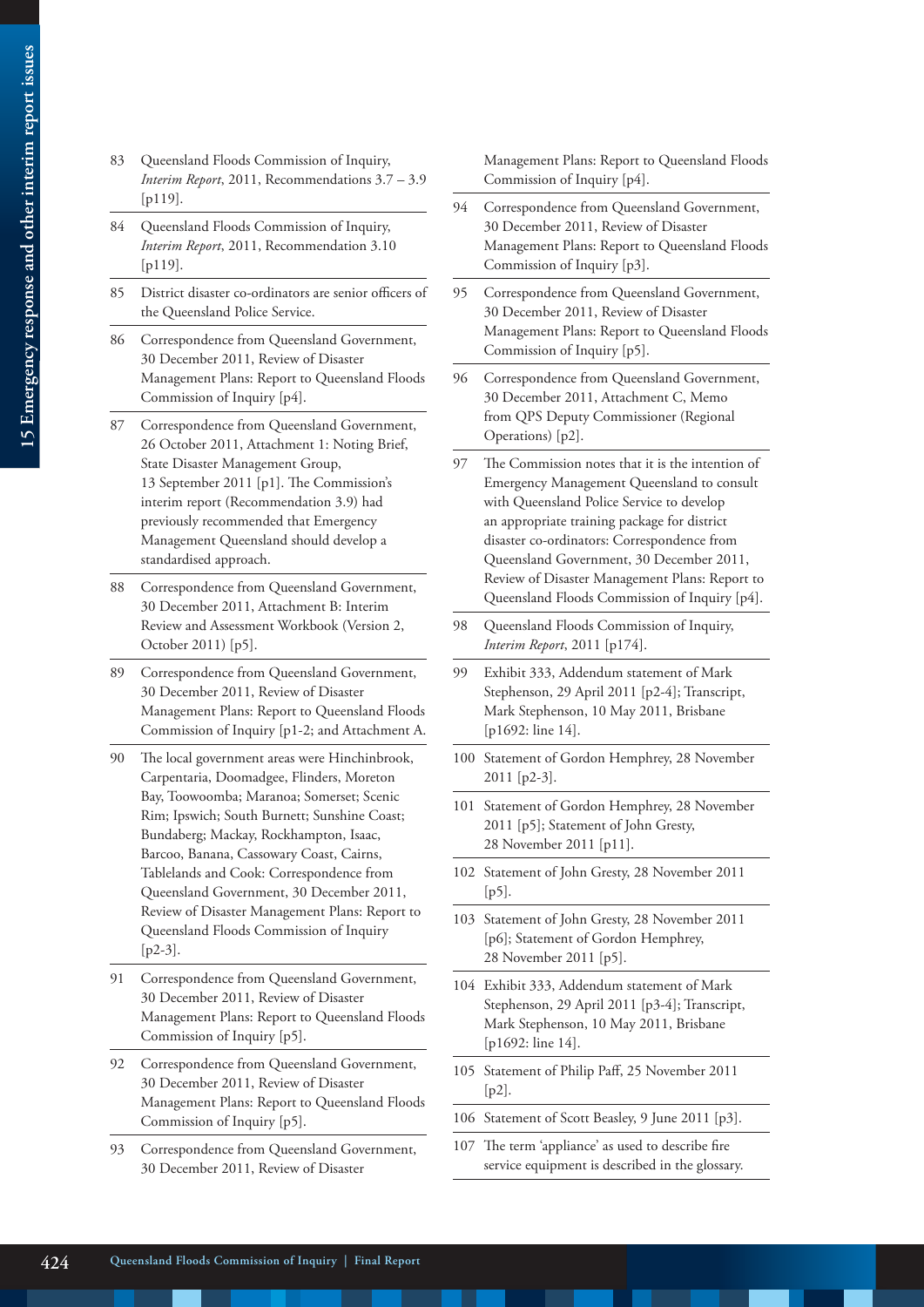- 108 Queensland Fire and Rescue Service Response to Interim Report, Attachment 1; Statement of Mark Stephenson, 3 March 2011 [p2-5]; Statement of Philip Paff, 25 November 2011 [p3-7]; Statement Nathan Chadwick, 25 November 2011 [p3-6].
- 109 Statement of Lee Johnson, 12 December 2011, Attachment LAJ-5.
- 110 Statement of Lee Johnson, 12 December 2011, Attachment LAJ-1.
- 111 Letter from Iain Mackenzie to Commission, 22 December 2011, Attachments 1A, 1B; Statement of Mark Meier, 10 March 2011 [p1].
- 112 Statement of Mark Meier, 10 March 2011[p1-2].
- 113 Statement of Lee Johnson, 12 December 2011 [p5]; Attachments LAJ-7, LAJ-8.
- 114 Statement of Lee Johnson, 12 December 2011, Attachments LAJ-5, LAJ-6.
- 115 Statement of Lee Johnson, 12 December 2011, Attachment LAJ-9.
- 116 Queensland Floods Commission of Inquiry, *Interim Report*, 2011 [p237].
- 117 Statement of Bradley Mills, 21 March 2011 [p6-7]; Statement of Andrew Neil, 21 March 2011 [p3].
- 118 Statement of Lee Johnson, 12 December 2011 [p6].
- 119 Statement of Mark Meier, 10 March 2011[p3]; Statement of Lee Johnson, 12 December 2011, Attachment LAJ-1.
- 120 Statement of Nathan Chadwick, 25 November 2011 [p6].
- 121 Statement of Nathan Chadwick, 25 November 2011 [p6]; Statement of Philip Paff, 25 November 2011 [p8].
- 122 Statement of Nathan Chadwick, 25 November 2011 [p6]; Statement of Lee Johnson, 12 December 2011, Attachment LAJ-1.
- 123 Statement of Mark Meier, 10 March 2011 [p3-4]; Statement of Nathan Chadwick, 9 March 2011 [p3]; Statement of Nathan Chadwick, 25 November 2011 [p6]; Statement of Philip Paff, 25 November 2011 [p8-9]; Statement of Shane Bretz, 22 March 2011 [p1]; Statement of Russell von Nida, 22 March 2011 [p1].
- 124 Statement of Bradley Mills, 21 March 2011 [p7]; Statement of Andrew Neil, 21 March 2011 [p3].
- 125 Statement of Mark Meier, 10 March 2011 [p4]; Statement of Philip Paff, 25 November 2011 [p9]; Statement of Bradley Mills, 21 March 2011 [p7]; Statement of Andrew Neil, 21 March 2011 [p3]; Statement of Russell von Nida, 22 March 2011 [p1].
- 126 Statement of Thomas Dawson, 29 November 2011 [p2-3].
- 127 Queensland Fire and Rescue Service Response to Interim Report, 13 September 2011 [p7].
- 128 Statement of Thomas Dawson, 29 November 2011 [p4]; Queensland Fire and Rescue Service, 13 September 2011 [p8]; Attachments 3 and 4.
- 129 Exhibit 328, Statement of William Dundas, 6 May 2011 [p6]; Statement of Mark Haddow, 2 June 2011 [p1].
- 130 Statement of Thomas Dawson, 29 November 2011, Attachment 6B [p1].
- 131 Queensland Fire and Rescue Service Response to Interim Report, 13 September 2011 [p6].
- 132 Exhibit 328, Statement of William Dundas, 6 May 2011 [p6]; Statement of Mark Haddow, 2 June 2011 [p1].
- 133 Affidavit of Walter Rye, 25 November 2011 [p1].
- 134 Affidavit of Walter Rye, 25 November 2011 [p2].
- 135 Affidavit of Walter Rye, 25 November 2011 [p3].
- 136 Statement of Thomas Dawson, 29 November 2011 [p8].
- 137 Statement of Thomas Dawson, 29 November 2011 [p9-10], Attachment TCD-6A FireComm recording of communications, 10 January 2011.
- 138 Statement of Thomas Dawson, 29 November 2011 [p10].
- 139 Exhibit 328, Statement of William Dundas, 6 May 2011 [para 29].
- 140 Statement of Thomas Dawson, 29 November 2011 [p11]; Exhibit 210, Statement of David Crighton, 28 January 2011 [p1].
- 141 Queensland Fire and Rescue Service Response to Interim Report, 13 September 2011, Attachment 3.
- 142 Transcript of interview with William Dundas, 24 February 2011 [p3-5].
- 143 Transcript of interview with Mark Haddow, 24 February 2011 [p1-3].
- 144 Statement of John Gresty, 28 November 2011 [p3].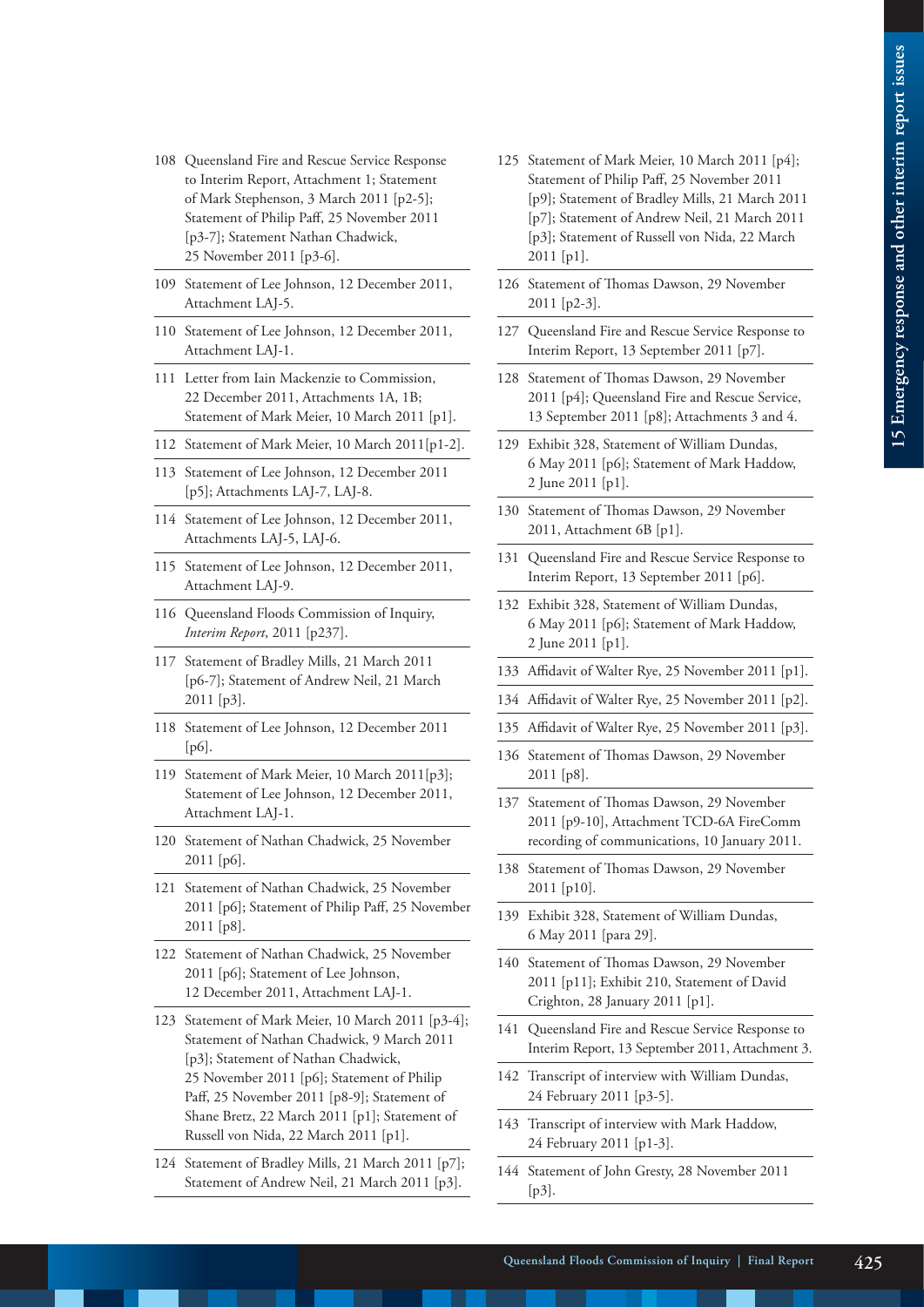- 145 Exhibit 333, Addendum statement of Mark Stephenson, 29 April 2011 [p3-4].
- 146 Statement of Thomas Dawson, 29 November 2011 [p6].
- 147 Queensland Fire and Rescue Service Operations Doctrine Incident Action Guide 3.5 [para 3(c)].
- 148 Transcript of interview with William Dundas, 24 February 2011 [p1].
- 149 Statement of Mark Haddow, 2 June 2011 [p1].
- 150 Queensland Floods Commission of Inquiry*, Interim Report*, 2011 [p173]; Exhibit 328, Statement of William Dundas, 6 May 2011 [p11-12].
- 151 Exhibit 328, Statement of William Dundas, 6 May 2011 [p11]; Transcript, William Dundas, 10 May 2011, Brisbane [p1637: line 50 – p1638: line 15].
- 152 Statement of Thomas Dawson, 29 November 2011, Attachment TCD-6A, FireComm recording of communications, 10 January 2011.
- 153 Statement of Thomas Dawson, 26 November 2011 [p11].
- 154 Statement of Thomas Dawson, 29 November 2011, Attachment TCD-6A, FireComm recording of communications, 10 January 2011.
- 155 Queensland Floods Commission of Inquiry, *Interim Report*, 2011 [p169].
- 156 Exhibit 348, Statement of Stephen Smith, 5 May 2011 [p7: para 36]; Transcript, Stephen Smith, 12 May 2011, Brisbane [p1854-1855].
- 157 Letter, United Firefighters Union of Australia to Queensland Floods Commission of Inquiry, undated.
- 158 Statement of Iain Mackenzie, 15 December 2011 [para 4, 13].
- 159 Statement of Iain Mackenzie, 15 December 2011, Attachment ISM-8.
- 160 Statement of Iain Mackenzie, 15 December 2011 [para 14].
- 161 Statement of Iain Mackenzie, 15 December 2011 [para 7-11].
- 162 Statement of Iain Mackenzie, 15 December 2011, Attachment ISM-9.
- 163 Statement of Iain Mackenzie, 15 December 2011 [para 13-14].
- 164 Statement of Iain Mackenzie, 15 December 2011, Attachment ISM-10.
- 165 Queensland Floods Commission of Inquiry, *Interim Report*, 2011 [p179-180].
- 166 Queensland Floods Commission of Inquiry, *Interim Report*, 2011 [p180].
- 167 Emergency Management Queensland, ODI 2.0*, Hierarchy of Command and Control*, Section 4.1  $[p1]$ .
- 168 Queensland Floods Commission of Inquiry, *Interim Report*, 2011 [p180].
- 169 *Disaster Management Act 2003.*
- 170 Transcript of interview with Bruce Grady, 9 November 2011 [p8: line 36].
- 171 Transcript of interview with Bruce Grady, 9 November 2011 [p8: line 44].
- 172 Transcript of interview with Bruce Grady, 9 November 2011 [p8: line 36].
- 173 Emergency Management Queensland, State Emergency Service, ODO 1.0, *Activation Guidelines*, Section 5.1 [p1]; Statement of Bruce Grady, 30 September 2011 [p12: para 75].
- 174 Emergency Management Queensland, State Emergency Service, ODO 1.0, *Activation Guidelines*, Section 5.2 [p1]; Emergency Management Queensland, State Emergency Service, ODI 2.0*, Hierarchy of Command and Control*, Section 5 [p2].
- 175 Emergency Management Queensland, State Emergency Service, ODI 2.0*, Hierarchy of Command and Control*, Section 5 [p2].
- 176 Statement of Christopher Artiemiew, 17 October 2011 [p8: para 52-53]; Statement of Robert Bundy, 14 October 2011 [p7: para 32]; Statement of David Hatton, 19 October 2011 [p5: para 28]; Statement of Edward Bennet, 19 October 2011 [p8-9: para 33, 35 and 37]; Statement of Andrew Wyatt, 19 October 2011 [p10: para 51-52]; Statement of David Mazzaferri, 19 October 2011 [p5: para 27]; Statement of Robert Medlin, 19 October 2011 [p8: para 48]; Statement of Patrick Downing, 11 October 2011 [p8: para 38]; Statement of Michael Shapland, 14 October 2011 [p5-6: para 5e; p11: para 13a]; Statement of Carl Peterson, 13 October 2011 [p7: para 13c].
- 177 Statement of Bruce Grady, 30 September 2011 [p3: para 13].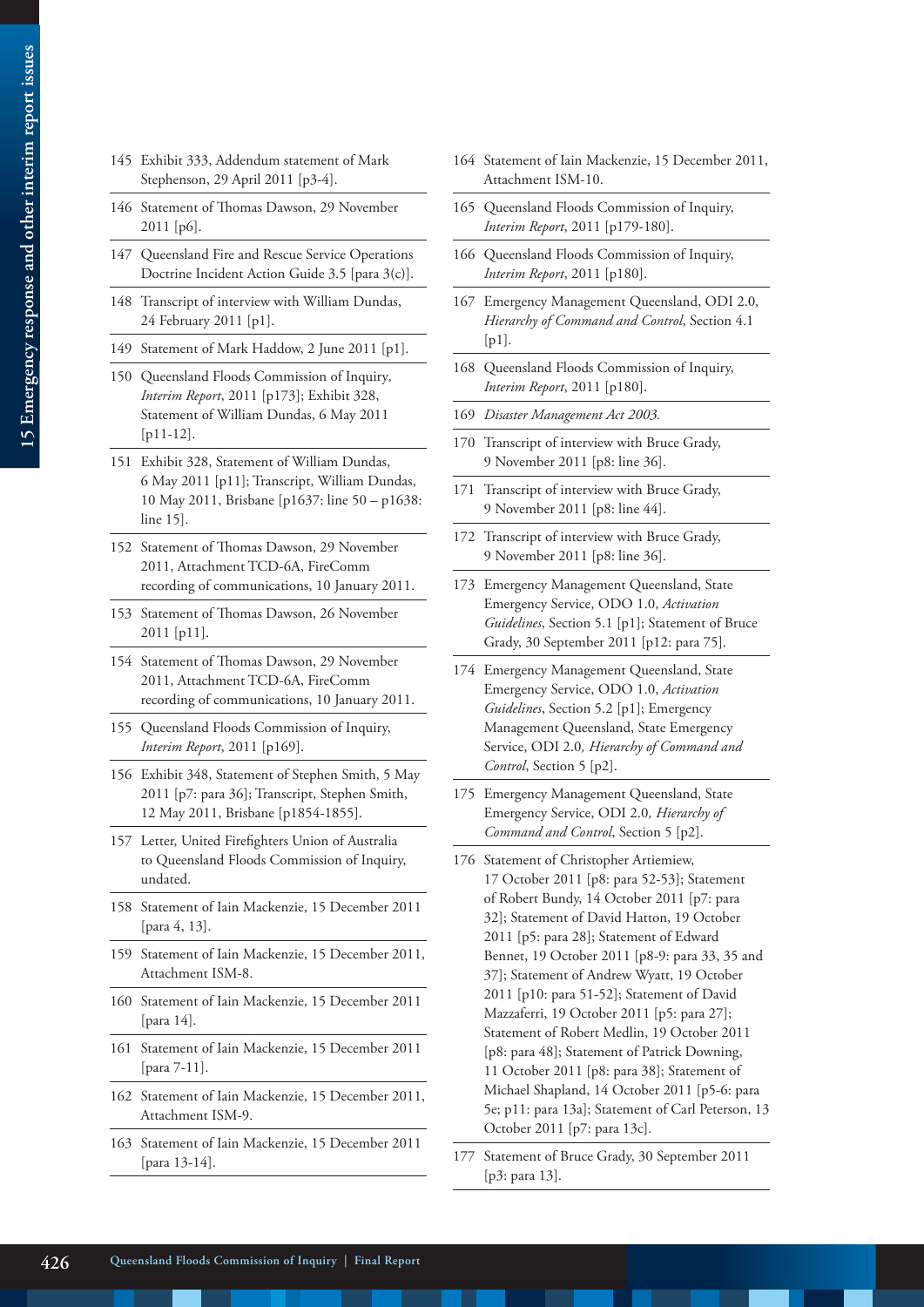- 178 Transcript, Robert Bundy, 29 April 2011, Toowoomba [p1023: line 21].
- 179 Statement of David Hatton, 19 October 2011 [p5: para 28]; Statement of Robert Bundy, 14 October 2011 [p7: para 32]; Statement of David Mazzaferri, 19 October 2011 [p5: para 27]; Transcript, Robert Bundy, 29 April 2011, Toowoomba [p1023: line 21]; Gold Coast City Council SES Local Controller response to questionnaire, Gold Coast [p13].
- 180 Emergency Management Queensland, State Emergency Service, ODO 1.0, *Activation Guidelines*, Section 5.1 [p1].
- 181 Emergency Management Queensland, State Emergency Service, ODI 2.0*, Hierarchy of Command and Control*, Section 4.3 [p2]. The executive director of Emergency Management Queensland is now known as the Assistant Director-General for Emergency Management Queensland. This authority arises under delegation made by the chief executive (or Director-General) of the Department of Community Safety (formerly the Department of Emergency Services).
- 182 Emergency Management Queensland, State Emergency Service, ODI 2.0*, Hierarchy of Command and Control*, Section 5.1 [p2-3]. Furthermore, the executive director may appoint any Emergency Management Queensland officer (or SES member) to assume control of an incident in any part of Queensland for which the Executive Director is responsible: ODI 2.0*, Hierarchy of Command and Control*, Section 5.2 [ $p4$ ].
- 183 Transcript of interview with Bruce Grady, 9 November 2011 [p39: line 37].
- 184 Transcript of interview with Bruce Grady, 9 November 2011 [p39].
- 185 Section 16A, *Disaster Management Act 2003*.
- 186 Jim O'Sullivan AC, APM and the Consultancy Bureau Pty Ltd, 2009, *Report on a Review of Disaster Management Legislation and Policy in Queensland* [p113].
- 187 Jim O'Sullivan AC, APM and the Consultancy Bureau Pty Ltd, 2009, *Report on a Review of Disaster Management Legislation and Policy in Queensland* [p113, 115].
- 188 Jim O'Sullivan AC, APM and the Consultancy Bureau Pty Ltd, 2009, *Report on a Review of*

*Disaster Management Legislation and Policy in Queensland* [p115].

- 189 Emergency Management Queensland, State Emergency Service, ODI 2.0*, Hierarchy of Command and Control*, Section 5 [p2-3].
- 190 SES operational directives, taken together, comprise the SES doctrine.
- 191 Statement of Bruce Grady, 30 September 2011 [p15: para 97, 99].
- 192 Statement of Bruce Grady, 30 September 2011 [p15: para 89-90].
- 193 Statement of Bruce Grady, 30 September 2011 [p14: para 89-90].
- 194 Statement of Bruce Grady, 30 September 2011 [p15: para 100].
- 195 Transcript, Christopher Artiemiew, 20 April 2011, Toowoomba [p776: line 21]; Statement of Christopher Artiemiew, 7 April 2011 [p4: para 10-11].
- 196 Statement of Andrew Wyatt, 19 October 2011 [p6: para 27].
- 197 Statement of Mark Kelly, 12 October 2011 [p3: para 8].
- 198 Statement of Scott Walsh, 17 October 2011 [p4: para 7.3].
- 199 Statement of Michael Shapland, 14 October 2011 [p5: para 4(d)].
- 200 Statement of Michael Shapland, 14 October 2011 [p5: para 4(d)].
- 201 Statement of Robert Medlin, 19 October 2011 [p8: para 48].
- 202 Statement of Robert Medlin, 19 October 2011 [p8: para 48].
- 203 Statement of David Hatton, 19 October 2011 [p5: para 28]; Statement of Robert Bundy, 14 October 2011 [p7: para 32]; Statement of David Mazzaferri, 19 October 2011 [p5: para 28]; Statement of Deryck Taylor, 17 October 2011 [p3: para 7]; Statement of Andrew Wyatt, 19 October 2011 [p10: para 51]; Toowoomba Regional Council SES Local Controller response to questionnaire, Cambooya [p10]; Moreton Bay Regional Council SES Local Controller response to questionnaire, Caboolture [p9]; Mackay Regional Council SES Local Controller response to questionnaire, Mackay [p10]; Statement of Christopher Artiemiew, 17 October 2011 [p8: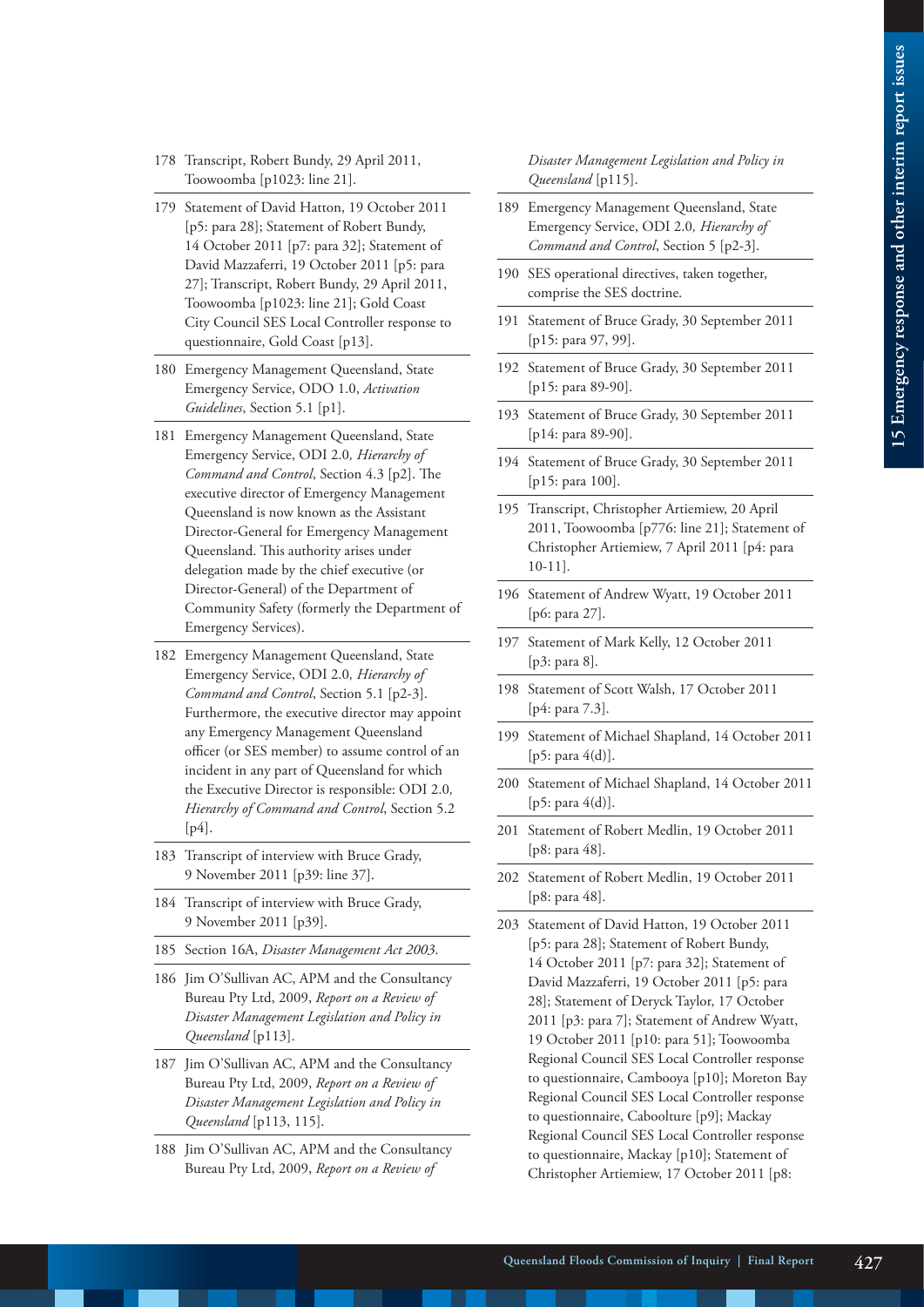|     | para 52]; Statement of Carl Peterson, 13 October<br>2011 [p7: para 13c].                                                                                                                                                                                                                              | 217   | Eme.<br>Eme.                                                  |
|-----|-------------------------------------------------------------------------------------------------------------------------------------------------------------------------------------------------------------------------------------------------------------------------------------------------------|-------|---------------------------------------------------------------|
|     | 204 Transcript, Robert Bundy, 29 April 2011,<br>Toowoomba [p1023: line 6].                                                                                                                                                                                                                            | 218   | Depl<br>Eme.                                                  |
| 205 | Southern Downs Regional Council SES Local<br>Controller response to questionnaire, Warwick                                                                                                                                                                                                            |       | Eme.<br>Depl                                                  |
|     | $[p3]$ .<br>206 Bundaberg SES Local Controller response to                                                                                                                                                                                                                                            | 219   | State<br>[p13]                                                |
|     | questionnaire, Isis [p3]; Barcaldine Regional<br>Council SES Local Controller response to<br>questionnaire, Barcaldine [p9].                                                                                                                                                                          | 220   | Eme.<br>Eme<br>Depl                                           |
| 207 | Bundaberg Regional Council SES Local<br>Controller response to questionnaire, Bundaberg<br>[p4]; Fraser Coast Regional Council SES Local<br>Controller response to questionnaire, Hervey Bay<br>$[p7]$ .                                                                                              | 221   | Eme<br>Eme.<br>Depl<br>refer:<br>resou                        |
| 208 | Gympie Regional Council SES Local<br>Controller response to questionnaire, Cooloola<br>[p7]; Rockhampton Regional Council SES<br>Local Controller response to questionnaire,<br>Rockhampton [p6]; Western Downs Regional<br>Council SES Local Controller response to<br>questionnaire, Taroom [p3].   | 223   | perso<br>222 Jim 0<br>Bure<br>Disa.<br>Quee<br>State<br>[p17] |
|     | 209 Western Downs Regional Council SES Local<br>Controller response to questionnaire, Chinchilla<br>$[p7]$ .                                                                                                                                                                                          |       | 224 Jim 0<br>Bure<br>Disa.                                    |
|     | 210 Western Downs Regional Council SES Local<br>Controller response to questionnaire, Tara [p7].                                                                                                                                                                                                      | 225   | Quee<br>Jim (                                                 |
| 211 | South Burnett Regional Council SES Local<br>Controller response to questionnaire, Nanango<br>[p6]; Moreton Bay Regional Council SES Local<br>Controller response to questionnaire, Caboolture<br>[p4]; Sunshine Coast Regional Council SES Local<br>Controller response to questionnaire, Noosa [p6]. |       | Bure<br>Disa.<br>Quee                                         |
|     |                                                                                                                                                                                                                                                                                                       | 226   | Secti                                                         |
|     |                                                                                                                                                                                                                                                                                                       | 227 - | Tran<br>9 Nc                                                  |
| 212 | Statement of Bruce Grady, 30 September 2011<br>[p13: para 84].<br>213 Emergency Management Queensland has seven                                                                                                                                                                                       | 228   | Tran<br>9 Nc                                                  |
|     | regions within Queensland: Brisbane, Central, Far<br>Northern, North Coast, Northern, South Eastern<br>and South Western.                                                                                                                                                                             | 229   | Attac<br>Grad<br>of Aş                                        |
|     | 214 Operational Directive 8.1 is in 'draft' form but<br>remains in current use.                                                                                                                                                                                                                       | 230   | Attac<br>Grad                                                 |
|     | 215 Emergency Management Queensland, State<br>Emergency Service, ODI 8.1, Inter-Region<br>Deployment, Section 5.1 [p2].                                                                                                                                                                               | 231   | of Aş<br>Attac<br>Grad                                        |
|     | 216 Emergency Management Queensland, State<br>Emergency Service, ODI 8.1, Inter-Region<br>Deployment, Section 5.2.2.2 [p4].                                                                                                                                                                           |       | of Ag                                                         |

- rgency Management Queensland, State Emergency Service, ODI 8.1, *Inter-Region Deployment*, Section 4.1 [p1-2].
- rgency Management Queensland, State Emergency Service, ODI 8.1, *Inter-Region Deployment*, Section 5.2.1 [p3].
- ement of Bruce Grady, 30 September 2011 : para 87].
- rgency Management Queensland, State Emergency Service, ODI 8.1, *Inter-Region Deployment*, Section 5.3 [p5].
- rgency Management Queensland, State Emergency Service, ODI 8.1, *Inter-Region Deployment*, Section 5.4 [p5]. 'Span of control' s to the number of teams, individuals and arces that can be effectively managed by one pn.
- O'Sullivan AC, APM and the Consultancy au Pty Ltd, 2009, *Report on a Review of Disaster Management Legislation and Policy in*  ensland [p115].
- ement of Bruce Grady, 30 September 2011  $[$ : para  $107]$ .
- O'Sullivan AC, APM and the Consultancy Bureau Pty Ltd, 2009, *Report on a Review of Disaster Management Legislation and Policy in Queensland* [p124].
- O'Sullivan AC, APM and the Consultancy au Pty Ltd, 2009, *Report on a Review of Disaster Management Legislation and Policy in Queensland* [p122-123].
- 226 Section 88A, *Disaster Management Act 2003*.
- script of interview with Bruce Grady, ovember 2011 [p56: line 55].
- script of interview with Bruce Grady, ovember 2011 [p57: line 13].
- chment BTG-02 to statement of Bruce ly, 30 September 2011, Draft Memorandum greement, Section  $4$  [p5].
- chment BTG-02 to statement of Bruce ly, 30 September 2011, Draft Memorandum greement, Section 5.1 [p10].
- chment BTG-02 to statement of Bruce ly, 30 September 2011, Draft Memorandum greement, Section  $5.2$  [p10-11].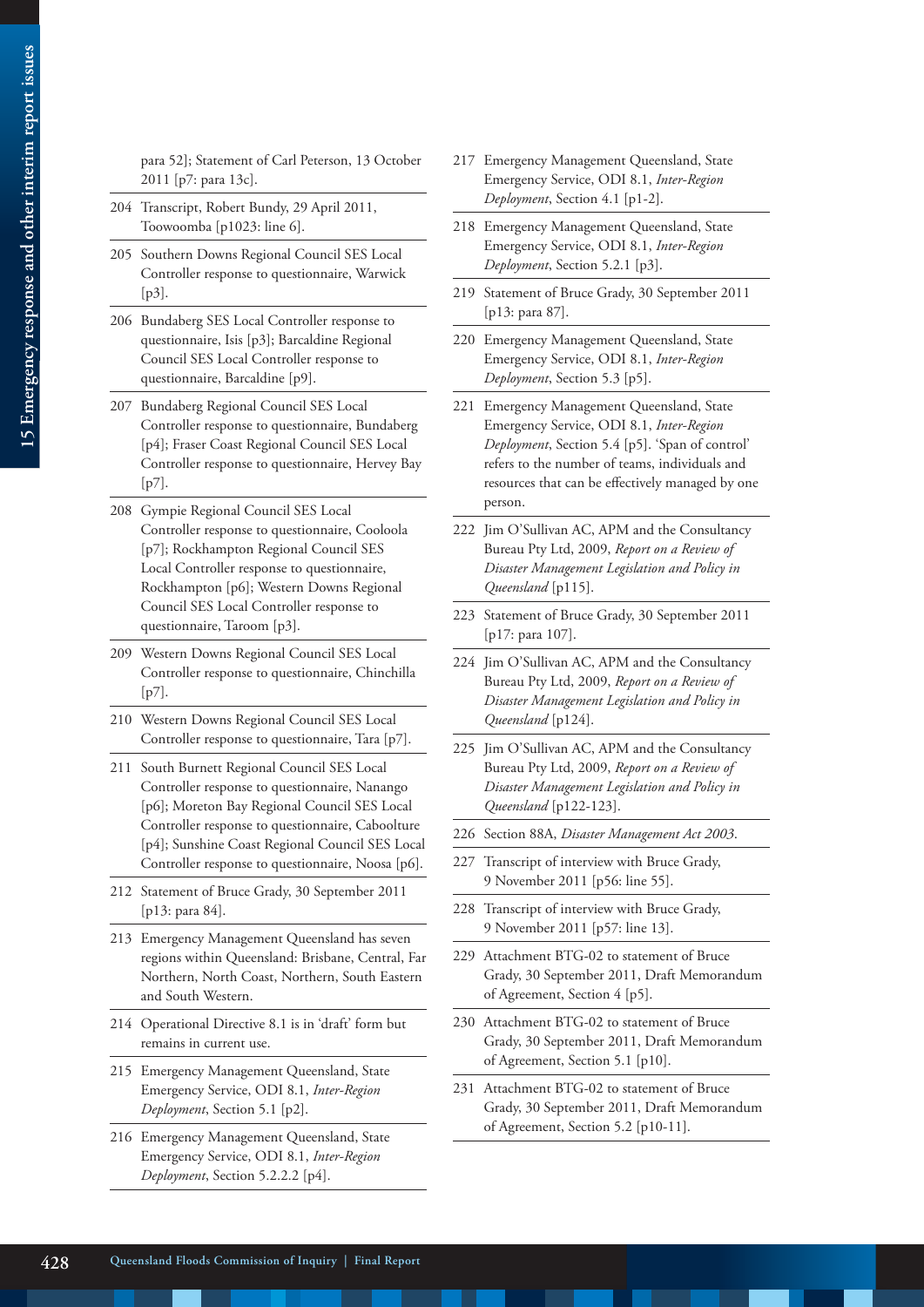- 232 Attachment BTG-02 to statement of Bruce Grady, 30 September 2011, Draft Memorandum of Agreement, Section 6 [p12].
- 233 The draft Memorandum of Agreement merely says that Emergency Management Queensland will 'provide assistance to Local Controllers to manage SES responses when the volume of taskings exceeds the local capacity for events': Section 5.1 [p6].
- 234 Jim O'Sullivan AC, APM and the Consultancy Bureau Pty Ltd, 2009, *Report on a Review of Disaster Management Legislation and Policy in Queensland* [p119]; Transcript, Anthony Trace, 20 May 2011, Ipswich [p2380: line 31].
- 235 Gympie Regional Council SES Local Controller response to questionnaire, Cooloola [p7]; Rockhampton Regional Council SES Local Controller response to questionnaire, Rockhampton [p6]; Western Downs Regional Council SES Local Controller response to questionnaire, Chinchilla [p7]; Western Downs Regional Council SES Local Controller response to questionnaire, Tara [p7]; Western Downs Regional Council SES Local Controller response to questionnaire, Taroom [p3].
- 236 Statement of Bruce Grady, 30 September 2011 [p12-13: para 79-83] and Annexure BG-9; Transcript, Bruce Grady, 26 May 2011, Brisbane [p2669: line 31].
- 237 Attachment BTG-02 to statement of Bruce Grady, 30 September 2011, Draft Memorandum of Agreement, Section 5.2 [p10].
- 238 Emergency Management Queensland, State Emergency Service, ODI 8.1 *Inter-Region Deployment*, Section 5.1 [p2] and Annexure E; Transcript of interview with Bruce Grady, 9 November 2011, [p55: line 32].
- 239 Jim O'Sullivan AC, APM and the Consultancy Bureau Pty Ltd, 2009, *Report on a Review of Disaster Management Legislation and Policy in Queensland* [p124].
- 240 Attachment BTG-02 to statement of Bruce Grady, 30 September 2011, Draft Memorandum of Agreement, Section 5.2 [p10].
- 241 Emergency Management Queensland, State Emergency Service, ODO 1.0, *Activation Guidelines*, Section 5.1 [p1].
- 242 Emergency Management Queensland, State Emergency Service, ODI 4.0, *Incident Control*

*Function*, Section 5.1 [p.1]; Statement of Bruce Grady, 30 September 2011 [p12: para 77].

- 243 Transcript of interview with Bruce Grady, 9 November 2011 [p44: line 40].
- 244 Transcript of interview with Bruce Grady, 9 November 2011 [p44: line 31].
- 245 Transcript of interview with Bruce Grady, 9 November 2011 [p45: line 36].
- 246 Transcript of interview with Bruce Grady, 9 November 2011 [p44].
- 247 Statement of Bruce Grady, 30 September 2011 [p12-13: para 79-83] and Annexure BTG-9.
- 248 Emergency Management Queensland, State Emergency Service, ODI 4.0, *Incident Control Function*, Section 5.3 [p2].
- 249 Emergency Management Queensland, State Emergency Service, ODI 4.0, *Incident Control Function*, Section 5.3 [p2].
- 250 Emergency Management Queensland, State Emergency Service, ODI 4.0, *Incident Control Function*, Section 5.1 [p1].
- 251 Emergency Management Queensland, State Emergency Service, ODI 4.0, *Incident Control Function*, Section 5.2 [p2].
- 252 Transcript of interview with Bruce Grady, 9 November 2011 [p53: line 14].
- 253 Response to requirement of State of Queensland, 21 September 2011 [p7-8]; Southern Downs Regional Council SES Local Controller response to questionnaire, Warwick [p1]; Southern Downs Regional Council SES Local Controller response to questionnaire, Stanthorpe [p3]; Bundaberg Regional Council SES Local Controller response to questionnaire, Isis [p1]; Bundaberg Regional Council SES Local Controller response to questionnaire, Bundaberg [p1-2]; Sunshine Coast Regional Council SES Local Controller response to questionnaire, Maroochy [p3]; Sunshine Coast Regional Council SES Local Controller response to questionnaire, Noosa [p3]; North Burnett Regional SES Local Controller response to questionnaire, Monto [p3]; North Burnett Regional SES Local Controller response to questionnaire, Mundubbera [p3]; North Burnett Regional SES Local Controller response to questionnaire, Perry [p3]; Western Downs Regional Council SES Local Controller response to questionnaire, Tara [p3]; Western Downs Regional Council SES Local Controller response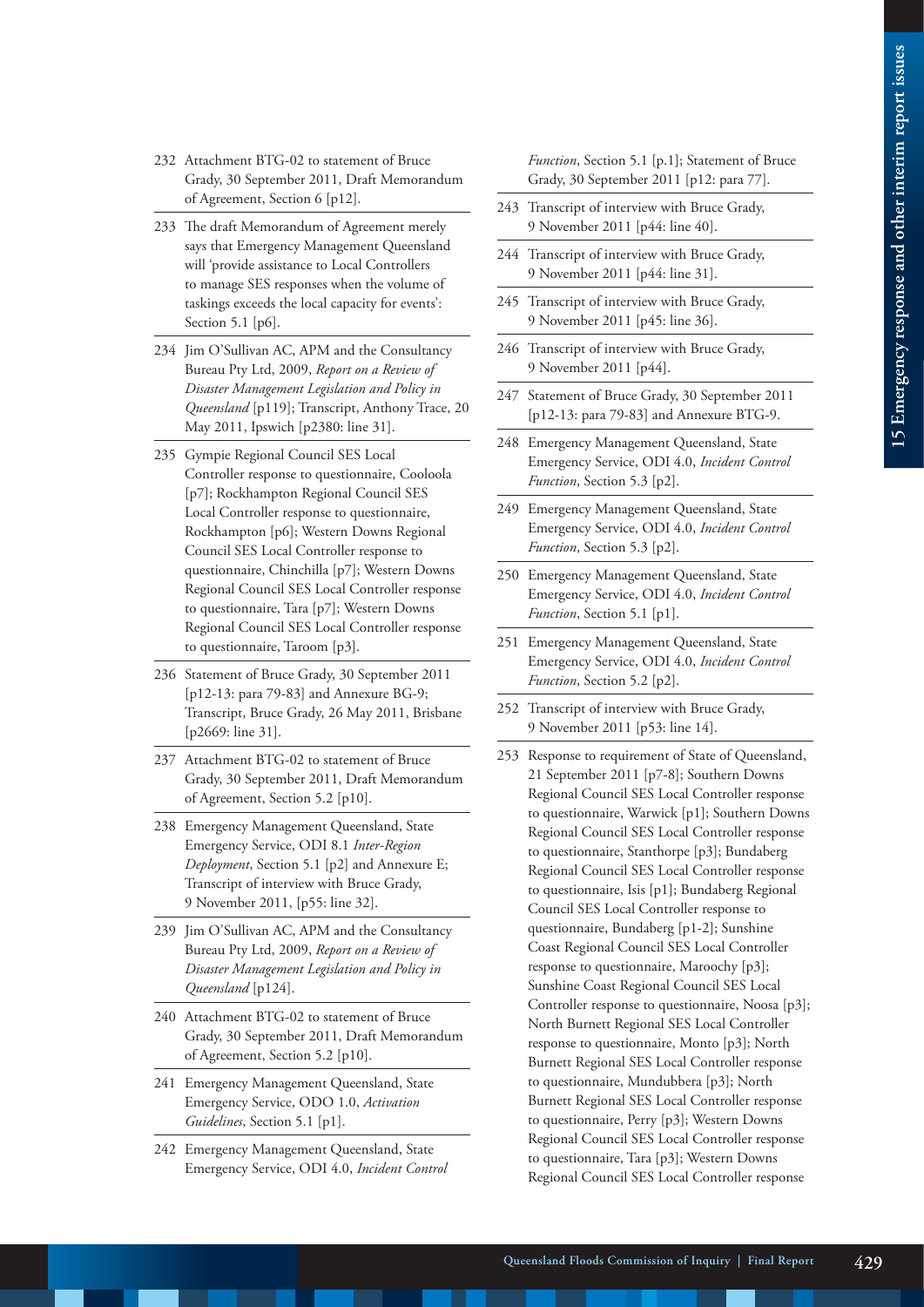to questionnaire, Chinchilla [p3]; Fraser Coast Regional Council SES Local Controller response to questionnaire, Maryborough [p3]; Fraser Coast Regional Council SES Local Controller response to questionnaire, Hervey Bay [p3]; Barcaldine Regional Council SES Local Controller response to questionnaire, Aramac [p1]; Barcaldine Regional Council SES Local Controller response to questionnaire, Barcaldine [p3]; Maranoa Regional council SES Local Controller response to questionnaire, Booringa [p2]; Maranoa Regional Council SES Local Controller response to questionnaire, Roma [p3]; South Burnett Regional Council SES Local Controller response to questionnaire, Nanango [p6]; Goondiwindi Regional Council SES Local Controller response to questionnaire, Goondiwindi [p3]; Goondiwindi Regional Council SES Local Controller response to questionnaire, Inglewood [p1].

- 254 Statement of Peter Twomey, 17 October 2011 [p4: para 19-20].
- 255 Southern Downs Regional Council SES Local Controller response to questionnaire, Warwick [p1]; Southern Downs Regional Council SES Local Controller response to questionnaire, Stanthorpe [p3]; Bundaberg Regional Council SES Local Controller response to questionnaire, Isis [p1]; Bundaberg Regional Council SES Local Controller response to questionnaire, Bundaberg [p1-2]; Sunshine Coast Regional Council SES Local Controller response to questionnaire, Noosa [p3]; North Burnett Shire Council SES Local Controller response to questionnaire, Mundubbera [p3]; Western Downs Regional Council SES Local Controller response to questionnaire, Tara [p3]; Western Downs Regional Council SES Local Controller response to questionnaire, Taroom [p1]; Western Downs Regional Council SES Local Controller response to questionnaire, Chinchilla [p3]; Fraser Coast Regional Council SES Local Controller response to questionnaire, Maryborough [p3]; Fraser Coast Regional Council SES Local Controller response to questionnaire, Hervey Bay [p3]; Barcaldine Regional Council SES Local Controller response to questionnaire, Aramac [p1]; Barcaldine Regional Council SES Local Controller SES Local Controller response to questionnaire, Barcaldine [p3]; Maranoa Regional Council SES Local Controller response to questionnaire, Booringa [p2]; Maranoa Regional Council SES Local Controller response to questionnaire,

Roma [p3]; South Burnett Regional Council SES Local Controller response to questionnaire, Nanango [p6]; Goondiwindi Regional Council SES Local Controller response to questionnaire, Goondiwindi [p3]; Goondiwindi Regional Council SES Local Controller response to questionnaire, Inglewood [p1].

- 256 Southern Downs SES Local Controller response to questionnaire, Warwick [p1]; Southern Downs Regional Council SES Local Controller response to questionnaire, Stanthorpe [p3]; Bundaberg Regional Council SES Local Controller response to questionnaire, Isis [p1]; Western Downs Regional Council SES Local Controller response to questionnaire, Tara [p3]; Western Downs Regional Council SES Local Controller response to questionnaire, Taroom [p1]; Western Downs Regional Council SES Local Controller response to questionnaire, Chinchilla [p3]; Maranoa Regional Council SES Local Controller response to questionnaire, Booringa [p2]; South Burnett Regional Council SES Local Controller response to questionnaire, Nanango [p2]; Goondiwindi Regional Council SES Local Controller response to questionnaire, Inglewood [p1].
- 257 Bundaberg Regional Council SES Local Controller response to questionnaire, Isis [p1]; Barcaldine Regional Council SES Local Controller response to questionnaire, Aramac [p1]; Maranoa Regional Council SES Local Controller response to questionnaire, Booringa [p2].
- 258 Toowoomba Regional Council SES Local Controller response to questionnaire, Cambooya [p2].
- 259 Statement of Jennifer Millers, 17 October 2011 [p9: para 59].
- 260 Statement of Anthony Lee, 13 October 2011 [p5: para 22].
- 261 Transcript of interview with Bruce Grady, 9 November 2011 [p6: line 19]; Transcript, William Wilkinson, 25 May 2011, Emerald [p2617: line 53].
- 262 Transcript of interview with Bruce Grady, 9 November 2011 [p7: line 8].
- 263 Transcript of interview with Bruce Grady, 9 November 2011 [p6: line 22].
- 264 Statement of Bruce Grady, 30 September 2011 [p5-8: para 30-57].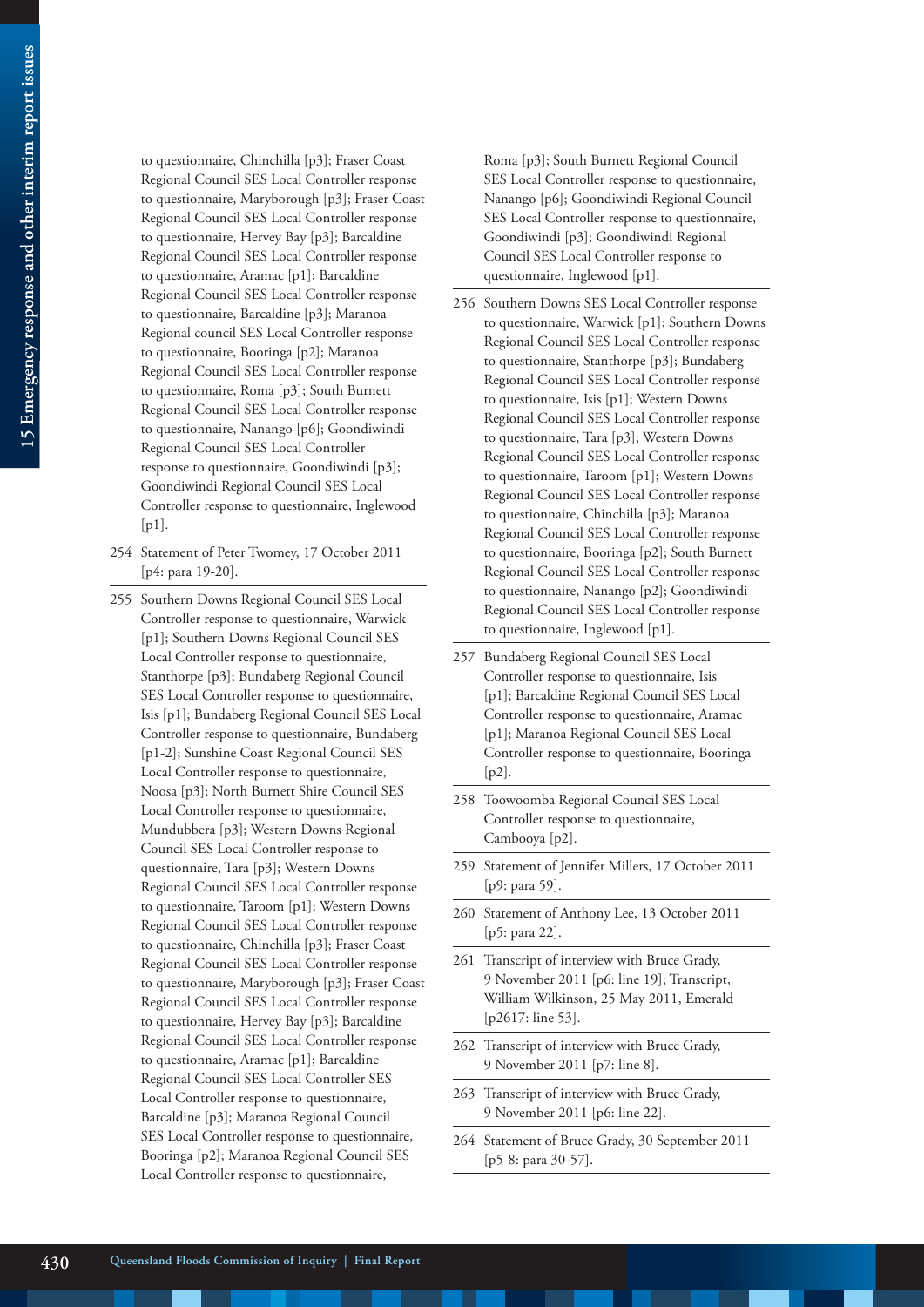- 265 Exhibit 494, Statement of Bruce Grady, 23 March 2011 [p2: para 5; p3: para 14; Annexure BG-4]; Statement of Bruce Grady, 30 September 2011 [p5: para 28; p9: para 58; Annexure BTG-8]; Transcript, Bruce Grady, 26 May 2011, Brisbane [p2663: line 11].
- 266 Statement of Bruce Grady, 30 September 2011 [p5: para 31].
- 267 Statement of Bruce Grady, 30 September 2011 [p5: para 33]. All amounts quoted are exclusive of GST.
- 268 Statement of Bruce Grady, 30 September 2011 [p5: para 34-35].
- 269 Statement of Bruce Grady, 30 September 2011 [p5: para 36]; Annexure BTG-5.
- 270 Transcript of interview with Bruce Grady, 9 November 2011 [p70: line 7].
- 271 Transcript of interview with Bruce Grady, 9 November 2011 [p68: line 10-p70: line 17].
- 272 Transcript of interview with Bruce Grady, 9 November 2011 [p68-70].
- 273 Statement of Bruce Grady, 30 September 2011 [p6: para 44; p9: para 57].
- 274 Department of Community Safety, SES Non-Recurrent Subsidy Funding Guidelines [p1].
- 275 Statement of Bruce Grady, 30 September 2011 [p7: para 45]; Department of Community Safety, SES Non-Recurrent Subsidy Funding Guidelines [p6].
- 276 Statement of Bruce Grady, 30 September 2011 [p7: para 46]; Department of Community Safety, SES Non-Recurrent Subsidy Funding Guidelines [p7].
- 277 Statement of Bruce Grady, 30 September 2011 [p7: para 47]; Department of Community Safety, SES Non-Recurrent Subsidy Funding Guidelines [p8].
- 278 Statement of Bruce Grady, 30 September 2011 [p7: para 49].
- 279 Transcript of interview with Bruce Grady, 9 November 2011 [p65: line 45].
- 280 Statement of Bruce Grady, 30 September 2011 [p8: para 50-51].
- 281 Transcript of interview with Bruce Grady, 9 November 2011 [p66: line 34].
- 282 Section 80(1)(a), *Disaster Management Act 2003*.
- 283 Transcript, Robert Bundy, 28 April 2011, Toowoomba [p1004: line 50].
- 284 Response to requirement of Gladstone Regional Council, 1 September 2011 [p2]; Response to requirement of Murweh Shire Council, 24 August 2011 [p1]; Response to requirement of Western Downs Regional Council, 22 August 2011 [p3]; Response to requirement of Goondiwindi Regional Council, 12 September 2011 [p1-2]; Response to requirement of Lockyer Valley Regional Council, 20 September 2011 [p8-10]; Response to requirement of Moreton Bay Regional Council, 9 September 2011 [p1, 2-3]; Response to requirement of Rockhampton Regional Council, 20 September 2011 [p1]; Response to requirement of Fraser Coast Regional Council, 21 September 2011 [p1-2]; Attachment LMD-2; Response to requirement of Maranoa Regional Council, 21 September 2011 [p2-3]; Response to requirement of Bundaberg Regional Council, 22 September 2011 [p1]; Appendix 2; Response to requirement of Brisbane City Council, 23 September 2011 [p2-3]; Response to requirement of North Burnett Regional Council, 19 September 2011 [p1, 4-5]; Response to requirement of Balonne Shire Council, 22 September 2011 [p1]; Response to requirement of Central Highlands Regional Council, 22 September 2011 [p1, 2-3]; Response to requirement of Ipswich City Council, 14 October 2011 [p-2]; Response to requirement of Gympie Regional Council, 11 October 2011 [p2-3]; Response to requirement of Mackay Regional Council, 23 September 2011 [p3-4]; Response to requirement of Somerset Regional Council, 9 September 2011 [p1-4]; Response to requirement of Woorabinda Aboriginal Shire, 23 August 2011 [p1]; Response to requirement of Banana Shire Council, 14 September 2011 [p1]; Response to requirement of Gold Coast City Council, 24 August 2011 [p2]; Annexure 1; Response to requirement of Toowoomba Regional Council, 28 September 2011 [p2-3]; Response to requirement of Carpentaria Shire Council, 14 October 2011 [p2]; Response to requirement of Burke Shire Council, 18 October 2011 [p1-2].
- 285 Transcript of interview with Bruce Grady, 9 November 2011 [p76: line 29]; Transcript, Bruce Grady, 26 May 2011, Brisbane [p2663: line 10].
- 286 Statement of Bruce Grady, 30 September 2011 [p8: para 53(iii)].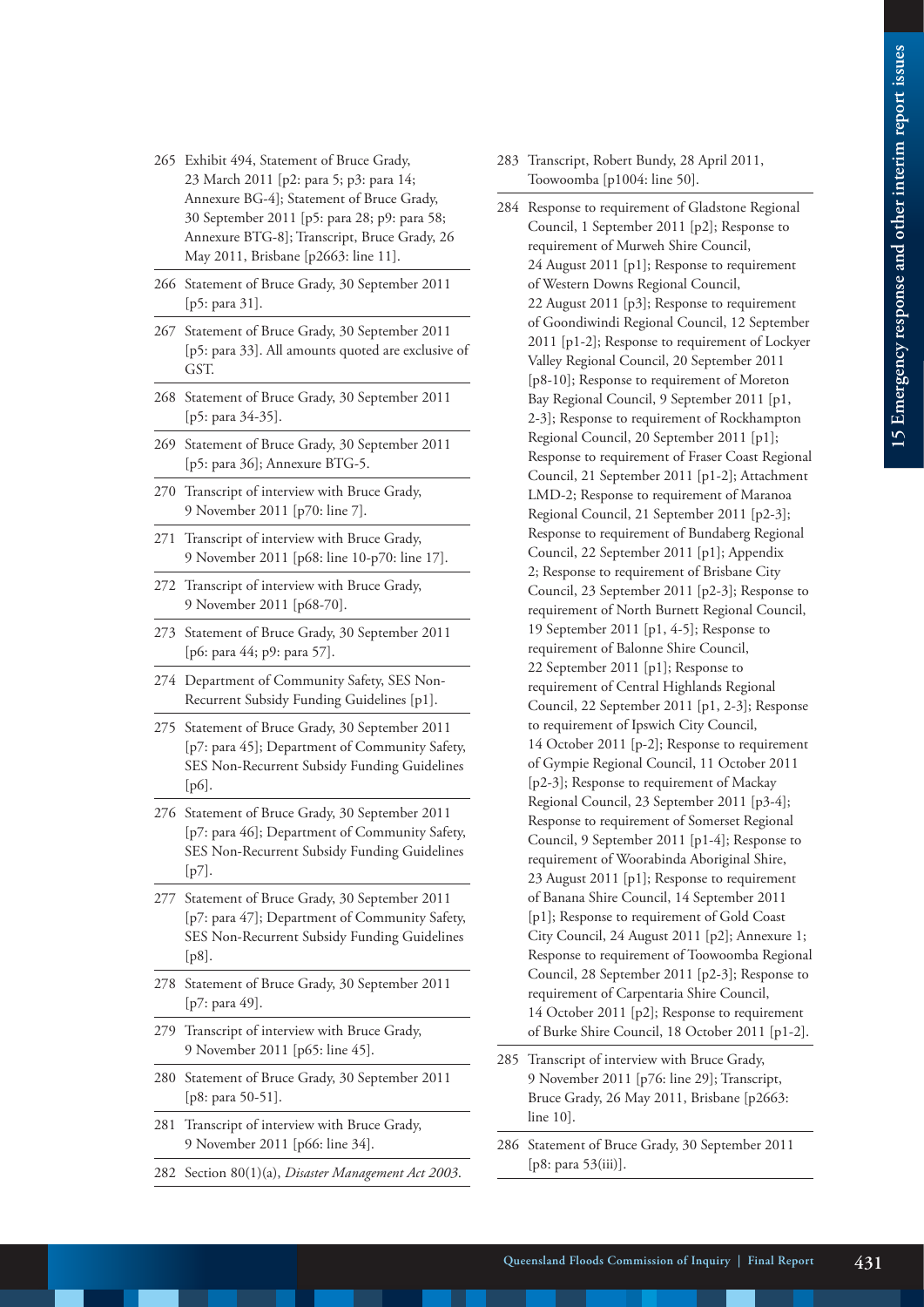- 287 Bundaberg Regional Council SES Local Controller response to questionnaire, Isis [p5]; Bundaberg Regional Council SES Local Controller response to questionnaire, Bundaberg [p6]; Sunshine Coast Regional Council SES Local Controller response to questionnaire, Maroochy [p12]; Brisbane City Council SES Local Controller response to questionnaire, Brisbane [p9]; Scenic Rim Regional Council SES Local Controller response to questionnaire, Beaudesert [p4]; Central Highlands Regional Council SES Local Controller response to questionnaire, Bauhinia [p12]; Lockyer Valley Regional Council SES Local Controller response to questionnaire, Gatton [p12].
- 288 Sunshine Coast Regional Council SES Local Controller response to questionnaire, Maroochy [p12]; Gold Coast City Council SES Local Controller response to questionnaire, Gold Coast [p11]; Brisbane City Council SES Local Controller response to questionnaire, Brisbane [p9].
- 289 Gympie Regional Council SES Local Controller response to questionnaire, Cooloola [p12].
- 290 Somerset Regional Council SES Local Controller response to questionnaire, Esk [p9].
- 291 Bundaberg Regional Council SES Local Controller response to questionnaire, Isis [p5]; Sunshine Coast Regional Council SES Local Controller response to questionnaire, Maroochy [p12]; North Burnett Regional Council SES Local Controller response to questionnaire, Monto [p12]; North Burnett Regional Council SES Local Controller response to questionnaire, Eidsvold [p12]; Gympie Regional Council SES Local Controller response to questionnaire, Cooloola [p12]; Fraser Coast Regional Council SES Local Controller response to questionnaire, Maryborough [p12]; Fraser Coast Regional Council SES Local Controller response to questionnaire, Hervey Bay [p12]; Rockhampton Regional Council SES Local Controller response to questionnaire, Rockhampton [p9]; Mackay Regional Council SES Local Controller response to questionnaire, Mackay [p9]; South Burnett Regional Council SES Local Controller response to questionnaire, Nanango [p23]; Gladstone Regional Council SES Local Controller response to questionnaire, Calliope [p12]; Gold Coast City Council SES Local Controller response to questionnaire, Gold Coast [p10]; Ipswich City Council SES Local Controller response to questionnaire, Ipswich [p8]; Somerset Regional

Council SES Local Controller response to questionnaire, Esk [p10]; Goondiwindi Regional Council SES Local Controller response to questionnaire, Goondiwindi [p12]; Goondiwindi Regional Council SES Local Controller response to questionnaire, Inglewood [p4]; Lockyer Valley Regional Council SES Local Controller response to questionnaire, Gatton [p12].

- 292 Sunshine Coast Regional Council SES Local Controller response to questionnaire, Maroochy [p12]; Fraser Coast Regional Council SES Local Controller response to questionnaire, Maryborough [p12]; Mackay Regional Council SES Local Controller response to questionnaire, Mackay [p9]; Maranoa Regional Council SES Local Controller response to questionnaire, Booringa [p11]; Scenic Rim Regional Council SES Local Controller response to questionnaire, Beaudesert [p4]; Gold Coast City Council SES Local Controller response to questionnaire, Gold Coast [p11]; Goondiwindi Regional Council SES Local Controller response to questionnaire, Goondiwindi [p12]; Murweh Shire Council SES Local Controller response to questionnaire, Murweh [p9]; South Burnett Regional Council SES Local Controller response to questionnaire, Nanango [p23].
- 293 Sunshine Coast Regional Council SES Local Controller response to questionnaire, Noosa [ $p10$ ].
- 294 Fraser Coast Regional Council SES Local Controller response to questionnaire, Hervey Bay [p12].
- 295 Rockhampton Regional Council SES Local Controller response to questionnaire, Rockhampton [p10].
- 296 Statement of Andrew Wyatt, 19 October 2011 [p8: para 41].
- 297 Statement of Peter Twomey, 17 October 2011 [p6: para 35].
- 298 Transcript of interview with Bruce Grady, 9 November 2011 [p57].
- 299 Submission of Local Government Association of Queensland, 4 November 2011 [p3].
- 300 Statement of Bruce Grady, 30 September 2011, Annexure BTG-2: Memorandum of Agreement – Local Arrangements [p5].
- 301 Department of Community Safety, SES Non-Recurrent Subsidy Funding Guidelines [p7]; Statement of Bruce Grady, 30 September 2011,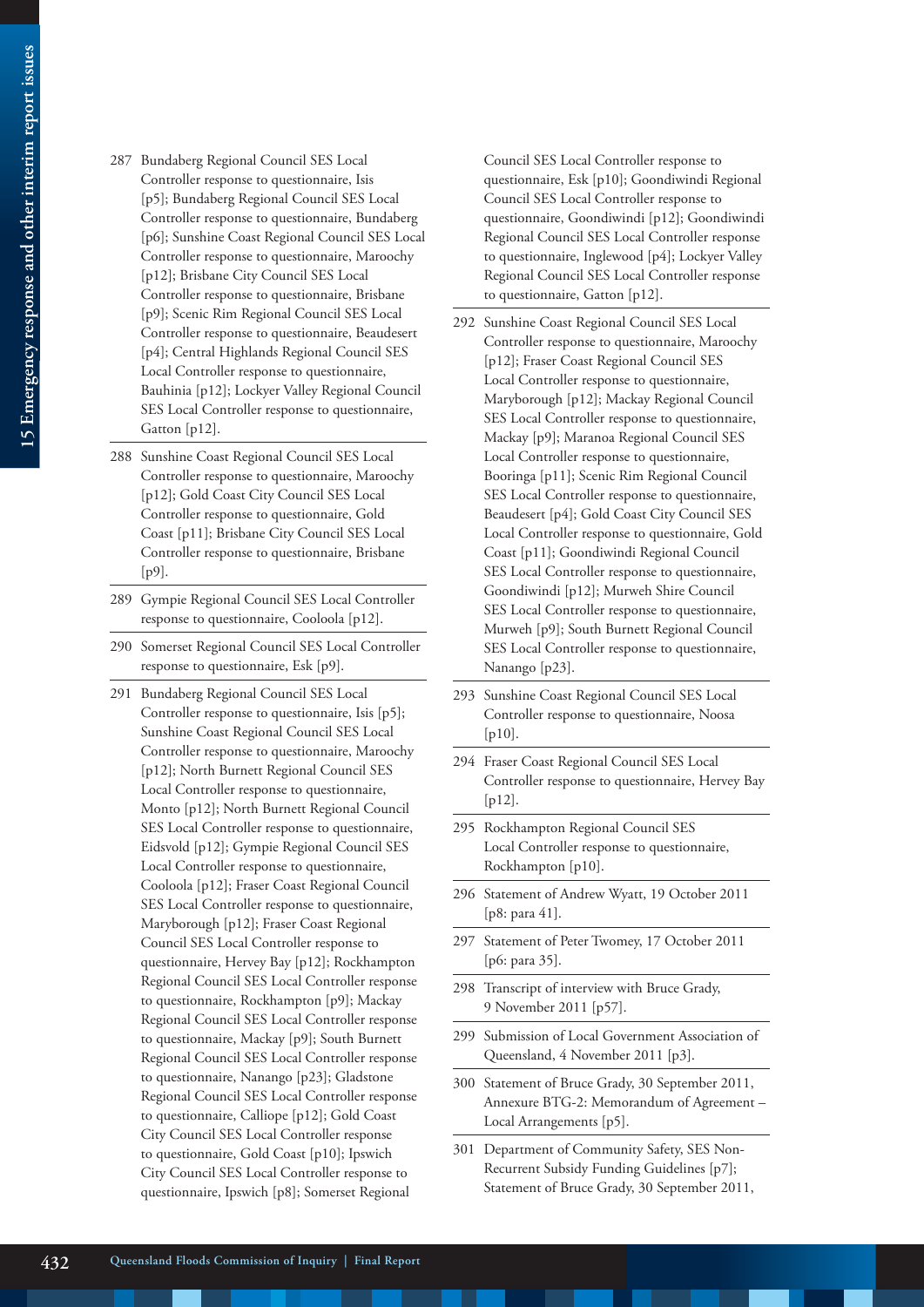Annexure BTG-2: Memorandum of Agreement – Local Arrangements [p6].

- 302 Transcript of interview with Bruce Grady, 9 November 2011 [p11-12].
- 303 Transcript of interview with Bruce Grady, 9 November 2011 [p15].
- 304 Statement of Anthony Lee, 13 October 2011 [p8: para 36]; Statement of Patrick Downing, 11 October 2011 [p4: para 17].
- 305 Transcript of interview with Bruce Grady, 9 November 2011 [p16-17].
- 306 Southern Downs Regional Council Local Controller response to questionnaire, Warwick [p6]; Barcaldine Regional Council Local Controller response to questionnaire, Barcaldine [p17]; Bundaberg Regional Council Local Controller response to questionnaire, Isis [p5].
- 307 Ipswich City Council Local Controller response to questionnaire, Ipswich [p8]; Barcaldine Regional Council Local Controller response to questionnaire, Barcaldine [p17].
- 308 EMQ School of Emergency Management, Recognition of Prior Learning – Applicant Guide.
- 309 Transcript of interview with Bruce Grady, 9 November 2011 [p25].
- 310 Transcript of interview with Bruce Grady, 9 November 2011 [p24, 26].
- 311 Queensland Floods Commission of Inquiry, *Interim Report*, 2011 [p239].
- 312 Submission of Lisa Spierling, Elizabeth Fraser and M. Warburton, undated.
- 313 Queensland Floods Commission of Inquiry, *Interim Report*, 2011 [p236].
- 314 Statement of Gary Dorr, 8 July 2011.
- 315 Statement of Kathleen Dawn Carrillo, 2 December 2011; Statement of Annette Flower Fifoot, 2 December 2011; Statement of Shane William Engel, 2 December 2011; Statement of Gary Dorr, 2 December 2011, Annexure GJD-3.
- 316 Statement of Kathleen Dawn Carrillo, 2 December 2011 [p3].
- 317 Statement of Annette Flower Fifoot, 2 December 2011, Annexure AFF-1 [p1].
- 318 Statement of Kathleen Dawn Carrillo, 2 December 2011 [p3].
- 319 Statement of Kathleen Dawn Carrillo, 2 December 2011, Annexure KDC-2 [p3].
- 320 Statement of Shane William Engel, 2 December 2011 [p3]; Statement of Annette Flower Fifoot, 2 December 2011 [p2].
- 321 Statement of Kathleen Dawn Carrillo, 2 December 2011 [p3]; Statement of Annette Flower Fifoot, 2 December 2011 [p2]; Statement of Shane William Engel, 2 December 2011 [p3].
- 322 Statement of Kathleen Dawn Carrillo, 2 December 2011 [p1]; Statement of Shane William Engel, 2 December 2011 [p1-2]; Statement of Gary Dorr, 6 July 2011[p4]; Statement of Gary Dorr, 2 December 2011, Annexure GJD-3.
- 323 Statement of Kathleen Dawn Carrillo, 2 December 2011 [p5]; Statement of Annette Flower Fifoot, 2 December 2011 [p2]; Statement of Shane William Engel, 2 December 2011 [p3- 4]; Statement of Gary Dorr 2 December 2011, Annexure GJD-3.
- 324 Transcript, Phillip Jordan, 22 September 2011, Brisbane [p3047: line 25]; Exhibit 600, Dr Phillip Jordan, SKM, *Provision of Hydrological Advice to Queensland Floods Commission of Inquiry: Assessment of Impact of Quarrying Operations on Flash Flooding in Grantham on 10 January 2011*, 16 September 2011 [p26].
- 325 Transcript, Phillip Jordan, 22 September 2011, Brisbane [p3046: line 11]; Exhibit 600, Dr Phillip Jordan, SKM, *Provision of Hydrological Advice to Queensland Floods Commission of Inquiry: Assessment of Impact of Quarrying Operations on Flash Flooding in Grantham on 10 January 2011*, 16 September 2011 [p6].
- 326 Exhibit 67, Dr Phillip Jordan, SKM, *Hydrological advice to Queensland Floods Commission of Inquiry*, 12 April 2011 [p27-28]; Transcript, Philip Jordan, 18 April 2011, Toowoomba [p504: line 1].
- 327 Transcript, Phillip Jordan, 22 September 2011, Brisbane [p3045: line 58]; Exhibit 600, Dr Phillip Jordan, SKM, *Provision of Hydrological Advice to Queensland Floods Commission of Inquiry: Assessment of Impact of Quarrying Operations on Flash Flooding in Grantham on 10 January 2011*, 16 September 2011 [p5].
- 328 Transcript, Phillip Jordan, 22 September 2011, Brisbane [p3046: line 11]; Exhibit 600, Dr Phillip Jordan, SKM, *Provision of Hydrological Advice to Queensland Floods Commission of Inquiry:*